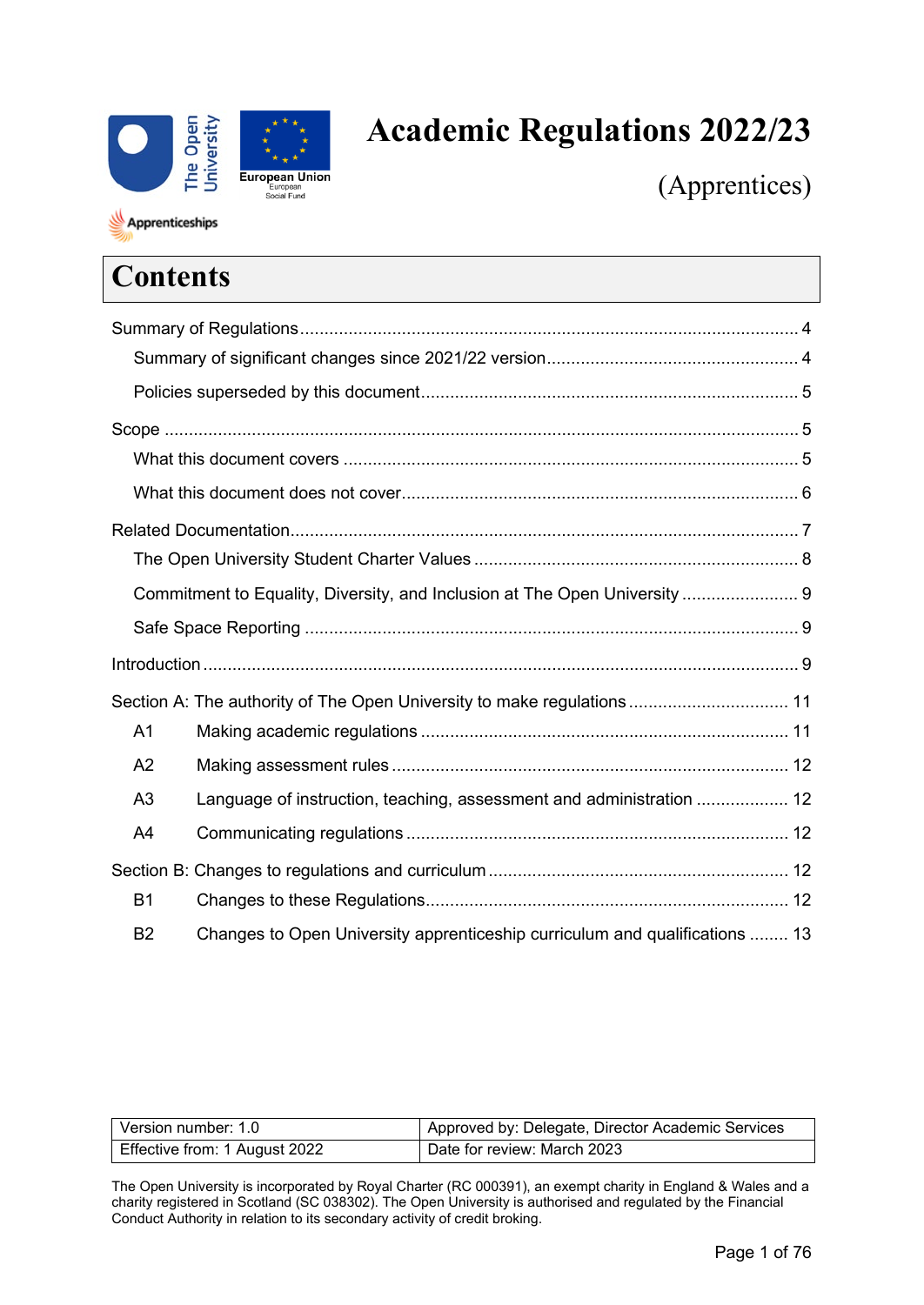| C <sub>1</sub> |                                                                                    |  |
|----------------|------------------------------------------------------------------------------------|--|
| C <sub>2</sub> |                                                                                    |  |
| C <sub>3</sub> |                                                                                    |  |
| C <sub>4</sub> |                                                                                    |  |
| C <sub>5</sub> | Counting Open University credit awarded before you register for a qualification 21 |  |
| C <sub>6</sub> | Counting Open University credit towards more than one qualification  21            |  |
|                |                                                                                    |  |
| D <sub>1</sub> |                                                                                    |  |
| D <sub>2</sub> |                                                                                    |  |
| D <sub>3</sub> |                                                                                    |  |
|                |                                                                                    |  |
| E1             |                                                                                    |  |
| E <sub>2</sub> |                                                                                    |  |
| E <sub>3</sub> |                                                                                    |  |
| E <sub>4</sub> |                                                                                    |  |
|                | Section F: External Study and Experience: Recognition of Prior Learning (RPL)  26  |  |
| F <sub>1</sub> |                                                                                    |  |
| F <sub>2</sub> |                                                                                    |  |
| F <sub>3</sub> |                                                                                    |  |
| F <sub>4</sub> |                                                                                    |  |
|                |                                                                                    |  |
| G <sub>1</sub> |                                                                                    |  |
| G <sub>2</sub> |                                                                                    |  |
| G <sub>3</sub> |                                                                                    |  |
| G4             |                                                                                    |  |
| G <sub>5</sub> |                                                                                    |  |
| G <sub>6</sub> |                                                                                    |  |
| G7             |                                                                                    |  |
|                |                                                                                    |  |

| Version number: 1.0           | Approved by: Delegate, Director Academic Services |
|-------------------------------|---------------------------------------------------|
| Effective from: 1 August 2022 | Date for review: March 2023                       |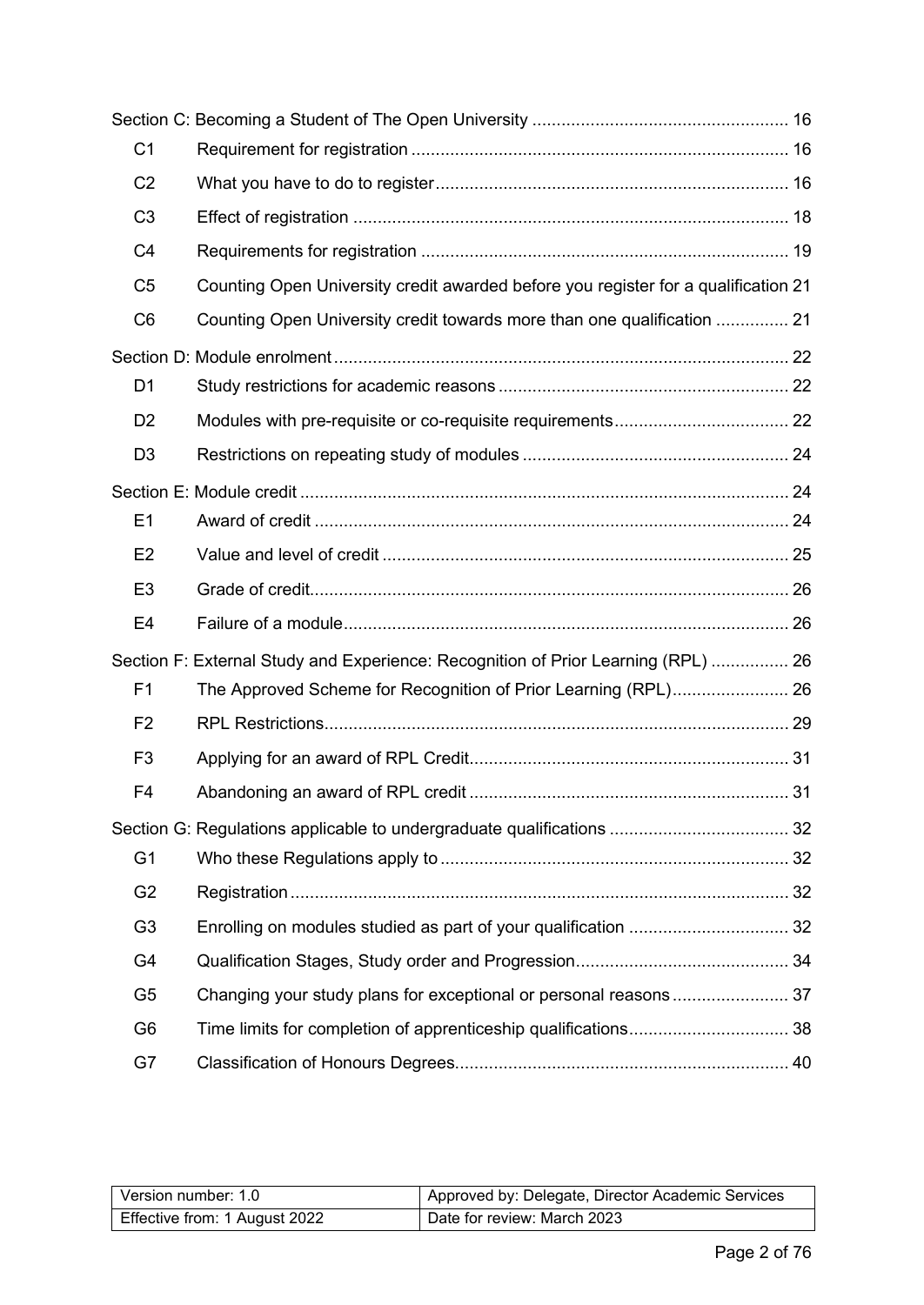| H1             |                                                                  |  |
|----------------|------------------------------------------------------------------|--|
| H <sub>2</sub> |                                                                  |  |
| H <sub>3</sub> | Enrolling on modules studied as part of your qualification  49   |  |
| H <sub>4</sub> |                                                                  |  |
| H <sub>5</sub> | Changing your study plans for exceptional or personal reasons 51 |  |
| H <sub>6</sub> |                                                                  |  |
| H <sub>7</sub> |                                                                  |  |
|                |                                                                  |  |
| $\vert$ 1      |                                                                  |  |
| 12             |                                                                  |  |
| 13             |                                                                  |  |
| 4              |                                                                  |  |
| 15             |                                                                  |  |
| 6              |                                                                  |  |
| 7              |                                                                  |  |
|                |                                                                  |  |
| J <sub>1</sub> |                                                                  |  |
| J2             |                                                                  |  |
| J3             |                                                                  |  |
| J <sub>4</sub> |                                                                  |  |
|                |                                                                  |  |
|                |                                                                  |  |

| l Version number: 1.0         | Approved by: Delegate, Director Academic Services |
|-------------------------------|---------------------------------------------------|
| Effective from: 1 August 2022 | Date for review: March 2023                       |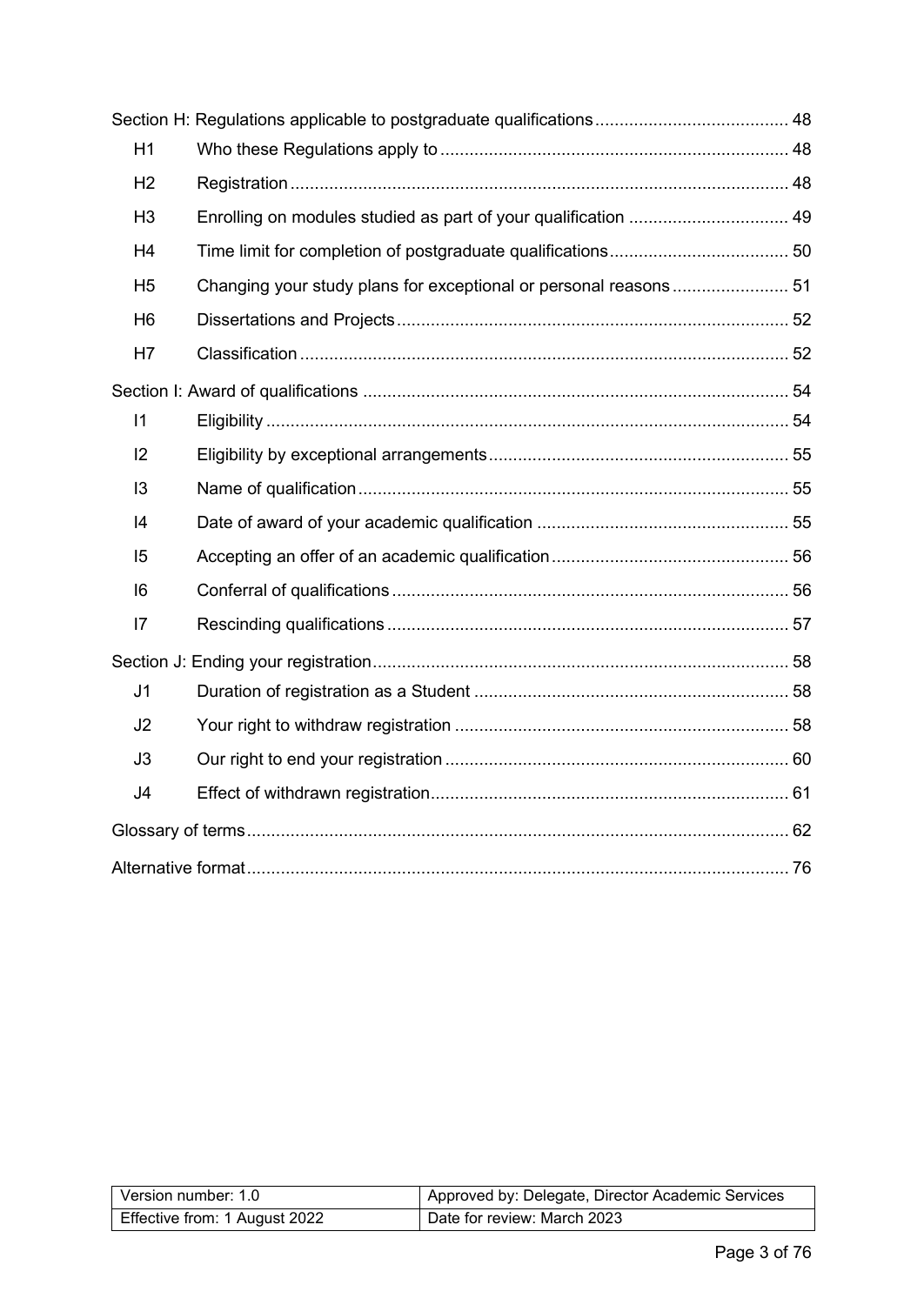## <span id="page-3-0"></span>**Summary of Regulations**

These are the Regulations which apply to qualifications studied as part of an Open University Apprenticeship Programme.

The regulations in this document set out how you become an Apprentice of The Open University, how we award academic credit if you complete a module successfully, what you have to do to progress through an Open University qualification and how to meet the academic requirements for the award of a qualification. They include information about the structure of Open University qualifications, how and why we may make changes to courses, study restrictions for academic reasons, and time limits for completing your qualification. They also set out the circumstances in which you will cease to be an Open University Apprentice studying a qualification including where you, your Employer or The Open University are entitled to end the relationship before you have completed all of your intended studies.

You should also refer to the specific regulations governing your apprenticeship qualification.

## <span id="page-3-1"></span>**Summary of significant changes since 2021/22 version**

- a) A new paragraph has been written into 'What this document covers' to address changes which may be made to this document throughout the year, and to set expectation of notification in that instance.
- b) Statements about the Commitment to Equality, Diversity, and Inclusion at The Open University and Safe Space Reporting have been added.
- c) References to APDMs (Assessment Programme Delivery Managers) have been amended throughout the document, as the AEST (Assessment Programme Support Team) is now the primary point of contact for Apprentices. See the glossary for further information.
- d) References to undergraduate modules throughout the document have been updated from first, second and third levels to Open University Levels 1, 2 and 3.

| Version number: 1.0           | Approved by: Delegate, Director Academic Services |
|-------------------------------|---------------------------------------------------|
| Effective from: 1 August 2022 | Date for review: March 2023                       |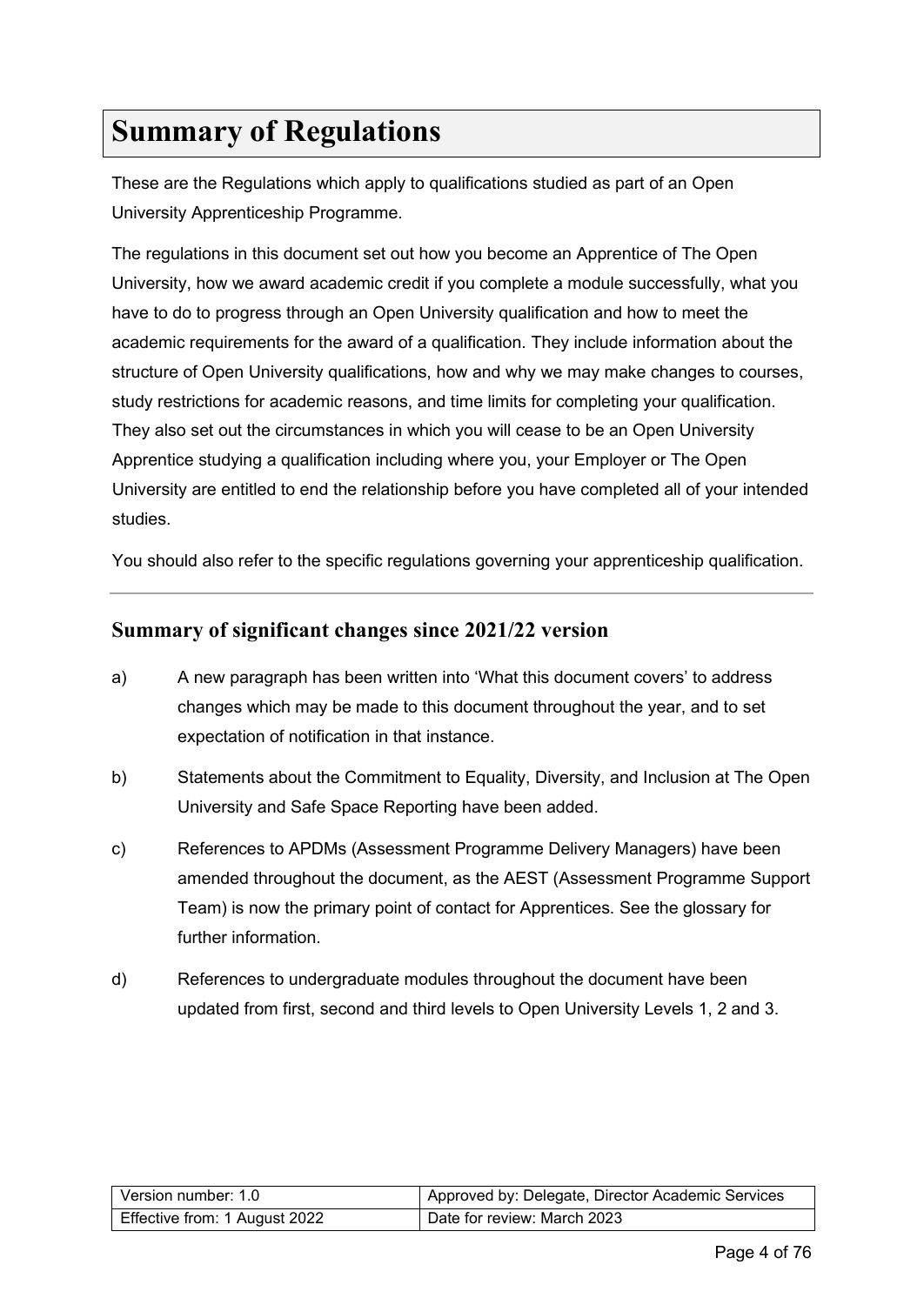## <span id="page-4-0"></span>**Policies superseded by this document**

This document replaces the Academic Regulations 2021/22 (Apprentices), with effect from 1 August 2022.

## <span id="page-4-1"></span>**Scope**

## <span id="page-4-2"></span>**What this document covers**

These Regulations apply to all Students who are registered on an Open University Apprenticeship Programme to study a qualification that starts from the academic year 2022/23 onwards.

- a) These Regulations apply to all academic studies undertaken as part of an Apprenticeship Programme, for which study commenced in or after the academic year 2022/23 and will continue to apply for so long as you remain registered for that qualification and are an Apprentice with The Open University.
- b) If you register for a qualification in a subsequent academic year, including reregistering for the apprenticeship qualification you were studying previously through an Apprenticeship Programme, the regulations in force at the time of that registration will apply to that further study.
- c) As an Apprentice, you cannot change your qualification within the Apprenticeship Programme itself, unless expressly agreed by your Employer, The Open University, and your Funding Provider rules (if applicable). This may have implications on your ability to continue with the Apprenticeship Programme. If you change your qualification, the regulations that apply will be those that apply at the date of the change.
- d) If you register for a qualification or any modules outside of the Apprenticeship Programme, you will be liable to pay module fees as governed by the Fee [Rules,](https://help.open.ac.uk/documents/policies/fee-rules) and must abide by all other regulations applicable to Open University Students, including the standard Academic [Regulations](https://help.open.ac.uk/documents/policies/academic-regulations) (Taught Courses). The regulations that will apply to your qualification will be those in effect at the date you register for the further qualification.

| l Version number: 1.0         | Approved by: Delegate, Director Academic Services |
|-------------------------------|---------------------------------------------------|
| Effective from: 1 August 2022 | Date for review: March 2023                       |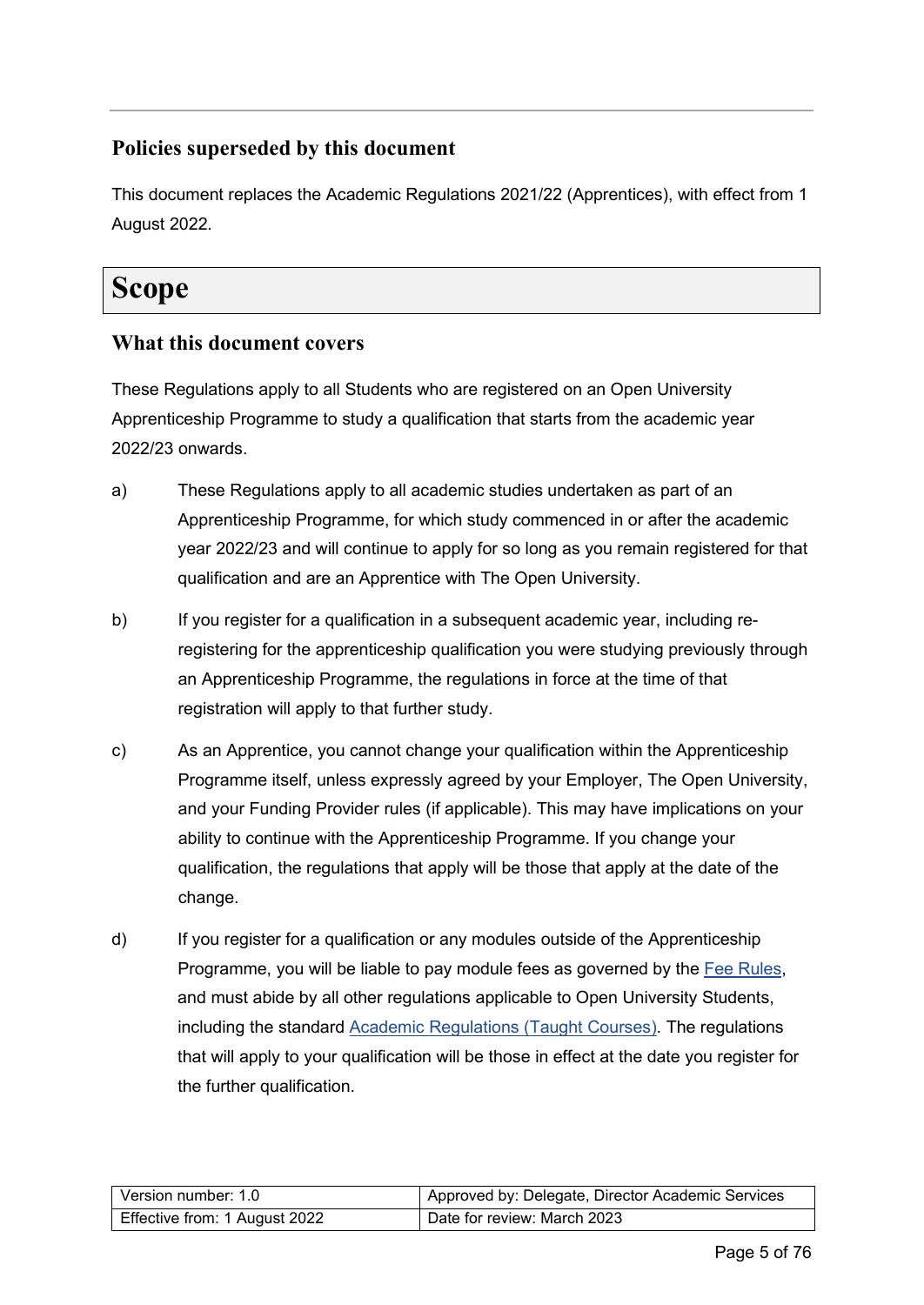e) If you wish to count credit awarded from the study of a module within a previous qualification, towards the credit requirements of a new qualification, the regulations that will apply will be those in force at the date you register for the new qualification; not those in force at the time you studied the module (if different).

Throughout these Regulations, 'we/us/our' refers to The Open University, and 'you/your' refers to any Apprentice who falls under the scope of the Regulations.

This document may be updated throughout the year to correct errors, improve clarity or accessibility, or to reflect changes in legal or regulatory requirements. If these amendments occur after you have registered, you will be notified by email of any significant changes to this document.

## <span id="page-5-0"></span>**What this document does not cover**

These Regulations do not apply to Students or Learners who:

- have registered for a non-apprenticeship qualification;
- are sponsored by an employer as part of an employer-supported nonapprenticeship programme;
- are studying a non-work-based learning taught course;
- have registered for a research degree (who should refer to the Research Degree [Regulations\)](https://help.open.ac.uk/documents/policies/research-degree-regulations);
- have registered for a standalone module;
- have registered for a short course;
- have registered for a Microcredential studied via the FutureLearn platform, who should refer to the [Terms and Conditions \(Microcredentials\)](https://help.open.ac.uk/documents/policies/terms-and-conditions-microcredentials)
- are studying at other academic institutions or with professional bodies, companies or other organisations towards a qualification that is validated by The Open University. If you fall into this category, you will be covered by the regulations of the organisation with which you are studying.

If you are not studying for an apprenticeship or if you change your qualification, the standard Academic [Regulations](https://help.open.ac.uk/documents/policies/academic-regulations) (Taught Courses) will apply to you.

| l Version number: 1.0         | Approved by: Delegate, Director Academic Services |
|-------------------------------|---------------------------------------------------|
| Effective from: 1 August 2022 | Date for review: March 2023                       |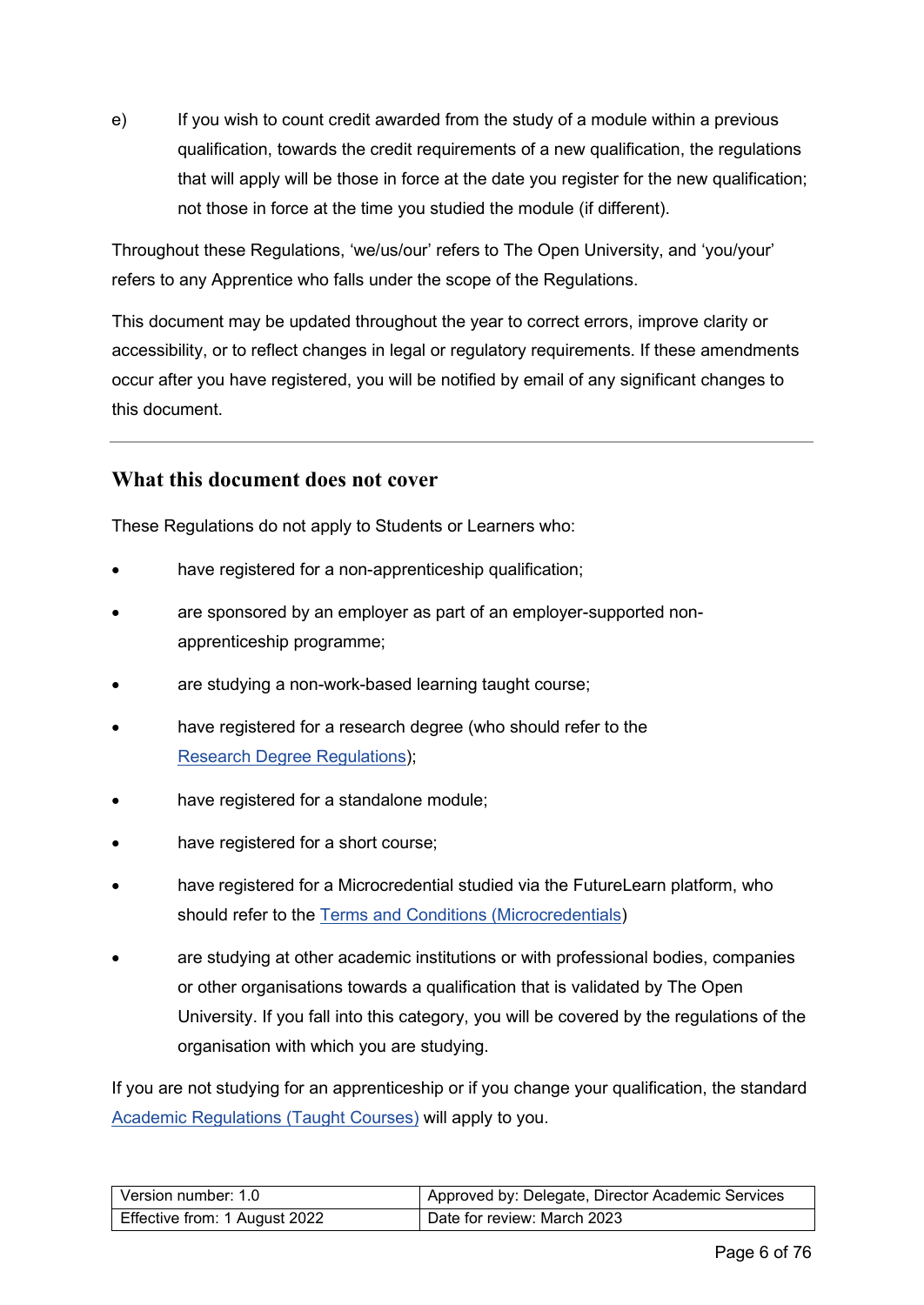# <span id="page-6-0"></span>**Related Documentation**

Refer to the following documentation in conjunction with this document:

- Academic Progress Policy [2022/23 \(Apprentices\)](https://help.open.ac.uk/documents/policies/academic-progress-policy)
- Academic Regulations [2022/23 \(Taught](https://help.open.ac.uk/documents/policies/academic-regulations) Courses)
- Apprenticeship [Framework \(Scottish Apprentices\)](https://www.skillsdevelopmentscotland.co.uk/what-we-do/apprenticeships/graduate-apprenticeships/)
- [Apprenticeship](https://help.open.ac.uk/documents/policies/privacy-notice) Privacy Notice (English Apprentices)
- [Apprenticeship](https://www.instituteforapprenticeships.org/apprenticeship-standards/) Standards (English Apprentices)
- **[Assessment Handbook](https://help.open.ac.uk/documents/policies/assessment-handbook)**
- Code of Practice for [Student Assessment](https://help.open.ac.uk/documents/policies/code-of-practice-student-assessment)
- **Code [of Practice for](https://help.open.ac.uk/documents/policies/code-of-practice-student-discipline) Student Discipline**
- Conditions of Registration [\(Apprentices\)](https://help.open.ac.uk/documents/policies/conditions-of-registration-apprentices)
- **[Disability Discrimination Act 1995 for Northern Ireland](https://www.legislation.gov.uk/ukpga/1995/50/contents)**
- [Equality Act 2010 for England, Scotland and Wales](https://www.legislation.gov.uk/ukpga/2010/15/contents)
- Any Registration Documentation which governs your Apprenticeship Programme (as specified by your Apprenticeship Programme Funding Provider). A complete list of Registration Documentation cannot be provided within this document due to Apprenticeship Programme and Funding Provider rules being under development. You can contact your relevant Open University Office for up-to-date information on the Registration Documentation related to your UK Nation of residence:
	- The Open University [Apprenticeships team](mailto:apprenticeships@open.ac.uk) (England) (+44 (0) 300 303 4121),
	- [The Open University in Scotland Apprenticeships team](mailto:scotland-apprenticeships@open.ac.uk) (+44 (0) 131 226 3851),

| Version number: 1.0           | Approved by: Delegate, Director Academic Services |
|-------------------------------|---------------------------------------------------|
| Effective from: 1 August 2022 | Date for review: March 2023                       |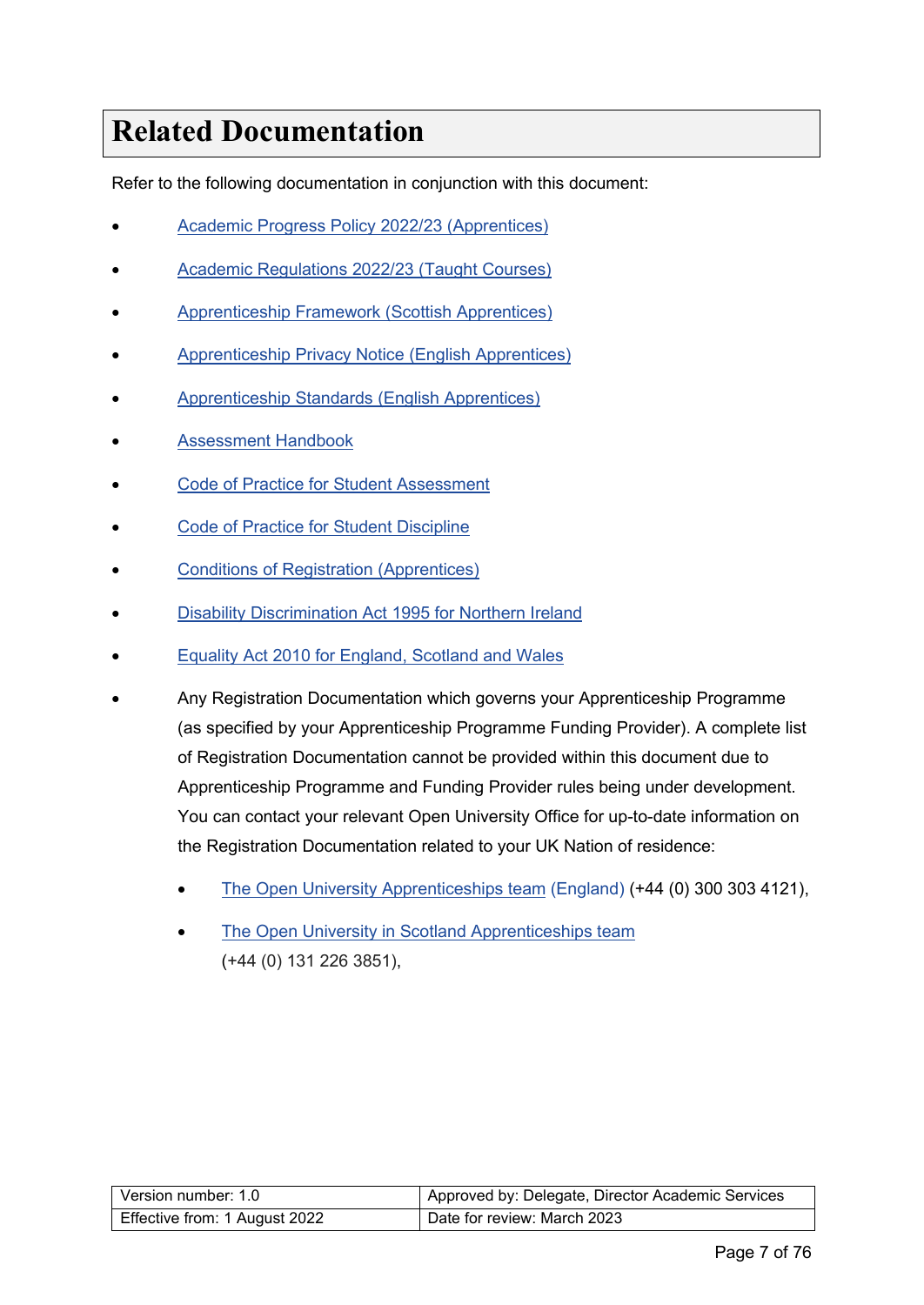- The Open [University](mailto:Wales-Support@open.ac.uk) in Wales (+44 (0) 29 2047 1170), and
- The Open [University](mailto:northernireland@open.ac.uk) in Northern Ireland (+44 (0) 2890 245025).
- Funding Provider rules, examples of which may include:
	- English Apprentices: Education and Skills Funding Agency (ESFA)
	- Scottish Apprentices: Skills Development Scotland (SDS)
	- Northern Ireland Apprentices: Department for the Economy (DfE)
- Safeguarding [Policy Protecting](https://help.open.ac.uk/documents/policies/ensuring-the-safety-of-children-and-vulnerable-protected-adults) children and vulnerable adults
- **[Student Privacy Notice](https://help.open.ac.uk/documents/policies/privacy-notice)**
- Working out your Class of [Honours](https://help.open.ac.uk/documents/policies/working-out-your-class-of-honours)
- The specific regulations for your apprenticeship qualification (available through your Apprenticeship Enrolment and Support Team – AEST, or equivalent contact).

## <span id="page-7-0"></span>**The Open University Student Charter Values**

This document aligns specifically with the following [Open University Student Charter](http://www2.open.ac.uk/students/charter) Values:

- 4. We communicate with each other in ways which are clear, relevant, accurate and timely.
- 7. We act ethically and transparently, providing and making use of fair and open means to deal with our concerns and grievances, learning from them.
- 9. As Students, we share the responsibility for learning and make a commitment to study and research using the resources and support services available, upholding the highest standards of academic integrity.
- 10. As staff, we each play our role in enabling high quality learning and advancing knowledge and understanding through research and scholarly activity, ensuring every Student is supported.
- 11. We work to maintain and enhance the standards and reputation of our University recognising the contributions that all members make to its success.

| l Version number: 1.0         | Approved by: Delegate, Director Academic Services |
|-------------------------------|---------------------------------------------------|
| Effective from: 1 August 2022 | Date for review: March 2023                       |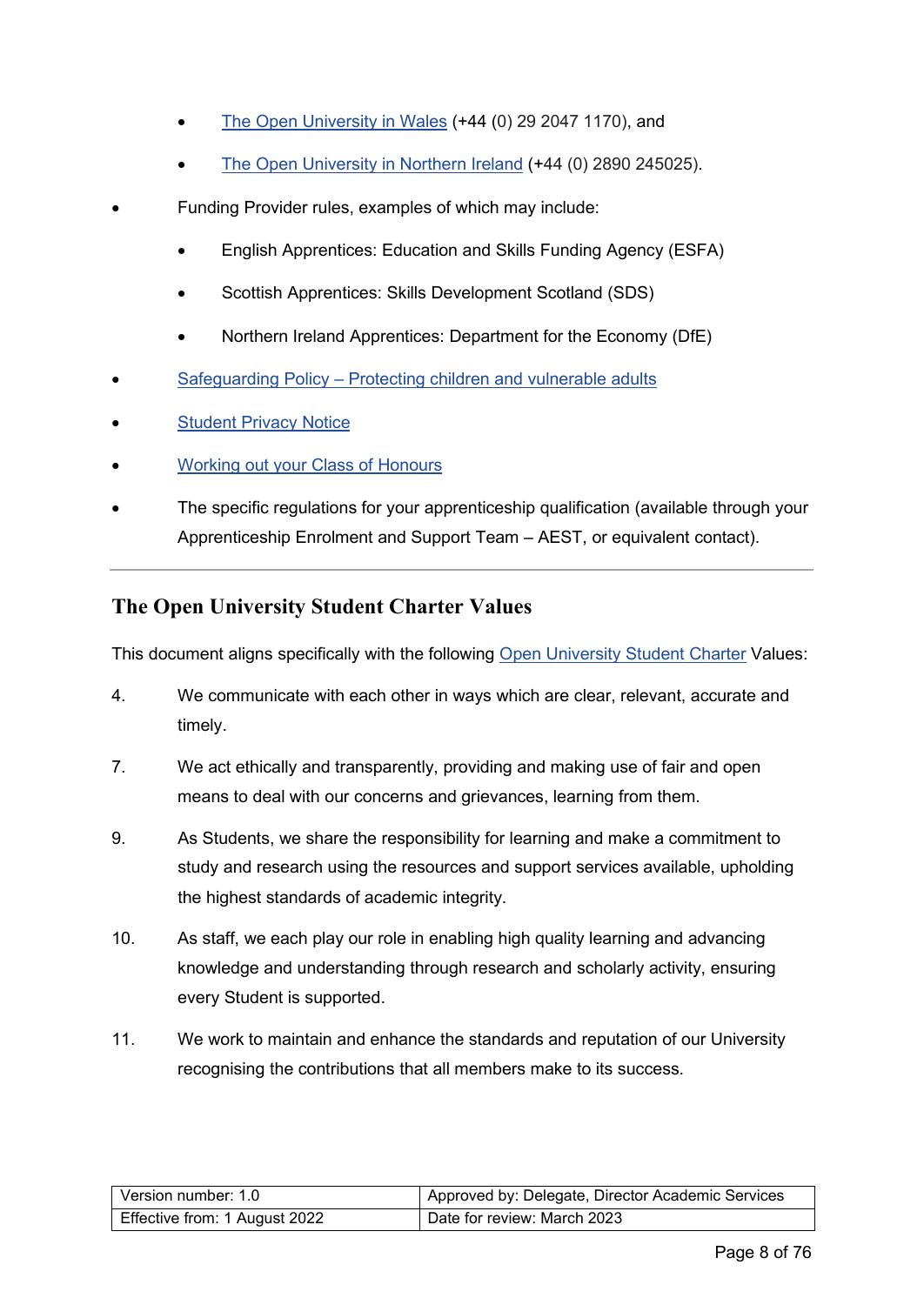## <span id="page-8-0"></span>**Commitment to Equality, Diversity, and Inclusion at The Open University**

Policies are inclusive of all Open University Students, Learners, Enquirers and Alumni, regardless of age, civil status, dependency or caring status, care experience, disability, family status, gender, gender identity, gender reassignment, marital status, marriage and civil partnerships, membership of the Traveller community, political opinion, pregnancy and maternity, race, religion or belief, socio-economic background, sex, sexual orientation or trades union membership status.

## <span id="page-8-1"></span>**Safe Space Reporting**

The Open University is committed to creating a diverse and inclusive environment in which everyone feels safe and is treated with dignity and respect. Unlawful discrimination of any kind across The Open University will not be tolerated. Safe Space Reporting is available through [an online tool](https://report-and-support.open.ac.uk/) through which staff, students, learners and visitors are encouraged to report incidents of assault, bullying, harassment, hate crime, or sexual harassment. It also provides information about what you can do if these incidents happen to you, or to someone you know, and where you can find support.

## <span id="page-8-2"></span>**Introduction**

These Regulations set out what you have to do to become and remain an Apprentice studying a qualification as part of an Open University Apprenticeship Programme. These Regulations govern the academic qualification within the Apprenticeship Programme.

If you withdraw or are withdrawn from your Apprenticeship Programme for any reason and wish to register for a non-apprenticeship qualification, the standard current Academic [Regulations](https://help.open.ac.uk/documents/policies/academic-regulations) (Taught Courses) document will apply to you.

[Section G](#page-31-0) of this document presents regulations which are specific to undergraduate apprenticeship qualifications. [Section H](#page-47-0) presents regulations which are specific to postgraduate apprenticeship qualifications.

| l Version number: 1.0         | Approved by: Delegate, Director Academic Services |
|-------------------------------|---------------------------------------------------|
| Effective from: 1 August 2022 | Date for review: March 2023                       |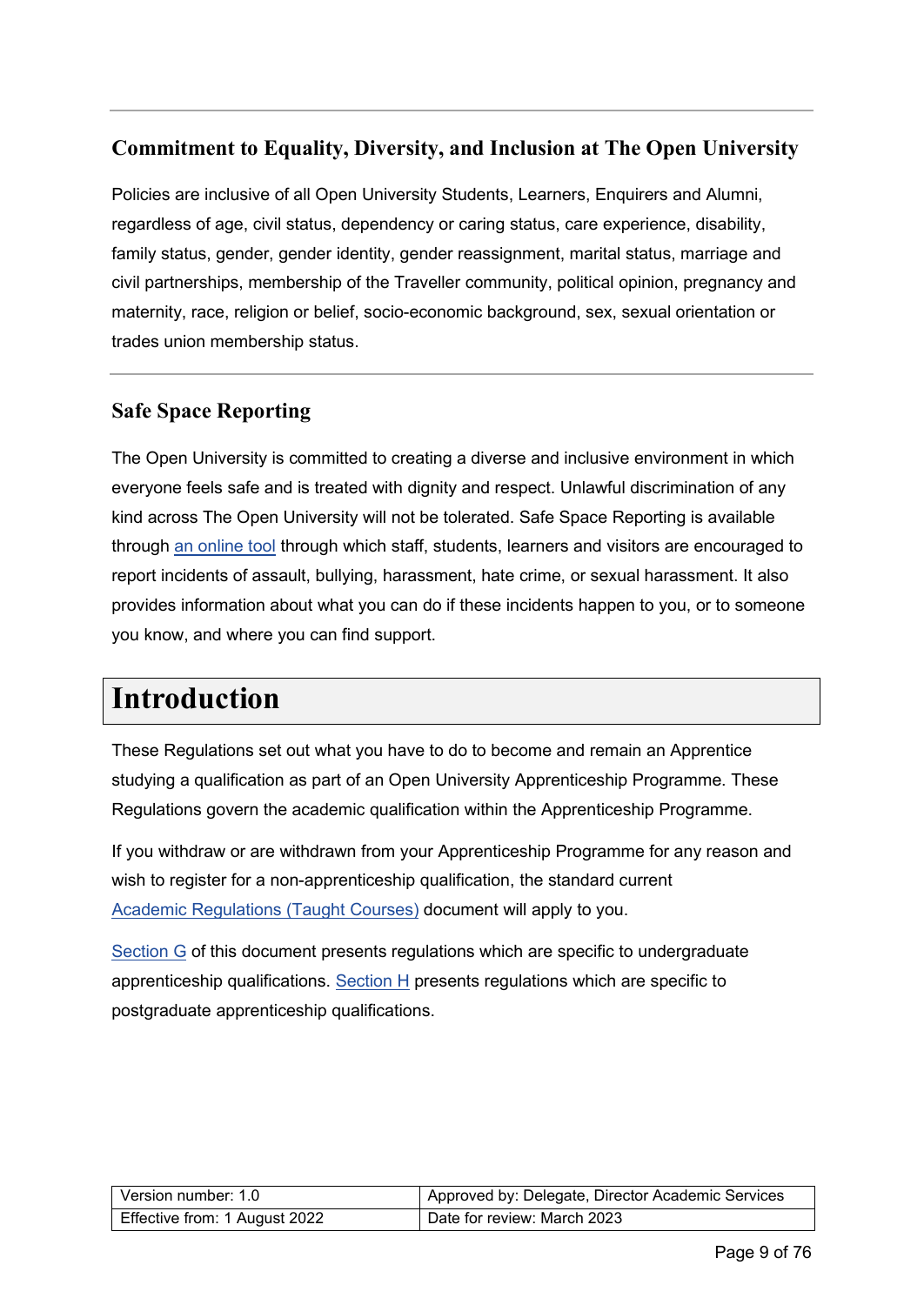You should also refer to the specific regulations governing your apprenticeship qualification, which set out the detailed academic requirements that you will have to meet including any exceptions to the general rules set out in these Regulations. The specific regulations for your apprenticeship qualification are available through your Apprenticeship Enrolment and Support Team (AEST) or equivalent contact, as noted within the 'Apprenticeship Enrolment and Support Team definition in the Glossary of Terms at the end of this document.

These Regulations and, unless stated otherwise, all of the rules, regulations (with the exception of the specific qualification regulations available through your AEST), policies and procedures referred to in these Regulations are available from the [Student](https://help.open.ac.uk/documents/policies) Policies and [Regulations](https://help.open.ac.uk/documents/policies) section of The Open University website.

The Academic Regulations (Apprentices) has been produced to combine both those regulations which govern your study for an academic qualification at the Open University, and those external regulations provided by your apprenticeship Funding Provider which govern your Apprenticeship Programme. We acknowledge that these Regulations are heavily influenced by external apprenticeship regulations which are amended on an ongoing basis. Wherever possible, these Regulations will be reviewed and revised to reflect any changes to the external governing environment. In any instances where an external regulatory change impacts upon a Regulation listed within this document, your AEST, or equivalent contact, at The Open University will be able to advise on the most up-to-date rules which govern your personal circumstances as an Open University Apprentice. You can also contact your relevant Open University Office for up-to-date information using the contact details at the end of this section.

These Regulations have been produced in line with current external rules published by the Education and Skills Funding Agency (ESFA) specifically for English Apprentices. Regulations governing apprenticeships within other Nations (Scotland, Wales and Northern Ireland) will be provided by your Funding Provider, and therefore exact rules or terminology may differ to those presented within these Regulations. Wherever possible, these Regulations will be reviewed and revised to reflect any changes to the external governing environment across all Nations. If you are an Apprentice studying for a qualification in a UK Nation other than England, your AEST or equivalent contact will be able to advise on the most up-to-date funding rules governing your personal circumstances. You can also contact your relevant Open University Office for up-to-date information on the funding rules related to your Nation:

| l Version number: 1.0         | Approved by: Delegate, Director Academic Services |
|-------------------------------|---------------------------------------------------|
| Effective from: 1 August 2022 | Date for review: March 2023                       |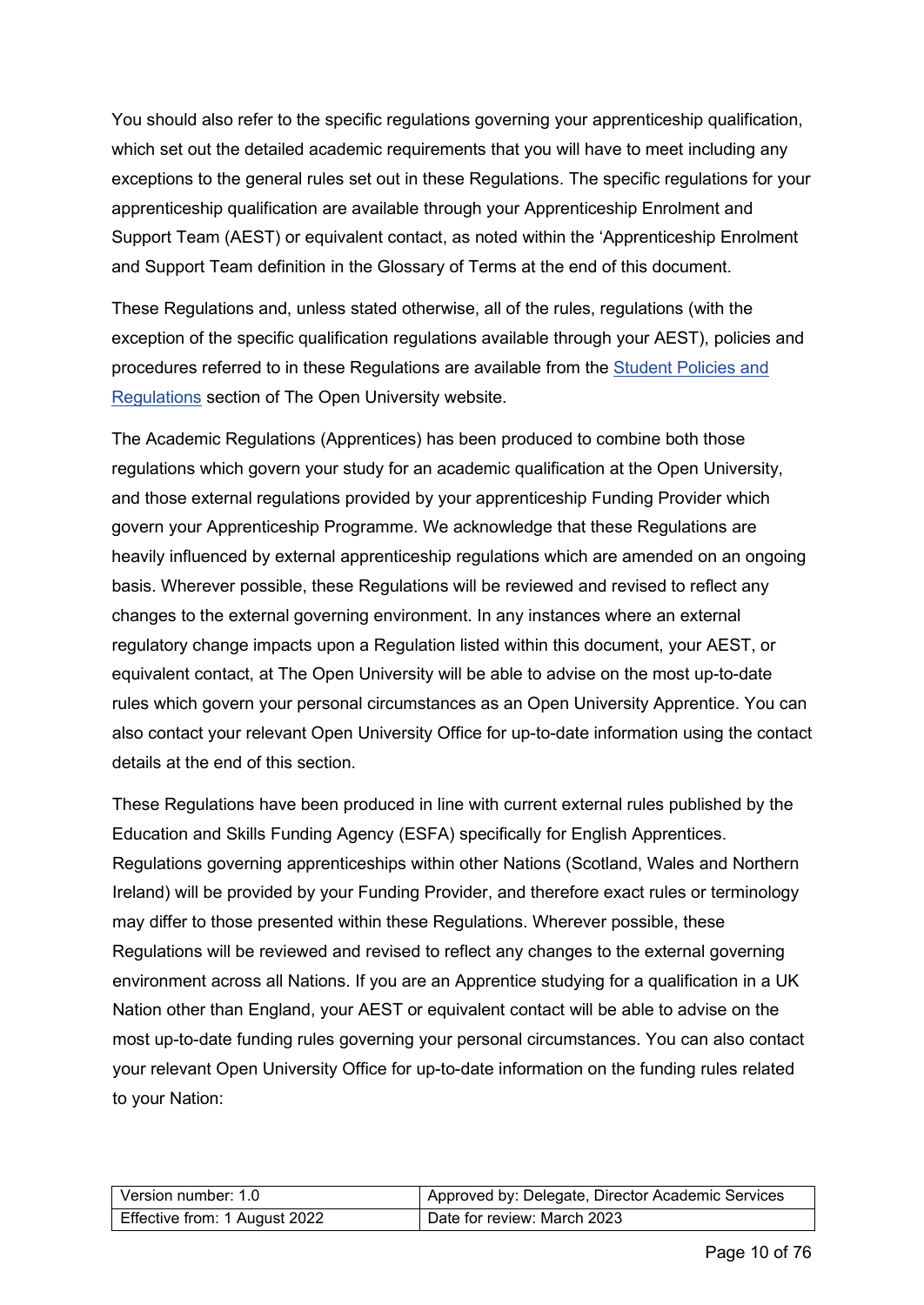- The Open University Apprenticeships [Enrolment and Support](mailto:apprenticeships@open.ac.uk) team (+44 (0) 300 303 4121)
- Faculty Office for Apprentices studying Nursing Programmes, Social Work or Advanced Clinical Practice (+44(0) 1908 541070)
- [The Open University in Scotland Apprenticeships team](mailto:scotland-apprenticeships@open.ac.uk) (+44 (0) 131 226 3851)
- The Open [University](mailto:Wales-Support@open.ac.uk) in Wales (+44 (0) 29 2047 1170)
- The Open [University](mailto:northernireland@open.ac.uk) in Northern Ireland (+44 (0) 2890 245025).

For specific guidance on how this policy may relate to your personal circumstances, please contact your AEST or equivalent contact.

Unfamiliar terms are explained in a Glossary of Terms at the end of this document.

# <span id="page-10-0"></span>**Section A: The authority of The Open University to make regulations**

## <span id="page-10-1"></span>**A1 Making academic regulations**

a) The Royal Charter and Statutes of The Open University set out our legal status and powers as a University. They give the Senate authority for academic matters and the power to make regulations and rules regarding all Students (including Open University Apprentices) who are studying a taught course, the registration and enrolment of Students, continuation of study, content of studies, teaching or supervision of Students, assessment of Students, award of Open University credit and credit awarded in Recognition of Prior Learning (RPL credit), structure and content of qualifications, and the award and classification of a qualification. The Senate may delegate the power to make and vary the academic regulations.

<span id="page-10-2"></span>

| Version number: 1.0           | Approved by: Delegate, Director Academic Services |
|-------------------------------|---------------------------------------------------|
| Effective from: 1 August 2022 | Date for review: March 2023                       |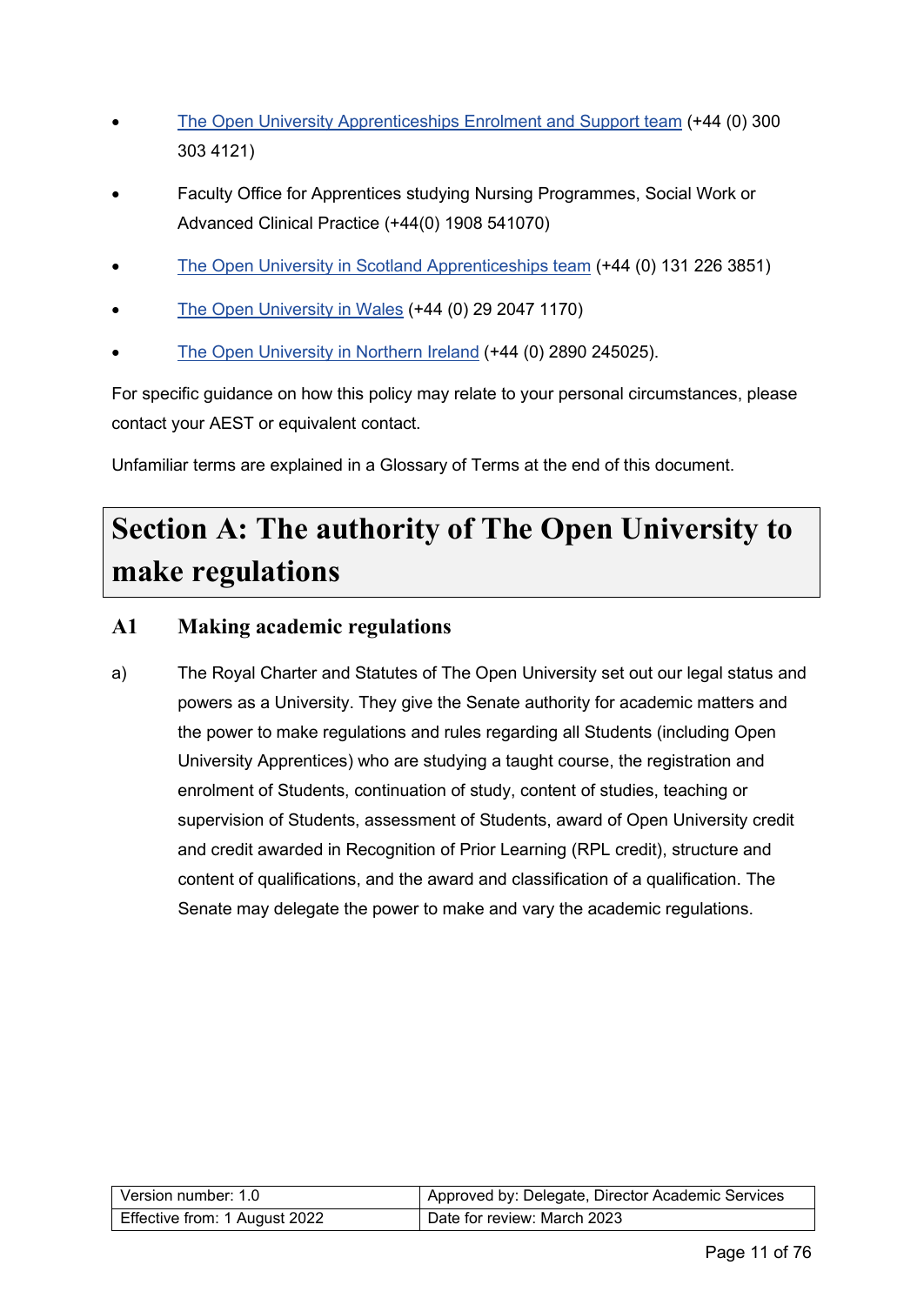## **A2 Making assessment rules**

a) The Senate sets the rules governing assessment for any module, certificate, diploma, degree, or other qualification of the Open University. These are set out in the Code of Practice for Student [Assessment](https://help.open.ac.uk/documents/policies/code-of-practice-student-assessment) and in the assessment handbooks and specific regulations governing individual qualifications.

### <span id="page-11-0"></span>**A3 Language of instruction, teaching, assessment and administration**

a) Unless the Senate says otherwise, or when the Welsh Language Standards compliance Notice issued under Section 44 of the Welsh Language (Wales) Measure 2011 applies, English will be the language that is used for and in all materials, assessment and examinations, tuition, residential on online schools, student support and administration in The Open University.

### <span id="page-11-1"></span>**A4 Communicating regulations**

a) Regulations approved by the Senate will be published on The Open University website.

## <span id="page-11-2"></span>**Section B: Changes to regulations and curriculum**

### <span id="page-11-3"></span>**B1 Changes to these Regulations**

#### **B1.1 The circumstances when we may make changes**

- a) It may be necessary, or desirable, to make changes in the relationship between The Open University, its Apprentices and their Employer during your studies. We may amend regulations and rules, or the way in which we apply them, in order to:
	- Improve the experience of Students,
	- Ensure the efficient and economic use of Open University resources,
	- Comply with changes in legal or regulatory requirements,

| l Version number: 1.0         | Approved by: Delegate, Director Academic Services |
|-------------------------------|---------------------------------------------------|
| Effective from: 1 August 2022 | Date for review: March 2023                       |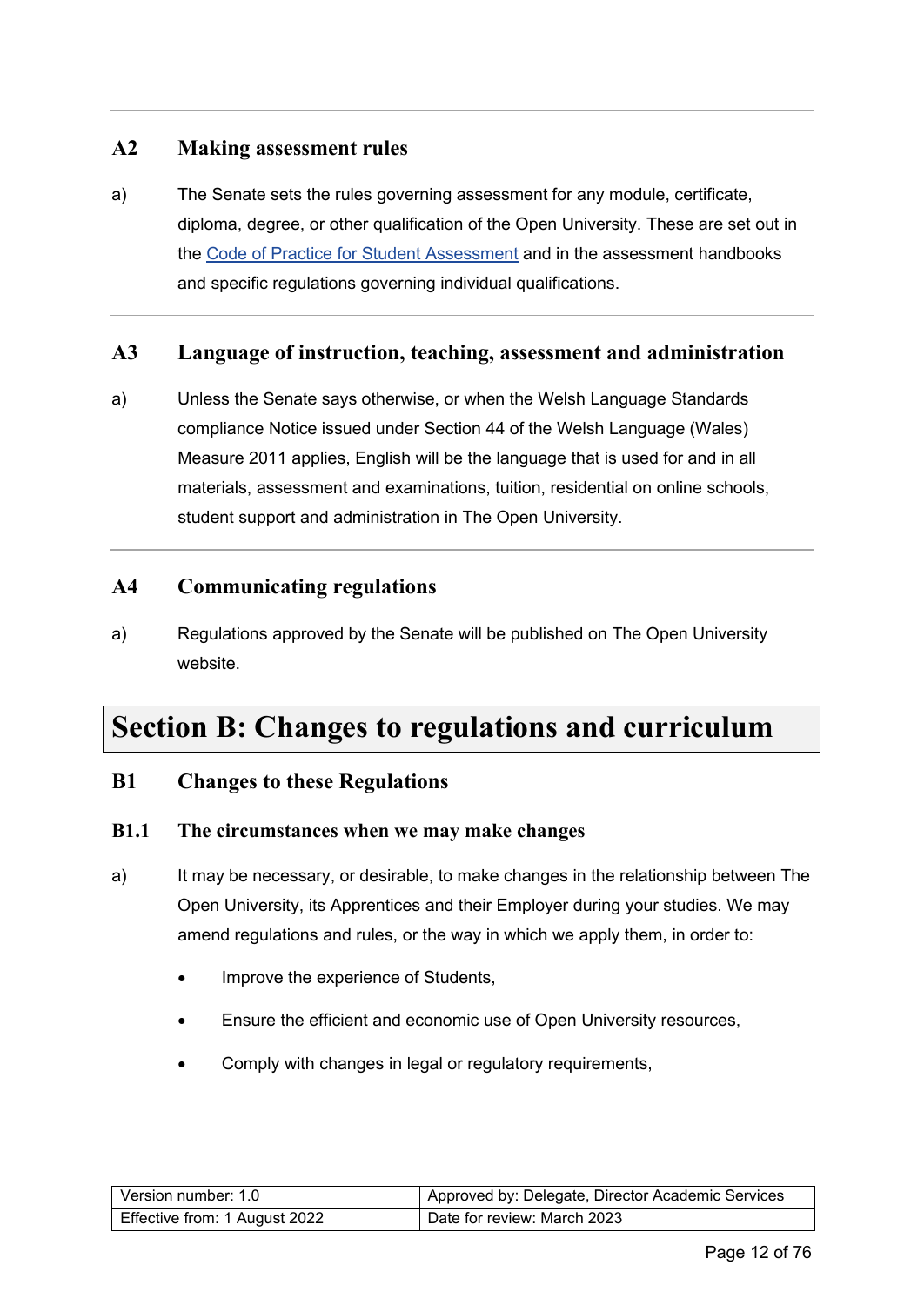- Maintain the reputation, good standing and academic standards of The Open University,
- Correct errors or improve clarity and accessibility of regulations,
- Take advantage of new technologies, methods, ideas and opportunities.

#### **B1.2 How changes will be made**

a) Where such changes are to be made, The Open University will follow its rules for governance approval of those changes including, where appropriate, consultation with Students or their representative bodies, and Employers.

#### **B1.3 Notice of changes**

a) We will give reasonable notice of changes to the regulations and rules, and the date they take effect.

## <span id="page-12-0"></span>**B2 Changes to Open University apprenticeship curriculum and qualifications**

#### **B2.1 Changes to Modules**

- a) We will not normally make changes to a module for Students who are enrolled on that module.
- b) A change to a module on which you are enrolled will normally only be made if it is required immediately in order to correct a significant error or omission, as the result of a legal or regulatory requirement or in order to meet the requirements of a validating or accrediting body.
- c) Where a change is made to a module on which you are enrolled, you will be given as much notice as possible of the change. If you or your Employer no longer wish to continue with the new module, you would need to withdraw from the Apprenticeship Programme (see [Section J2\)](#page-57-2).
- d) Modules on which Students are not yet enrolled may be changed or withdrawn at short notice.

| Version number: 1.0           | Approved by: Delegate, Director Academic Services |
|-------------------------------|---------------------------------------------------|
| Effective from: 1 August 2022 | Date for review: March 2023                       |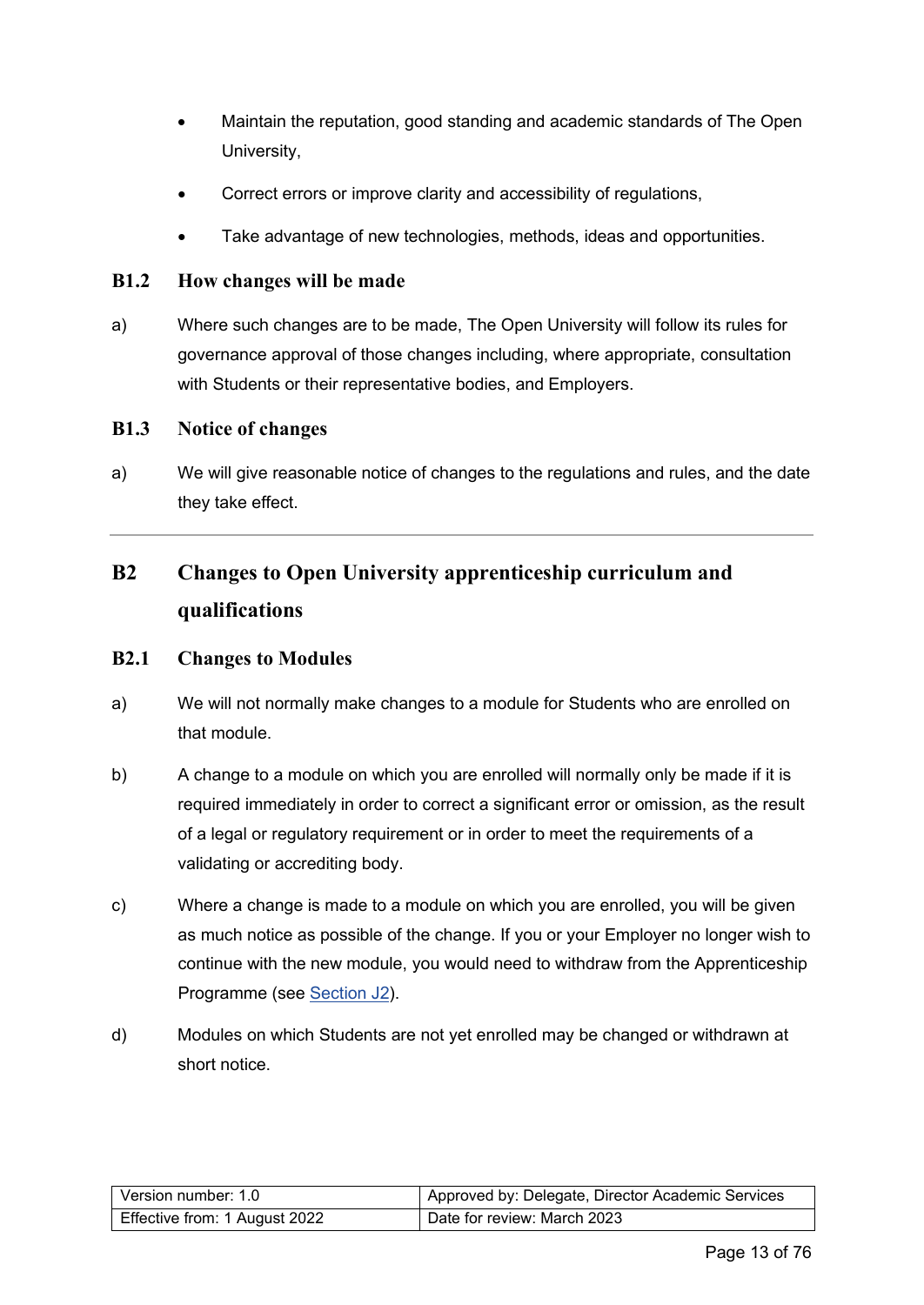### **B2.2 Changes to Qualifications**

#### a) Availability of modules:

- (i) Your registration for a qualification (as part of an Apprenticeship Programme) will enable us to enrol you on the modules required to complete the qualification. The modules that are available to count towards your qualification are set out in the Module Descriptors that you receive when you register for the Apprenticeship Programme.
- (ii) If you have not completed your qualification during the time that the modules indicated at the date of registration are available as noted in paragraph B2.2a(i), we will continue to make available sufficient academically appropriate modules to enable you to complete your qualification, subject to any notice given of a change to the structure or study requirements of that qualification, or for its withdrawal. Apprenticeship qualifications have Planned Start and End Dates (as defined within the "Apprenticeship Duration/ Planned Start and End Dates" definition of the Glossary of Terms). The Apprenticeship Programme (including the qualification) must be completed within these dates.
- (iii) The Open University continually seeks to enhance its Students' experience and ensure that courses remain valid, relevant and current. The modules that are made available in future will reflect those aims and may therefore not include the same subject content, teaching or assessment methods as the modules available at the commencement of your qualification. Modules on which Students are not yet enrolled may also be amended in any of the circumstances listed in B1.1.
- b) Changes in the structure or study requirements of a qualification:
	- (i) A change to the structure or study requirements of a qualification on which you are registered will normally only be made if the change is required immediately in order to correct a significant error or omission, as the result of a legal or regulatory requirement or in order to meet the requirements of a validating or accrediting body.

| Version number: 1.0           | Approved by: Delegate, Director Academic Services |
|-------------------------------|---------------------------------------------------|
| Effective from: 1 August 2022 | Date for review: March 2023                       |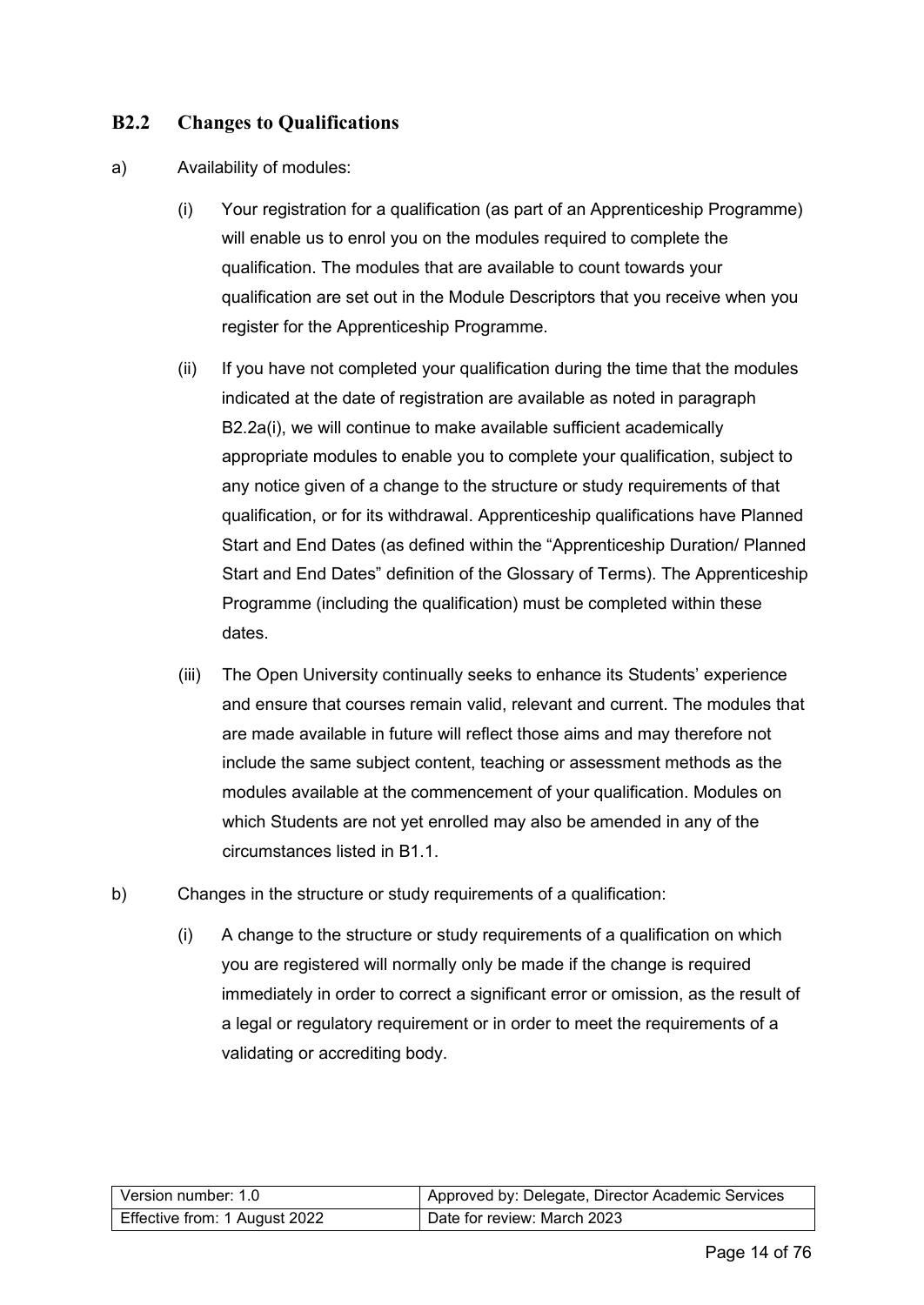- (ii) We will not normally make changes to the structure or study requirements of a qualification for Students who are registered on an apprentice qualification.
- (iii) In line with our aim to enhance our Students' experience and ensure that courses remain valid, relevant and current, and in any of the circumstances listed in B1.1, we may make changes to the structure of our qualifications. These may include the balance between core, options and free choice modules (if applicable); the balance between coursework and examination or other forms and types of assessment; the order of study and rules for progression through the qualification; and the requirements for attendance at or participation in specified learning activities.
- (iv) Where a change is made to the structure or study requirements of a qualification on which you are registered, you will be given as much notice as possible of the change. If you or your Employer no longer wish to continue with the new structure or study requirements, you would need to withdraw from the Apprenticeship Programme (see [Section J2\)](#page-57-2).
- c) Changes in the classification scheme of a qualification
	- (i) If a previously unclassified qualification introduces a classification scheme, this will take effect for all awards where the conferral date follows the introduction of the scheme, regardless of the date of completion or qualification date.
	- (ii) If an existing classification scheme is amended and there is no possible detriment to any Student as a result of the change, the amendment will take effect for all awards where the conferral date follows the amendment, regardless of the date of completion or the qualification date.
	- (iii) If an existing classification scheme is amended to include additional requirements, the new requirements will only apply to Students who register for or declare the qualification after the new scheme is published. Continuing Students will be classified under the existing scheme. Where this applies, details will be in the specific qualification regulations.

| l Version number: 1.0         | Approved by: Delegate, Director Academic Services |
|-------------------------------|---------------------------------------------------|
| Effective from: 1 August 2022 | Date for review: March 2023                       |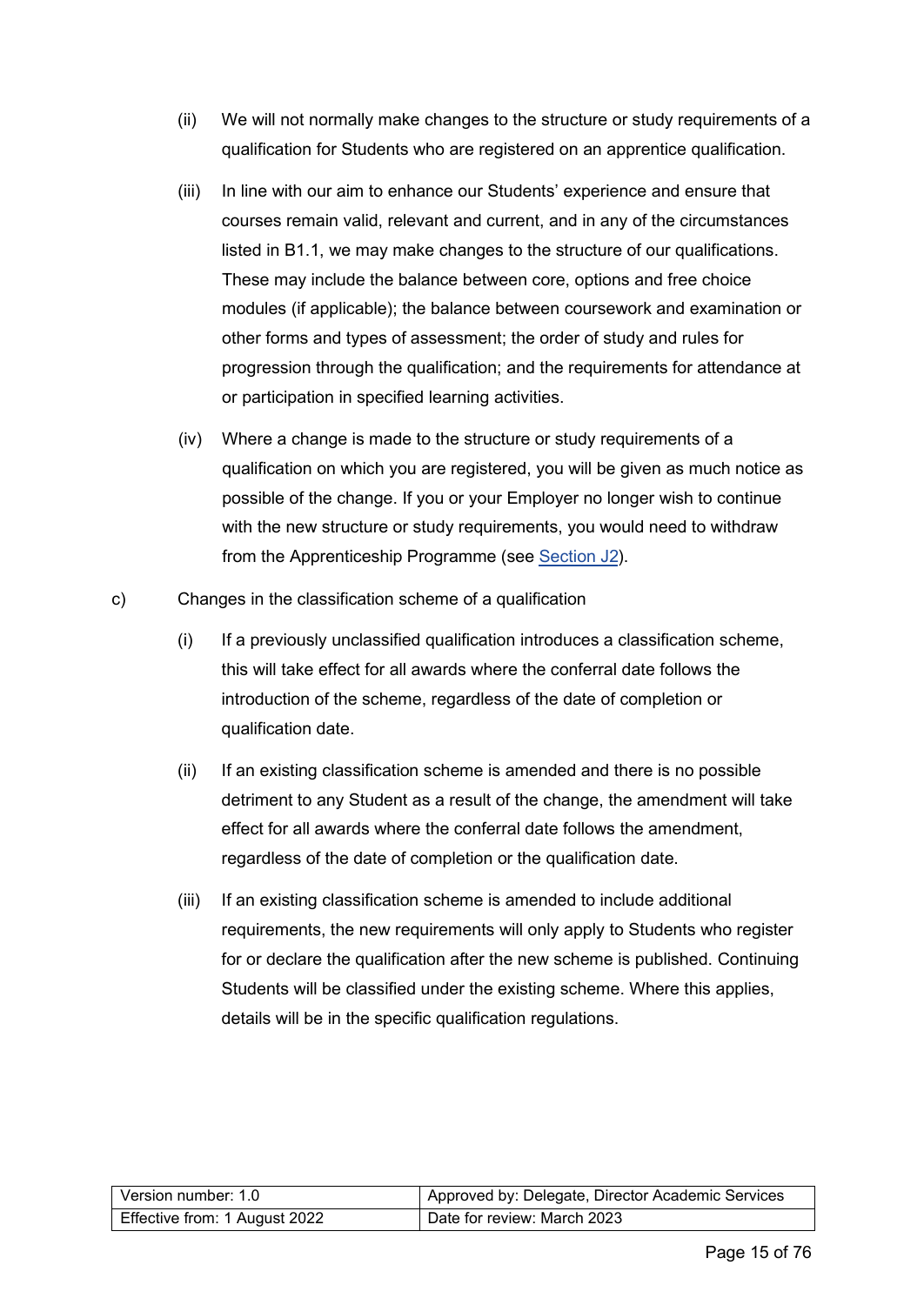### **B2.3 Withdrawal of apprenticeship qualifications**

- a) In line with our aim to ensure that courses remain valid, relevant and current, we may withdraw qualifications that will cease to meet those requirements. We may also withdraw a qualification if it has become uneconomic to continue to offer that qualification or its constituent modules, or if there is a strategic decision to change the curriculum or how it is delivered.
- b) If you are registered for an apprenticeship qualification and we have decided to withdraw that qualification, you will still be able to complete it if you successfully pass all related assessments, academic, and practice or work-based modules as specified in the individual qualification description within the withdrawal period. If the period for withdrawal is shorter than that of the qualification time limit or the planned Apprenticeship Duration, then the withdrawal date will take precedence.

# <span id="page-15-0"></span>**Section C: Becoming a Student of The Open University**

### <span id="page-15-1"></span>**C1 Requirement for registration**

a) In order to be registered as an Open University Student and study an Open University qualification as an Apprentice, you must register for a qualification as part of an Apprenticeship Programme.

#### <span id="page-15-2"></span>**C2 What you have to do to register**

#### **C2.1 Eligibility to register**

a) You may register as an Apprentice if you meet the requirements set out in [Section](#page-18-1) [C4](#page-18-1) under these Regulations in conjunction with the terms of all agreements required by your Funding Provider, and any rules of your Funding Provider.

| l Version number: 1.0         | Approved by: Delegate, Director Academic Services |
|-------------------------------|---------------------------------------------------|
| Effective from: 1 August 2022 | Date for review: March 2023                       |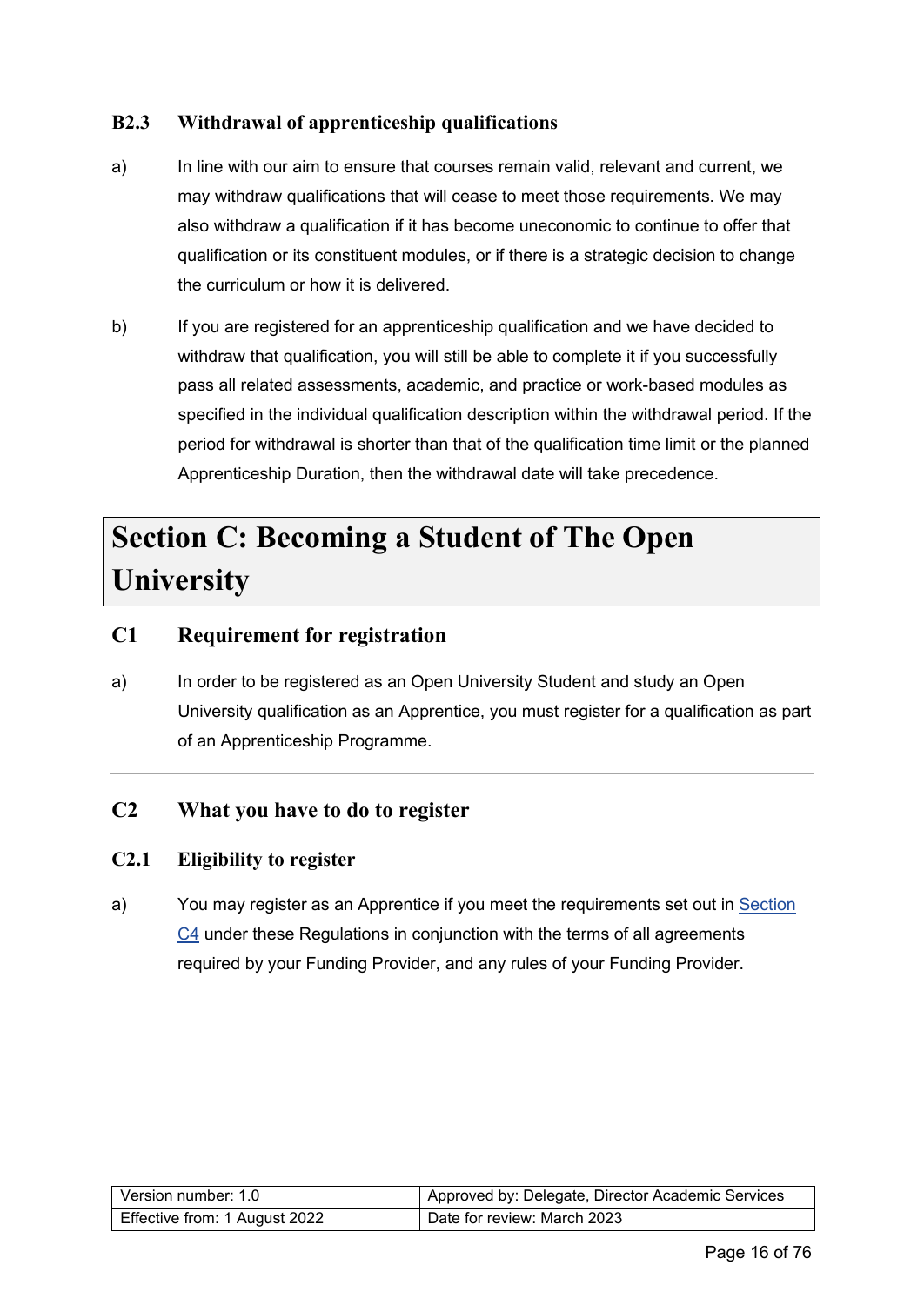### **C2.2 Provision of information**

a) You and/or your Employer must provide us with any information we ask you for that it is reasonable for us to know in order to establish your eligibility to register. Any information you provide must be accurate and you must not omit anything which might result in us being misled as to your eligibility. Your information will only be used for the purposes set out in our **Student [Privacy Notice](https://help.open.ac.uk/documents/policies/privacy-notice)** and [Apprenticeship](https://help.open.ac.uk/documents/policies/privacy-notice) Privacy Notice (for English Apprentices).

### **C2.3 Registration Procedure and Conditions of Registration**

- a) You must follow the registration procedure sent to you/your Employer by the Apprenticeship Operations Delivery Team (AODT) or by the related Faculty for your qualification.
- b) You and your Employer will be required to complete registration documents in order to study with The Open University as an Apprentice. A complete list of Registration Documentation cannot be provided within this document due to Apprenticeship Programme and Funding Provider rules being under development. You can contact your relevant Open University Office for up-to-date information on the Registration Documentation related to your UK Nation:
	- The Open University Apprenticeships [Enrolment and Support](mailto:apprenticeships@open.ac.uk) team in England (AEST) (+44 (0) 300 303 4121),
	- [The Open University in Scotland Apprenticeships team](mailto:scotland-apprenticeships@open.ac.uk) (+44 (0) 131 226 3851),
	- The Open [University](mailto:Wales-Support@open.ac.uk) in Wales (+44 (0) 29 2047 1170), and
	- The Open [University](mailto:northernireland@open.ac.uk) in Northern Ireland (+44 (0) 2890 245025).
- c) In England, you must agree to all sections relevant to 'Apprenticeships in England' within our **Conditions of Registration**.

| Version number: 1.0           | Approved by: Delegate, Director Academic Services |
|-------------------------------|---------------------------------------------------|
| Effective from: 1 August 2022 | Date for review: March 2023                       |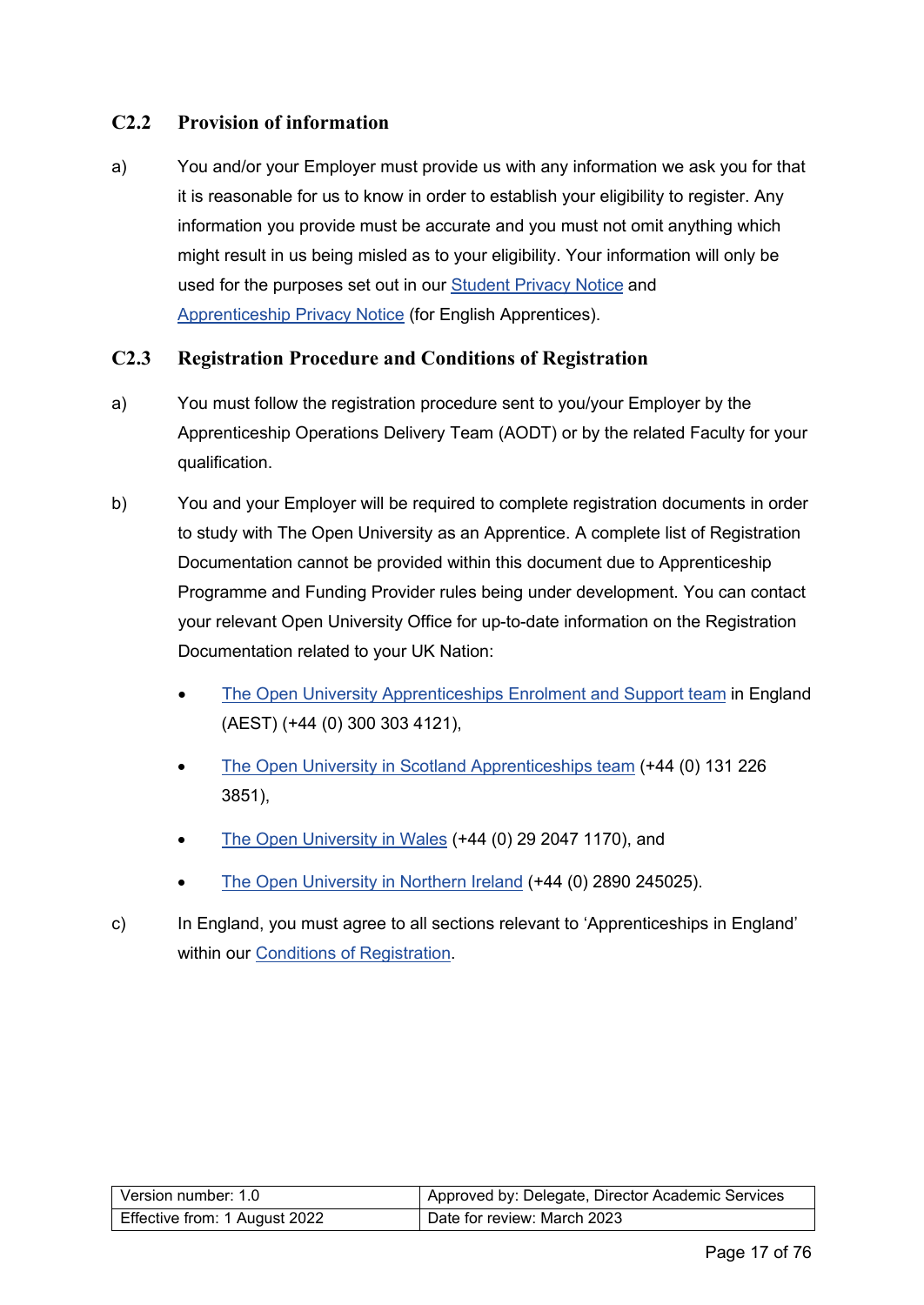#### **C2.4 Fees and other charges**

- a) In England, your Employer must pay or agree to pay any fees and other charges that are due as set out in the Apprenticeship Training Services Agreement (Employer Written Agreement).
- b) If your Employer does not pay your tuition fees or any other charges when they become due, we may withdraw your registration.
- c) In Scotland, if SDS do not confirm your eligibility for funding, The Open University will withdraw your registration.

## <span id="page-17-0"></span>**C3 Effect of registration**

#### **C3.1 Entitlement to study**

a) As an Apprentice registered for a qualification as part of an Apprenticeship Programme, you are entitled to the study materials, tuition and assessment for the relevant modules required to enable you to complete your qualification.

### **C3.2 Entitlement to award of credit and qualifications**

a) You will only be awarded credit for a module for which you are enrolled and upon successful completion of the academic requirements for that module. You may count the credit from modules that you have completed successfully towards an Open University qualification, subject to the rules set out within these Regulations, and in the specific regulations for your apprenticeship qualification.

#### **C3.3 Exceptional circumstances**

a) We will take all reasonable steps to provide the educational services that you have registered or enrolled to receive. However, there may be circumstances outside of our control where we are unable to provide those services in full or in part. In some cases, we may have to postpone, re-locate, re-structure or cancel tutorials, forums, day schools, residential or online schools and other teaching sessions, assessments, or examinations.

| l Version number: 1.0         | Approved by: Delegate, Director Academic Services |
|-------------------------------|---------------------------------------------------|
| Effective from: 1 August 2022 | Date for review: March 2023                       |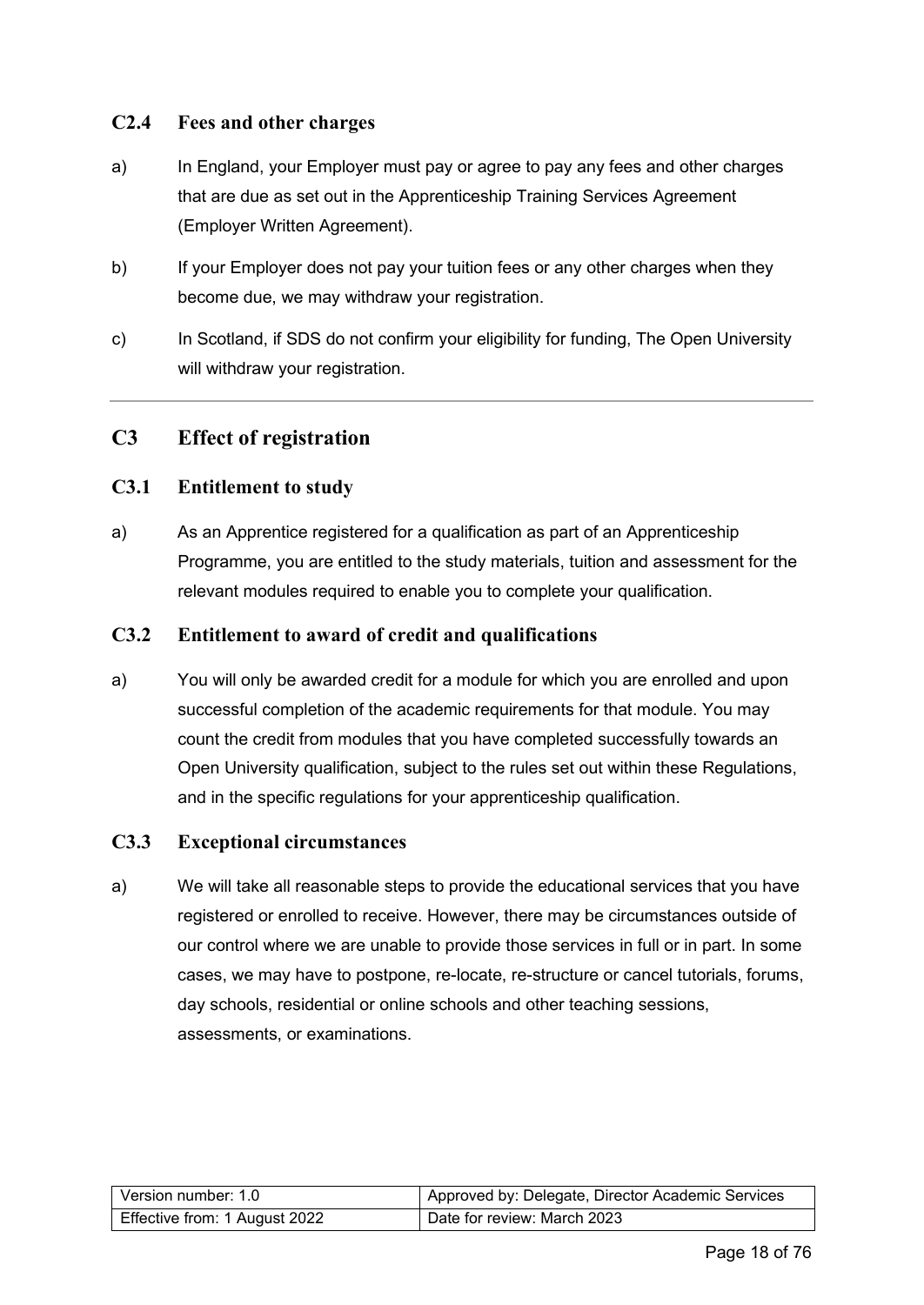b) These circumstances may include fire, flood, pandemic, terrorist acts, industrial disputes, short notice absence of teaching or other staff, short notice unavailability of premises, facilities or materials. Where those, or similar circumstances arise, we will minimise disruption so far as we are reasonably able and, wherever practicable, will provide you with reasonable alternative arrangements to continue with your studies. We will make all reasonable efforts to inform you of any such changes as early as possible.

## <span id="page-18-0"></span>**C4 Requirements for registration**

#### <span id="page-18-1"></span>**C4.1 General Requirements**

#### **a) Eligibility**

Your eligibility to register on an Apprenticeship Programme is governed by the funding rules set by your Funding Provider.

#### **b) Age**

You must be 16 or over at the start of your apprenticeship.

#### **c) Study restrictions**

You cannot be enrolled for modules which exceed the study restrictions set out in [Section](#page-21-0) D<sub>1</sub>

#### **d) Suspension**

You will not be enrolled on any module while you are suspended or temporarily expelled from The Open University under the provisions of the Code [of Practice for](https://help.open.ac.uk/documents/policies/code-of-practice-student-discipline) Student Discipline.

#### **e) Expulsion**

You will not be enrolled on any module if you are permanently expelled from The Open University under the provisions of the Code of Practice for [Student Discipline.](https://help.open.ac.uk/documents/policies/code-of-practice-student-discipline)

| l Version number: 1.0         | Approved by: Delegate, Director Academic Services |
|-------------------------------|---------------------------------------------------|
| Effective from: 1 August 2022 | Date for review: March 2023                       |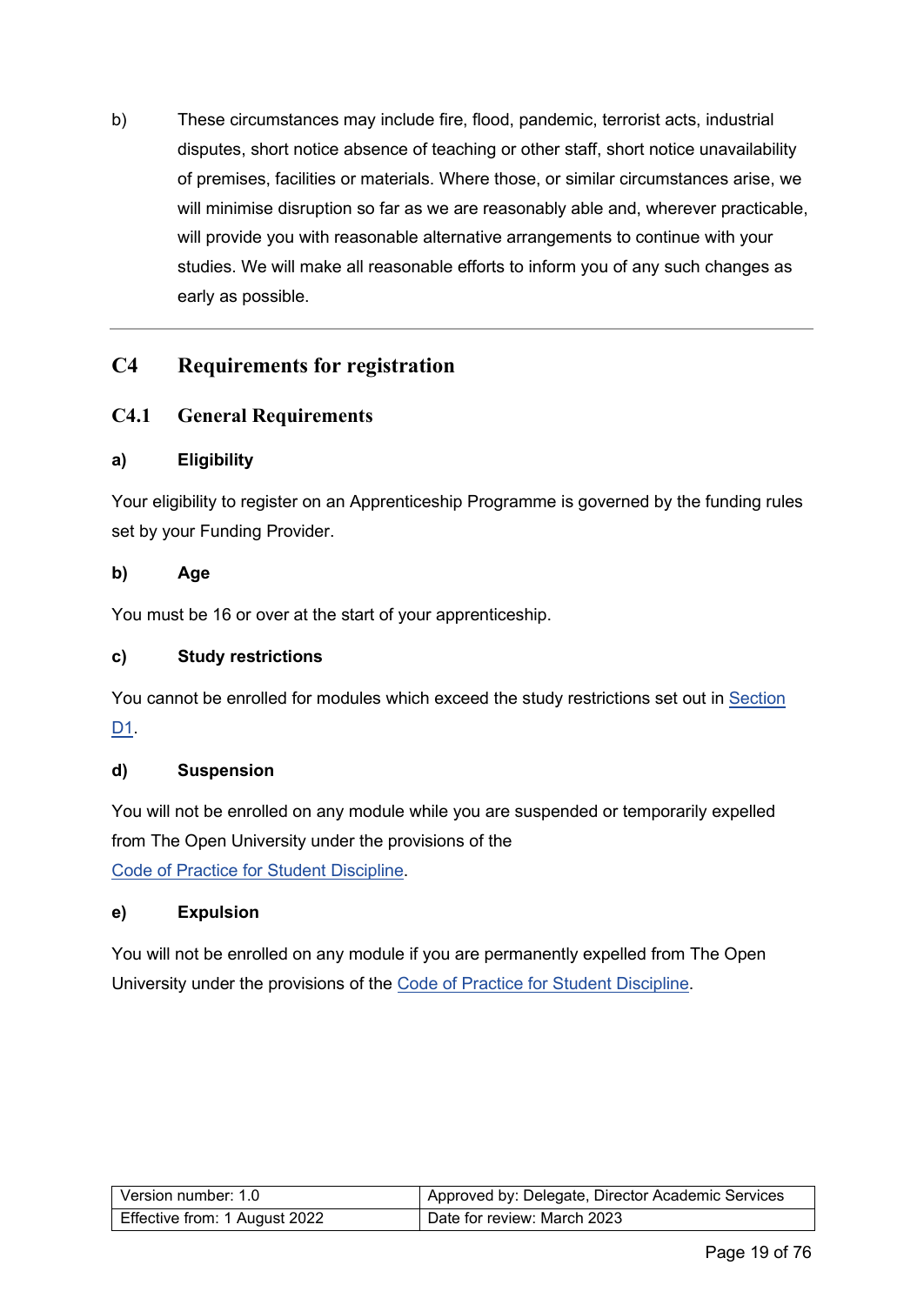### **f) Health**, **Safety**, **Safeguarding and Equality**

We may apply conditions to your qualification registration or module enrolment or refuse it entirely if, in our opinion, it is reasonably necessary to do so in order to comply with our duties:

- to protect the health and safety of Students, staff, contractors and members of the public;
- with respect to the safeguarding of young persons or vulnerable adults, in line with our Safeguarding [Policy – Protecting](https://help.open.ac.uk/documents/policies/ensuring-the-safety-of-children-and-vulnerable-protected-adults) children and vulnerable adults;
- to comply with our obligations under the Equality Act 2010 in England, Scotland and Wales, the Disability Discrimination Act 1995 for Northern Ireland, or any other statutory duty or obligation; and
- to comply with any order of a court or other authorised body made for the protection of the public, any section of the public or any individual.

### **C4.2 Academic requirements for registration**

a) The Senate can agree entry requirements for any qualification or module, which you would have to meet in order to be eligible to register. Any academic requirements decided upon by the Senate under this regulation will be set out within the specific regulations for your apprenticeship qualification.

#### **C4.3 Vocational and professional requirements for registration**

- a) Any vocational and professional requirements are set out by your Funding Provider.
- b) In England these requirements are available through the relevant Apprenticeship Standard and can be viewed on the Institute for [Apprenticeships](https://www.instituteforapprenticeships.org/apprenticeship-standards/) Website. In Scotland, the requirements are available through the Apprenticeship Framework, and can be viewed on the Skills [Development](https://www.skillsdevelopmentscotland.co.uk/what-we-do/apprenticeships/graduate-apprenticeships/) Scotland website. Information on the vocational and professional requirements within other Nations will be available from your Funding Provider. You can contact your relevant Open University Office for upto-date information on the registration requirements related to your Nation:

| Version number: 1.0           | Approved by: Delegate, Director Academic Services |
|-------------------------------|---------------------------------------------------|
| Effective from: 1 August 2022 | Date for review: March 2023                       |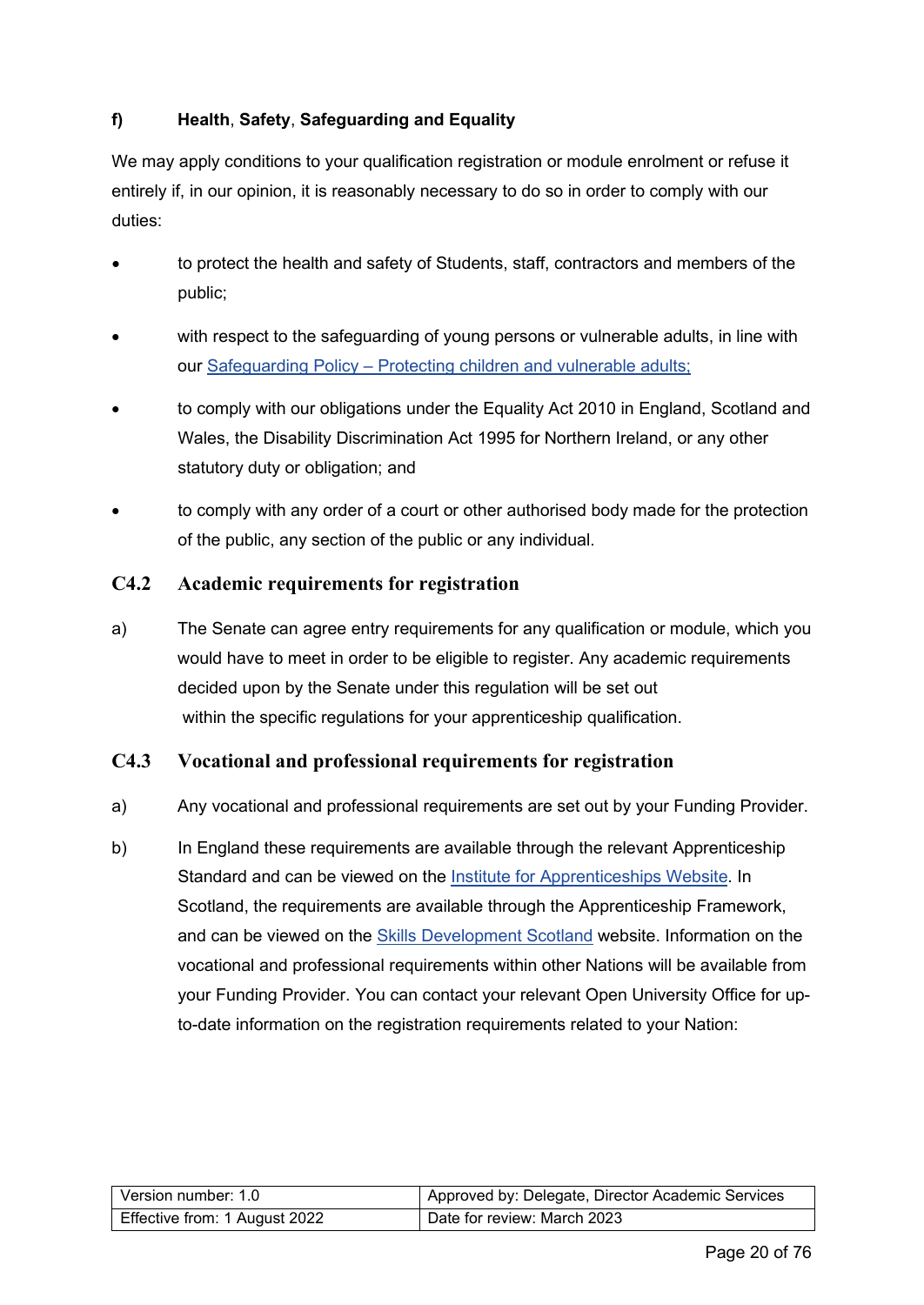- The Open University Apprenticeships [Enrolment and Support team](mailto:apprenticeships@open.ac.uk) (England) (+44 (0) 300 303 4121),
- [The Open University in Scotland Apprenticeships team](mailto:scotland-apprenticeships@open.ac.uk) (+44 (0) 131 226 3851),
- The Open [University](mailto:Wales-Support@open.ac.uk) in Wales (+44 (0) 29 2047 1170), and
- The Open [University](mailto:northernireland@open.ac.uk) in Northern Ireland (+44 (0) 2890 245025).

## <span id="page-20-0"></span>**C5 Counting Open University credit awarded before you register for a qualification**

- a) If you have completed any Open University credit before being registered onto an Open University Apprenticeship Programme, it may be possible to count this credit towards your apprenticeship qualification if valid and agreed by the relevant Teaching Committee for your qualification and your Practice Tutor.
- b) [Section](#page-30-1) F4 of the standard Academic [Regulations](https://help.open.ac.uk/documents/policies/academic-regulations) (Taught Courses) provides the rules around how to count Open University credit towards your qualification.

## <span id="page-20-1"></span>**C6 Counting Open University credit towards more than one qualification**

- a) If you have completed Open University credit before being registered onto an Open University Apprenticeship Programme, and this credit is valid and countable towards your apprenticeship qualification, it might be possible to count this Open University credit towards more than one qualification. This will be subject to meeting the unique study requirements and the curriculum requirements for each qualification, and if this has been negotiated with the relevant Teaching Committee for your qualification and your Practice Tutor.
- b) [Section H](#page-47-0) of the standard Academic [Regulations](https://help.open.ac.uk/documents/policies/academic-regulations) (Taught Courses) provides the regulations around unique study rules, and the maximum reuse of credit for undergraduate and postgraduate qualifications.

| l Version number: 1.0         | Approved by: Delegate, Director Academic Services |
|-------------------------------|---------------------------------------------------|
| Effective from: 1 August 2022 | Date for review: March 2023                       |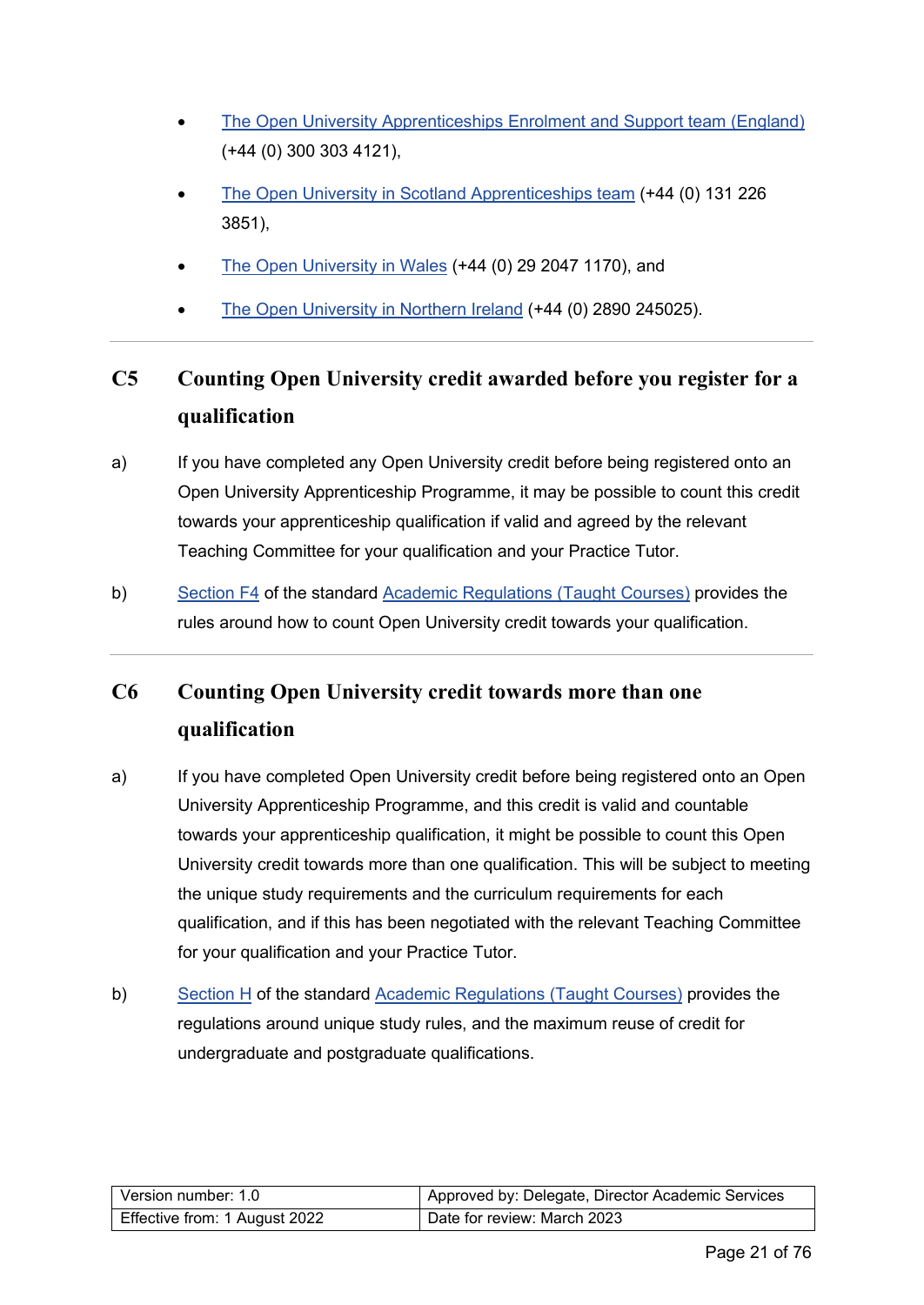## <span id="page-21-0"></span>**Section D: Module enrolment**

We will enrol you for modules as required to achieve your qualification, provided you have met any eligibility requirements in the specific regulations for your apprenticeship qualification (available through your AEST or equivalent contact).

## <span id="page-21-1"></span>**D1 Study restrictions for academic reasons**

- a) At any one time, you must not be enrolled to study modules that total more than 120 credits, unless this is a specific requirement of your apprenticeship qualification. The 120-credit limit excludes credit for postponed examinations, and examination resits and resubmissions.
- b) You will not be eligible to be enrolled for further modules unless you have made sufficient academic progress in your previous undergraduate studies. Your AEST, or relevant contact, and Practice Tutor will be able to advise whether you are making suitable progress and will be able to support you in making an application for permission to undertake further study if you are not deemed to be making suitable progress. Full rules and procedures are set out within the Academic Progress Policy [2022/23 \(Apprentices\).](https://help.open.ac.uk/documents/policies/academic-progress-policy) If you are unable to successfully complete a module, this may have implications on your ability to continue with the Apprenticeship Programme (as detailed in [Sections D3](#page-21-0) and [J3\)](#page-60-1).

### <span id="page-21-2"></span>**D2 Modules with pre-requisite or co-requisite requirements**

### **D2.1 The pre-requisite or co-requisite requirement**

a) Some modules, referred to as principal modules, have pre-requisite requirements. This means that you can only study them if you have completed another specified module first. Other principal modules have co-requisite requirements, which means that you can only study them if you have studied another specified module ('the corequisite module') either prior to the start of the principal module, or will be studying it at the same time as the principal module.

| l Version number: 1.0         | Approved by: Delegate, Director Academic Services |
|-------------------------------|---------------------------------------------------|
| Effective from: 1 August 2022 | Date for review: March 2023                       |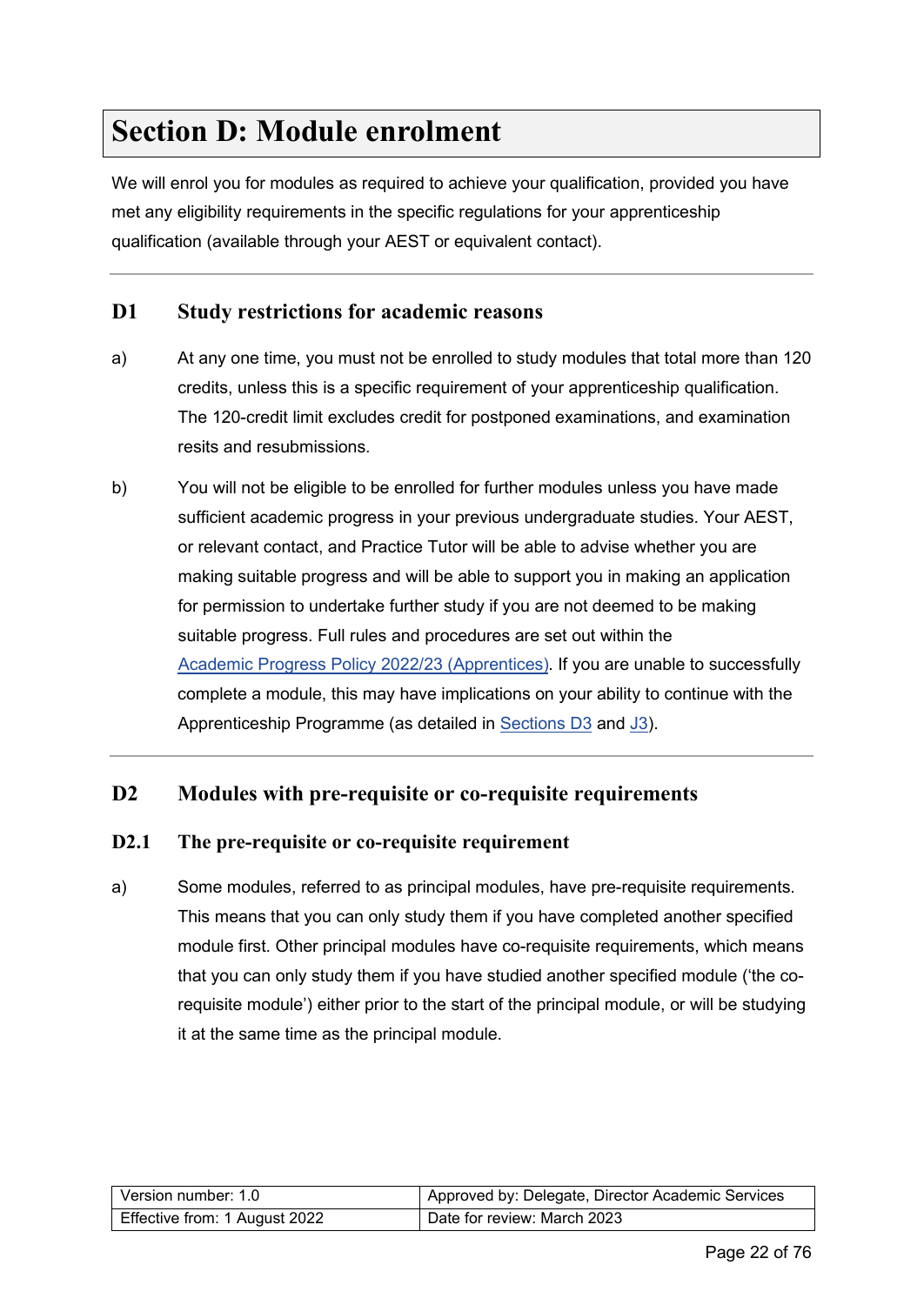- b) In order to study the principal module, you must either:
	- (i) (for pre-requisite modules) have been awarded credit for the pre-requisite module before the start date of the principal module; or have completed study of the pre-requisite module but the result, including the result for a resit or resubmission, is not available before the start date of the principal module; or
	- (ii) (for co-requisite modules) on the start date of the principal module, be enrolled on the co-requisite module for a presentation which starts on that date or which started at an earlier date, and is not yet completed; or
	- (iii) have been exempted from the requirement to study that module as a prerequisite or co-requisite, by a decision of the Teaching Committee responsible for the module; or
	- (iv) have been awarded credit in Recognition of Prior Learning which specifically exempts you from the pre-requisite or co-requisite module; or
	- (v) have provided evidence of prior learning and/or experience which has been approved as exempting you from studying the pre-requisite or co-requisite module, or from the requirement to study that module as a pre-requisite or corequisite.
- c) If you have been exempted from the requirement to study a module as a prerequisite or co-requisite, but not from studying a principal module which is compulsory within your qualification, you will still be required to achieve credit for the principal module in order to be awarded the qualification.

#### <span id="page-22-0"></span>**D2.2 Effect of non-completion of a pre-requisite or co-requisite module**

- a) If you have started to study a module with pre-requisite requirements, but you do not subsequently achieve credit for the pre-requisite module, you may (unless the specific regulations for your apprenticeship qualification state otherwise) continue to study that module.
- b) If you have started to study a module with co-requisite requirements and you do not successfully complete study of the co-requisite module, you may (unless the specific regulations for your apprenticeship qualification state otherwise) continue to study that module.

| l Version number: 1.0         | Approved by: Delegate, Director Academic Services |
|-------------------------------|---------------------------------------------------|
| Effective from: 1 August 2022 | Date for review: March 2023                       |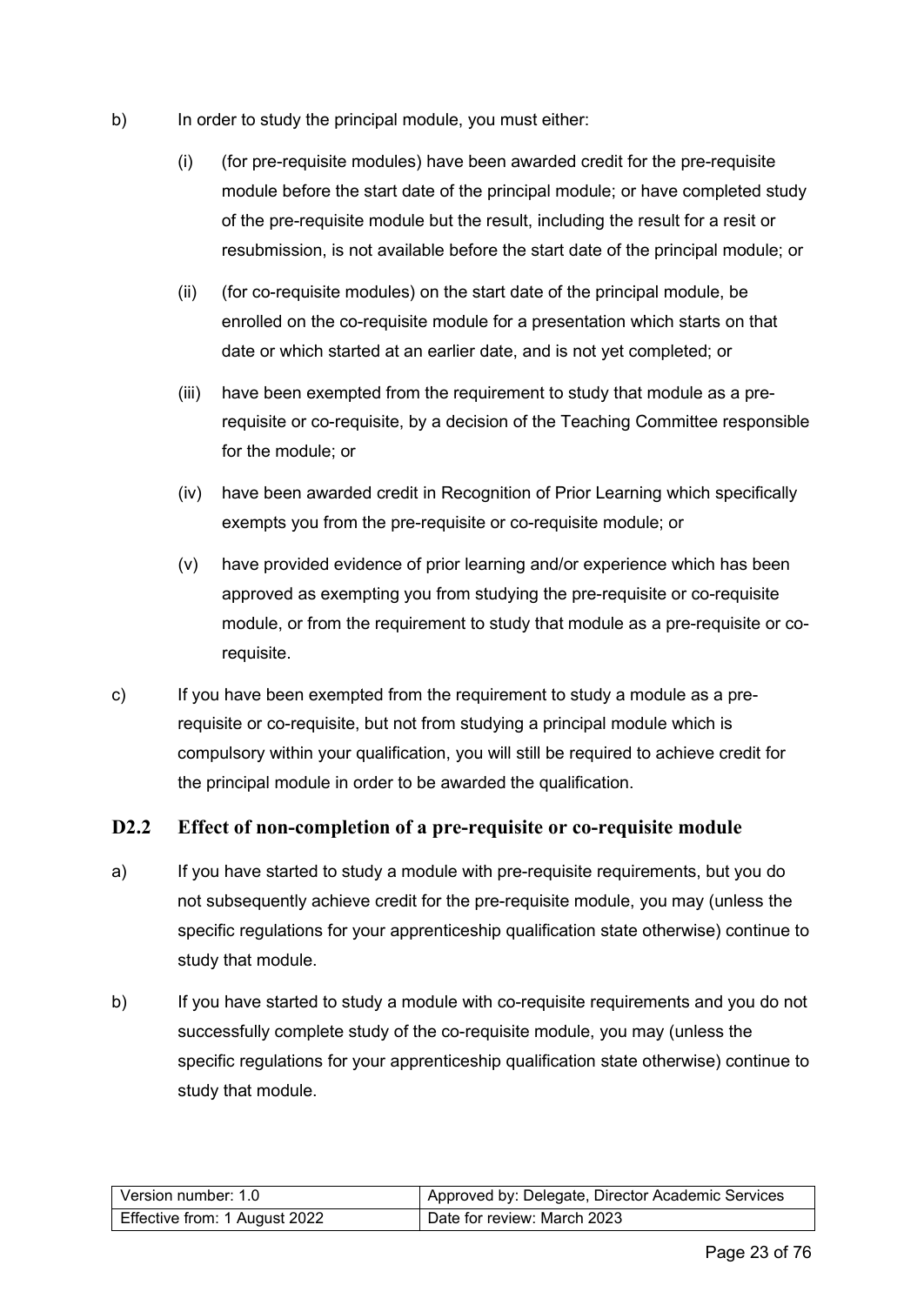## <span id="page-23-0"></span>**D3 Restrictions on repeating study of modules**

- a) As an Apprentice, your academic right to repeat study of a module will be subject to the consent of your Employer (who may be required to fund the repeated module study). You should discuss your options with your AEST or alternative contact and your Employer. Your AEST may also be required to liaise with your Funding Provider for approval.
- b) If you are not entitled to repeat study of a module under these Regulations, or repetition is not confirmed as permissible by your Employer, this may have implications on your ability to continue with the Apprenticeship Programme.
- c) If you have been awarded credit for a module, you are not allowed to repeat study of that module.

## <span id="page-23-1"></span>**Section E: Module credit**

## <span id="page-23-2"></span>**E1 Award of credit**

## **E1.1 Criteria for award of credit**

a) We will award you module credit if you successfully meet the requirements for the completion of that module. The requirements may include reaching a certain performance standard during the module and its examinable component (where applicable), successfully completing a competency-based work-based learning element, attending a residential school or online school, participation in specified learning and assessment activities, and meeting specified professional standards.

### **E1.2 Residential school element**

a) If a module includes a residential school element, you must satisfactorily complete the residential school or the online school (where available), in order to be awarded module credit.

| Version number: 1.0           | Approved by: Delegate, Director Academic Services |
|-------------------------------|---------------------------------------------------|
| Effective from: 1 August 2022 | Date for review: March 2023                       |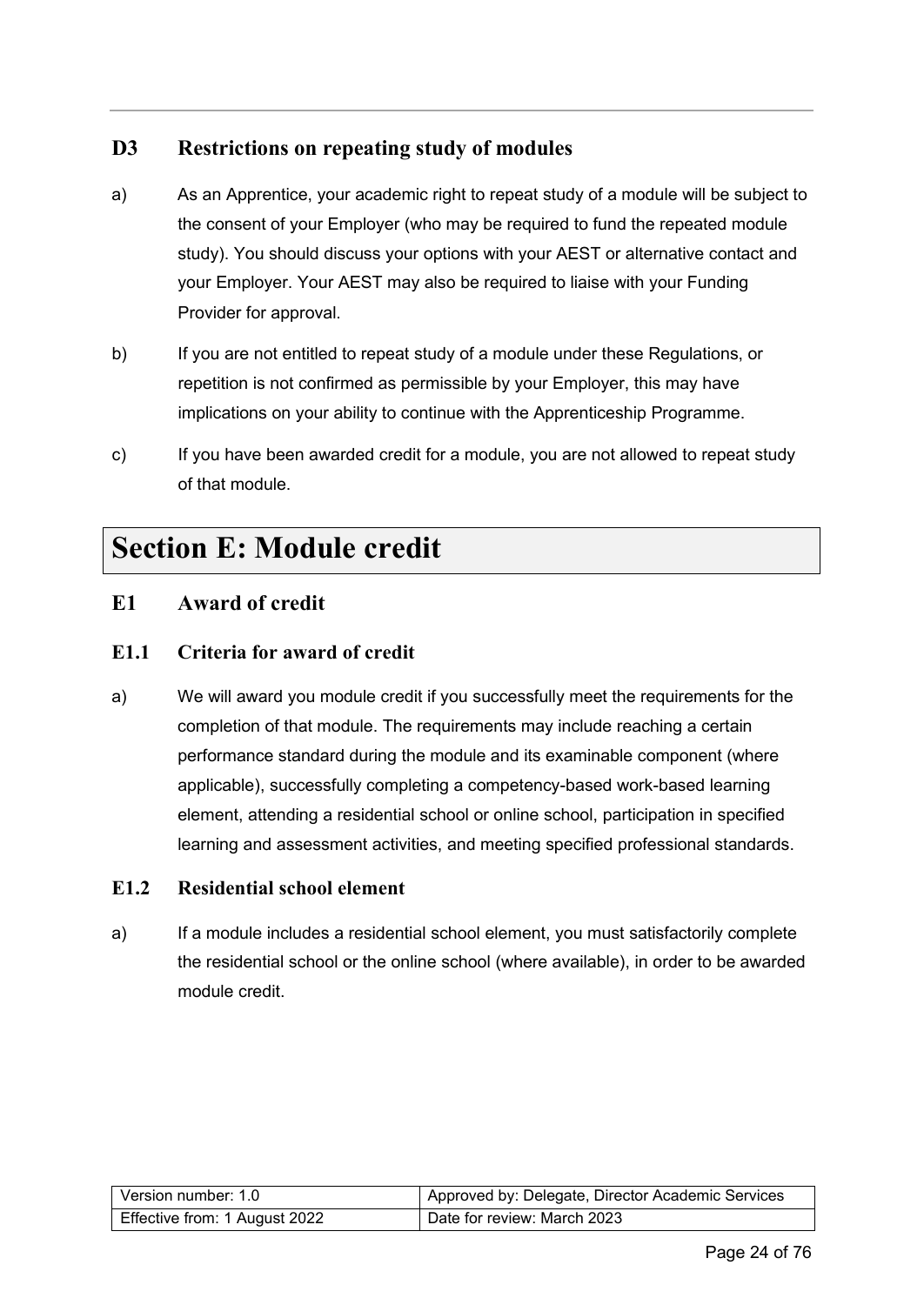### **E1.3 Specified learning and assessment activities**

a) As part of your Apprenticeship Programme you may be required to attend, carry out or participate in a specified activity at a specified place and time, an End-Point Assessment, a set number of hours of work-based learning or practice hours, Functional Skills study, or participate in an online activity during a specified period. You must carry out or participate in those activities to a satisfactory standard or fulfil the requirement to carry out a specified number of hours of work-based learning or practice, in order to be awarded module credit.

#### **E1.4 Specified professional standards**

a) You may need to satisfactorily demonstrate and maintain standards for suitability or [Fitness to Practise](https://help.open.ac.uk/documents/policies/fitness-to-practise) as specified by an appropriate professional body. You must meet those standards in order to be awarded module credit.

### <span id="page-24-0"></span>**E2 Value and level of credit**

- a) Each module has a credit value and an Open University level of study (e.g. 60 credits, Open University level 1). We will award the appropriate number of credits to you when you have successfully completed a module for which you have been enrolled. You will need to complete a specified total number of credits made up of credit from modules at specified Open University levels in order to complete your qualification, as described in the specific qualification regulations for your apprenticeship qualification (available through your AEST or equivalent contact).
- <span id="page-24-1"></span>b) Modules are assigned the following levels of study: for Undergraduate modules, Open University levels 1, 2 and 3; for Postgraduate modules, Postgraduate level; and Level 0 for Access modules which do not form part of the credit requirements for qualifications.

| l Version number: 1.0         | Approved by: Delegate, Director Academic Services |
|-------------------------------|---------------------------------------------------|
| Effective from: 1 August 2022 | Date for review: March 2023                       |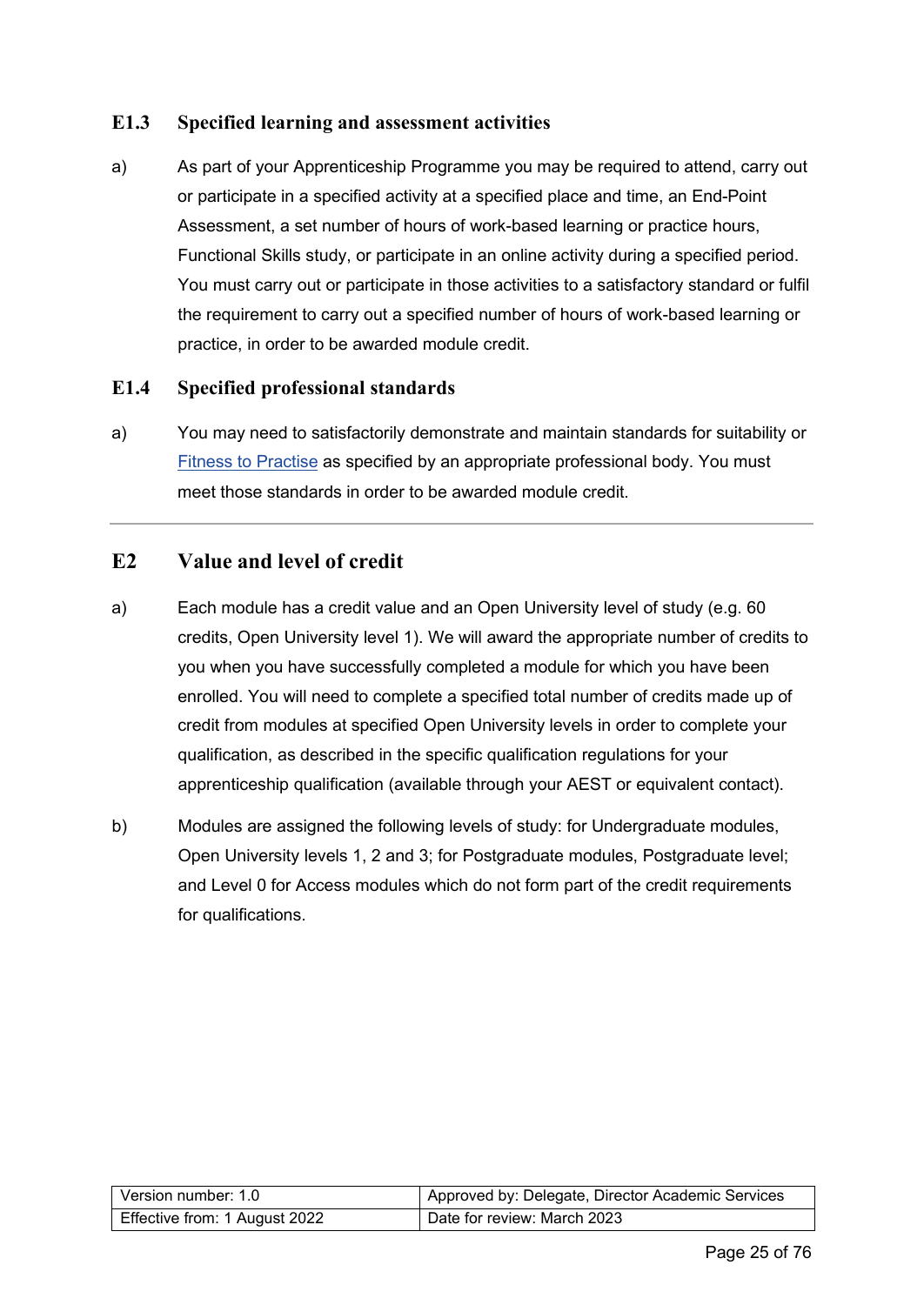## **E3 Grade of credit**

a) We may award you module credit with a grade as set out in the [Assessment Handbook.](https://help.open.ac.uk/documents/policies/assessment-handbook)

#### <span id="page-25-0"></span>**E4 Failure of a module**

a) We will consider you to have failed a module that you are enrolled for if you do not fulfil the academic and other relevant requirements for successful completion of the module. You will not be awarded credit for a module that you have failed. This might have implications for your eligibility to enrol for further modules in line with the Academic Progress Policy [2022/23 \(Apprentices\)](https://help.open.ac.uk/documents/policies/academic-progress-policy) and [Section](#page-21-0) D1 of these Regulations. If you are unable to successfully complete a module, this may have implications on your ability to continue with the Apprenticeship Programme (in line with [Section](#page-22-0) D3 and [Section J3\)](#page-60-1).

# <span id="page-25-1"></span>**Section F: External Study and Experience: Recognition of Prior Learning (RPL)**

## <span id="page-25-2"></span>**F1 The Approved Scheme for Recognition of Prior Learning (RPL)**

#### **F1.1 Summary of scheme**

a) Recognition of Prior Learning (RPL) is the identification, assessment and formal acknowledgement of prior learning and achievement which is considered when a Student registers or enrols in an Open University qualification. There are two types of RPL which may lead to the award of credit towards qualification offered by The Open University: Recognition of Prior Certificated Learning (RPCL) and Recognition of Prior Experiential Learning (RPEL).

| Version number: 1.0           | Approved by: Delegate, Director Academic Services |
|-------------------------------|---------------------------------------------------|
| Effective from: 1 August 2022 | Date for review: March 2023                       |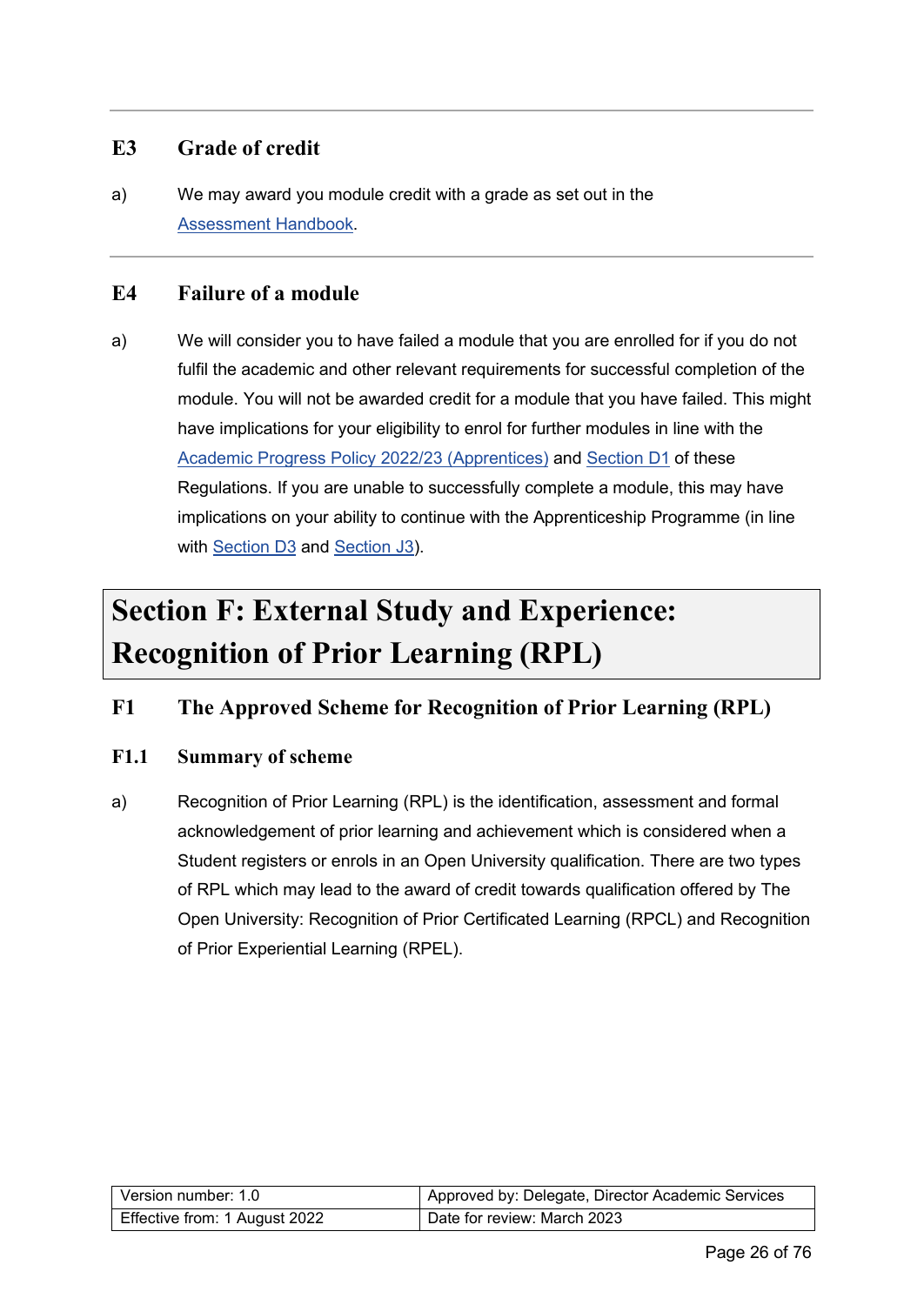## Policies superseded by this document

This document replaces the Academic Regulations 2021/22 (Apprentices), with effect from 1 August 2022.

## **Scope**

## What this document covers

These Regulations apply to all Students who are registered on an Open University Apprenticeship Programme to study a qualification that starts from the academic year 2022/23 onwards.

- These Regulations apply to all academic studies undertaken as part of an  $a)$ Apprenticeship Programme, for which study commenced in or after the academic year 2022/23 and will continue to apply for so long as you remain registered for that qualification and are an Apprentice with The Open University.
- $b)$ If you register for a qualification in a subsequent academic year, including reregistering for the apprenticeship qualification you were studying previously through an Apprenticeship Programme, the regulations in force at the time of that registration will apply to that further study.
- As an Apprentice, you cannot change your qualification within the Apprenticeship  $c)$ Programme itself, unless expressly agreed by your Employer, The Open University, and your Funding Provider rules (if applicable). This may have implications on your ability to continue with the Apprenticeship Programme. If you change your qualification, the regulations that apply will be those that apply at the date of the change.
- $\mathsf{d}$ If you register for a qualification or any modules outside of the Apprenticeship Programme, you will be liable to pay module fees as governed by the Fee Rules, and must abide by all other regulations applicable to Open University Students, including the standard Academic Regulations (Taught Courses). The regulations that will apply to your qualification will be those in effect at the date you register for the further qualification.

| l Version number: 1.0         | Approved by: Delegate, Director Academic Services |
|-------------------------------|---------------------------------------------------|
| Effective from: 1 August 2022 | Date for review: March 2023                       |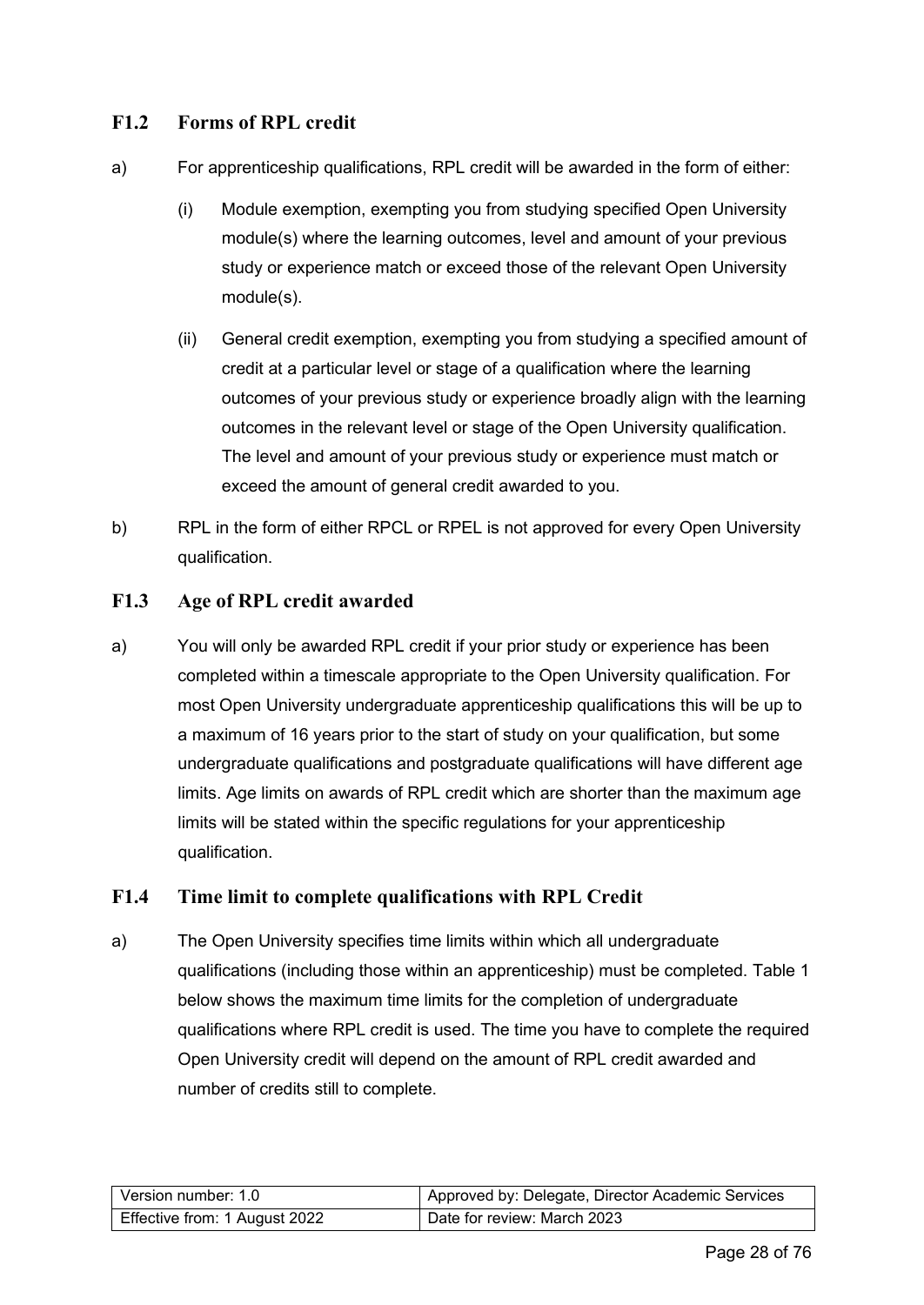b) Your qualification may have shorter time limits than The Open University maximum, which will be set out in the specific qualification regulations for your apprenticeship qualification.

| Number of credits still to complete | Time limit for completion of these credits |
|-------------------------------------|--------------------------------------------|
| 30-60                               | 4 years                                    |
| 90-120                              | 7 years                                    |
| 150-180                             | 9 years                                    |
| 210-240                             | 12 years                                   |
| 270-300                             | 14 years                                   |
| 330 or more                         | 16 years                                   |

#### **Table 1: Time limit for completing undergraduate qualifications with RPL credit**

c) If you are studying a postgraduate qualification, any time limit which includes RPL credit will also be stated in the specific qualification regulations.

d) For Apprentices, the Apprenticeship Duration will take precedence over Open University maximum time limits for completion of the academic qualification. Apprenticeship qualifications have Planned Start and End Dates (as defined within the "Apprenticeship Duration/ Planned Start and End Dates" definition of the Glossary of Terms). The Apprenticeship Programme (including the qualification) must be completed within these dates.

## <span id="page-28-0"></span>**F2 RPL Restrictions**

## **F2.1 Award of RPL credit to a specified qualification in a specific academic year**

a) Any award of RPL credit will be made towards a specific Open University qualification commenced in a specific academic year and may only be counted toward that qualification if you commence your study within that academic year.

| l Version number: 1.0         | Approved by: Delegate, Director Academic Services |
|-------------------------------|---------------------------------------------------|
| Effective from: 1 August 2022 | Date for review: March 2023                       |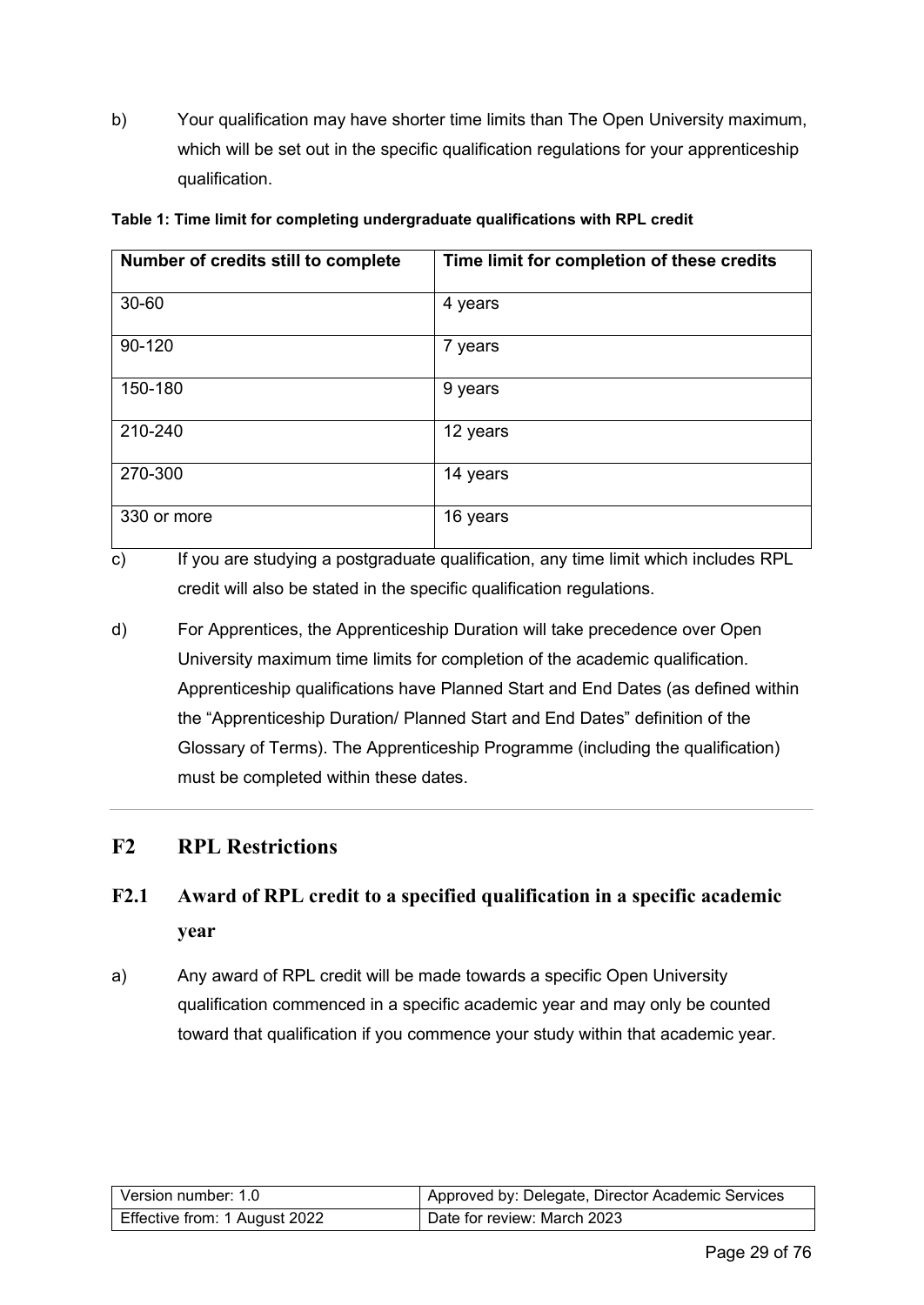- b) If you postpone study until another academic year, you may need to apply for your award to be reassessed due to potential changes to the structure or academic content of your chosen qualification. You will be advised if your award of credit remains valid, is due to expire or needs to be reassessed.
- c) If your Funding Provider permits, and you receive approval to change your qualification to a related qualification within the Apprenticeship Programme as described in [Section G5](#page-37-0) and [Section H5](#page-51-1) of this document (permissible only under restricted circumstances with the prior consent of your Employer) ; or if you withdraw from the Apprenticeship Programme with agreement from your Employer and subsequently choose to undertake further non-apprenticeship study as a selffunding Open University Student, you may need to apply for your award to be reassessed. This may have implications on your ability to continue with the Apprenticeship Programme.

### **F2.2 Applicable regulations in force**

a) If you apply for an award of RPL credit, you must follow the regulations that are in force at the time of the application. If you ask us to reassess a previous award, you will follow the regulations in force at the time that you ask for the reassessment.

### **F2.3 Restrictions to prevent overlap in subject matter**

<span id="page-29-0"></span>a) If we award RPL general credit exemption, you may be given a limited choice of available Open University modules (if there is a significant overlap in learning outcomes of the studies for which you were awarded the general credit exemption and the content of any Open University modules).

| l Version number: 1.0_        | Approved by: Delegate, Director Academic Services |
|-------------------------------|---------------------------------------------------|
| Effective from: 1 August 2022 | Date for review: March 2023                       |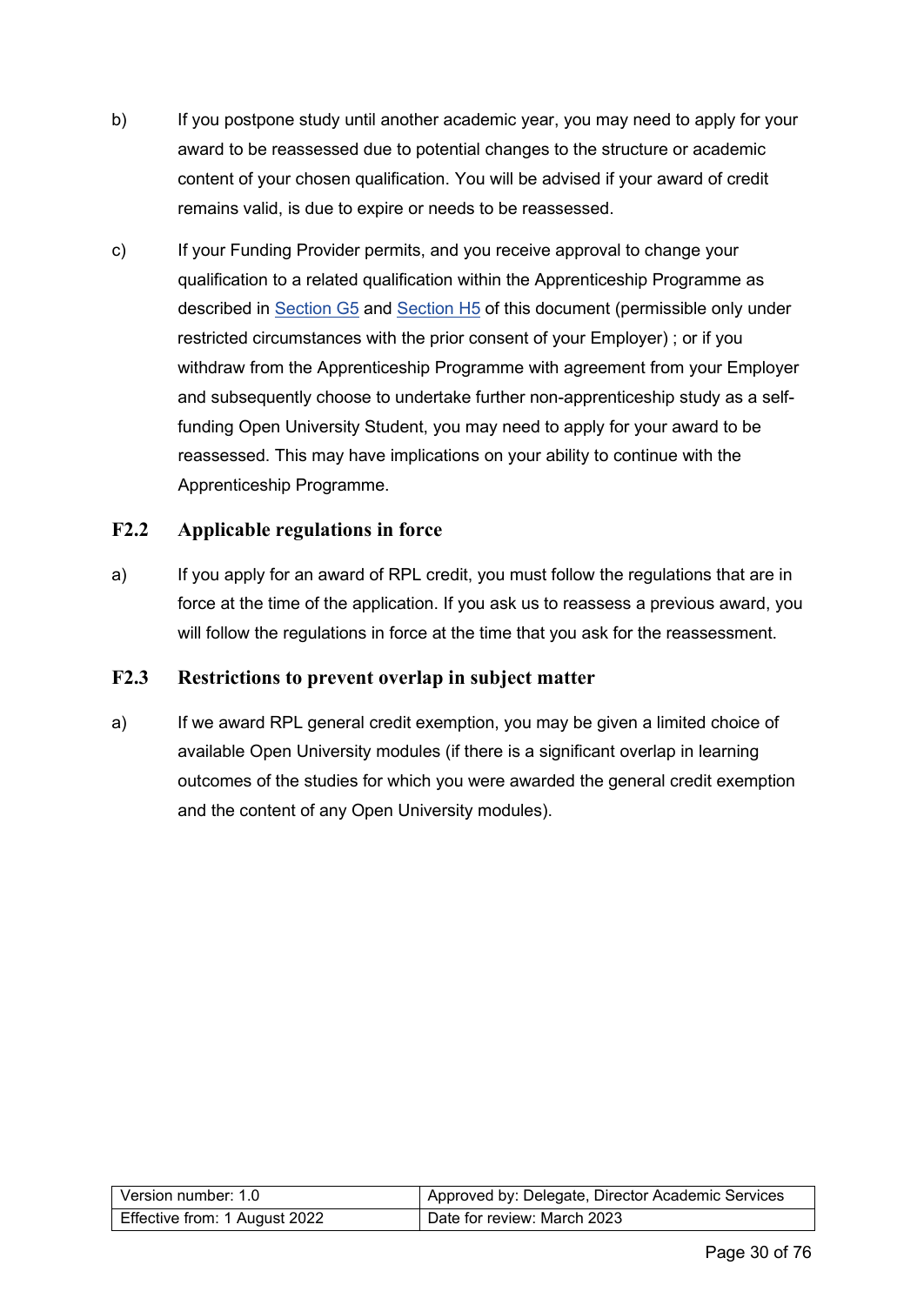## **F3 Applying for an award of RPL Credit**

## **F3.1 How and when to apply**

- a) To apply for an award of Open University RPCL credit, you must use the relevant form provided during the registration process. You will normally be asked to provide independent evidence in support of the application which could include:
	- Evidence of the award of credit and the date of the award;
	- The identity and nature of the awarding institution and its authority to award credit
	- The academic level and content of the previous study. This might be in the form of a certificate, academic transcript and/or learning outcomes.
- b) If RPEL credit is available on your apprenticeship qualification, you will be provided with information about how to make an application.

## <span id="page-30-1"></span>**F3.2 Applying to have more than one period of previous study or experience assessed**

a) You may provide evidence of more than one period of study or experience to support an application for an award of RPL credit. There must be no significant overlap in content between the periods of study or experience. The total award of RPL credit must not be more than the maximum permitted for the particular Open University qualification concerned.

## <span id="page-30-0"></span>**F4 Abandoning an award of RPL credit**

a) If you receive an award of RPL credit towards a particular Open University qualification, you may abandon all or part of it before the qualification is awarded and in line with any other conditions that may be set. Note that abandoning credit awarded in recognition of RPL must be agreed with your Employer and would result in an increase in duration of study towards the Apprenticeship Programme and increase in funding required. This may also conflict with the rules of your Funding Provider.

| Version number: 1.0           | Approved by: Delegate, Director Academic Services |
|-------------------------------|---------------------------------------------------|
| Effective from: 1 August 2022 | Date for review: March 2023                       |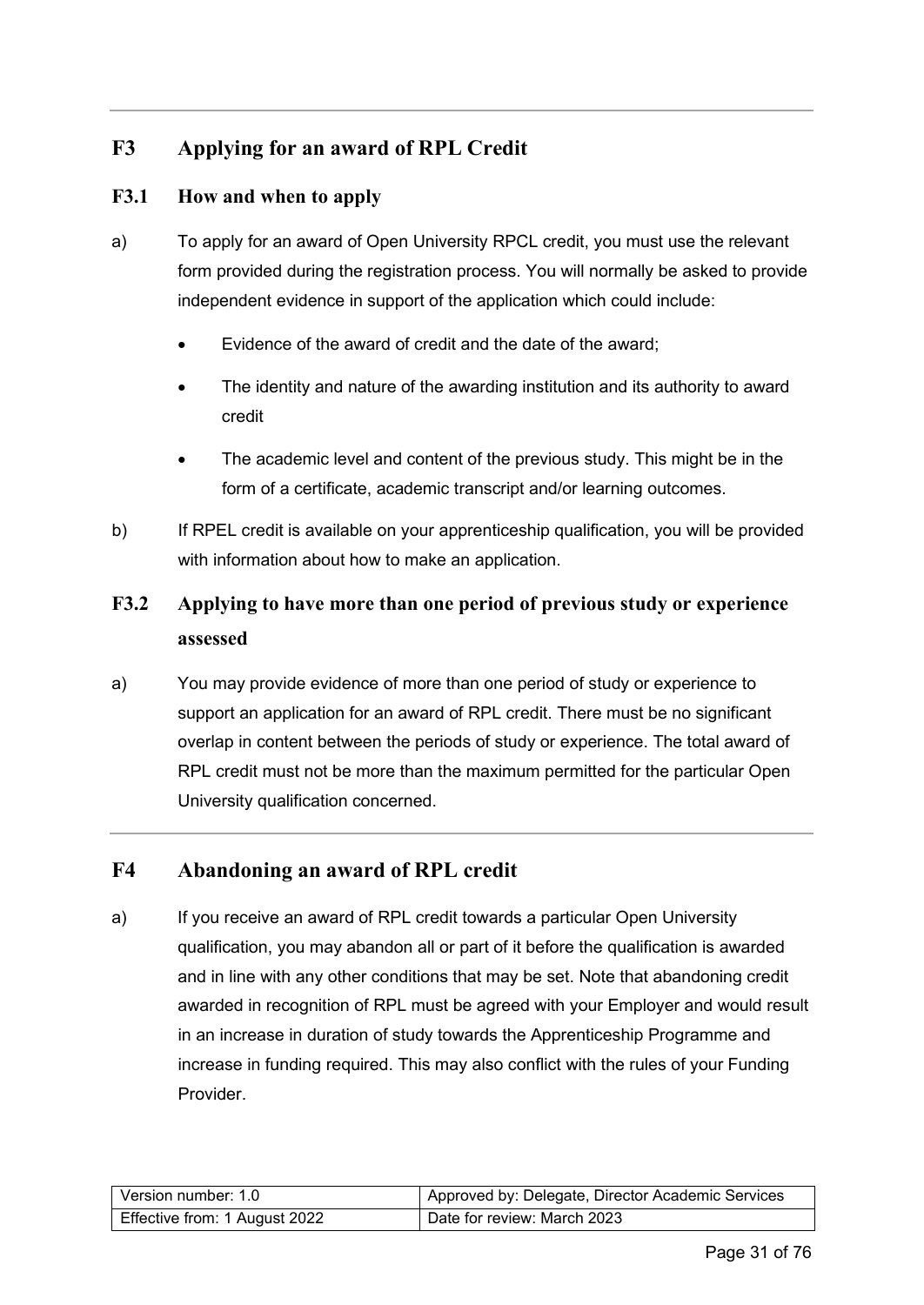# <span id="page-31-0"></span>**Section G: Regulations applicable to undergraduate qualifications**

## <span id="page-31-1"></span>**G1 Who these Regulations apply to**

a) These Regulations apply to Apprentices who are studying for an academic undergraduate qualification of The Open University as part of an Apprenticeship Programme.

### <span id="page-31-2"></span>**G2 Registration**

### **G2.1 Registration for a qualification**

a) You must be registered for a qualification in order to be awarded it.

#### **G2.2 Restriction on multiple qualification registration**

a) You may only be registered for one Open University qualification at any one time. You are however permitted to register for additional non-Open University qualifications as specified as part of your Apprenticeship Programme (for example, Functional Skills qualifications).

## <span id="page-31-3"></span>**G3 Enrolling on modules studied as part of your qualification**

#### **G3.1 Entitlement**

a) When you are registered for a qualification, you will be enrolled for modules which will enable you to achieve that qualification. The exact modules will be subject to the circumstances in which The Open University may make changes to curriculum and qualifications, as set out in [Section B.](#page-11-2)

| Version number: 1.0           | Approved by: Delegate, Director Academic Services |
|-------------------------------|---------------------------------------------------|
| Effective from: 1 August 2022 | Date for review: March 2023                       |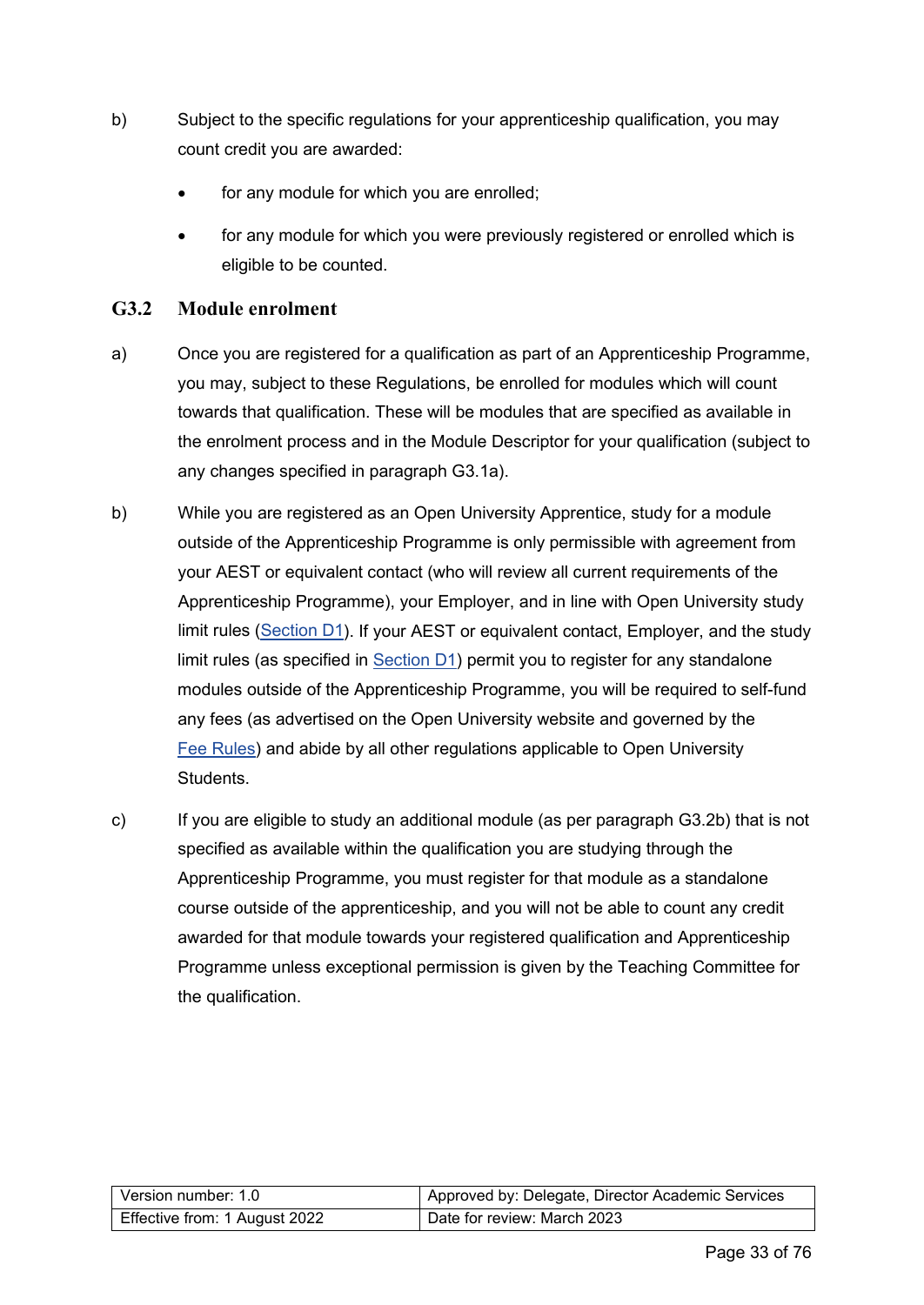d) The Module Descriptor information available when you register onto the qualification will show you the available compulsory and core option modules (if applicable to your qualification) that are required for each Stage of your qualification, the order in which they should be studied and whether there are any pre-requisite or co-requisite requirements (see [Section](#page-21-0) D2).

## <span id="page-33-0"></span>**G4 Qualification Stages, Study order and Progression**

#### **G4.1 Qualification stages**

- a) If your qualification has a credit value of 120 credits or more, the modules which comprise that qualification will be assigned to a Stage of the qualification, in addition to a level of credit. Each Stage will normally be made up of modules at the equivalent level, so Stage 1 will usually be made up of 120 credits from Open University Level 1 modules.
- b) A qualification may have up to 4 Stages that should each be studied in the prescribed sequence.
- c) Each Stage will comprise of a minimum of 120 credits for modules included in that Stage or RPL credit awarded.
- d) A Stage will be completed when you have met all the credit requirements for that Stage and any other requirements as set out within the specific regulations for your apprenticeship qualification (available through your AEST or equivalent contact).

#### **G4.2 Commencement of studies**

#### **G4.2.1 General requirement to start at Stage 1**

- a) You will commence your studies towards your qualification by becoming enrolled on one or more Stage 1 modules. You can start at a Stage other than 1 if you have agreed this with the Teaching Committee for the qualification and if:
	- (i) you are counting Open University credit awarded prior to registration for the qualification that meets the requirements for Stage 1; or

| l Version number: 1.0         | Approved by: Delegate, Director Academic Services |
|-------------------------------|---------------------------------------------------|
| Effective from: 1 August 2022 | Date for review: March 2023                       |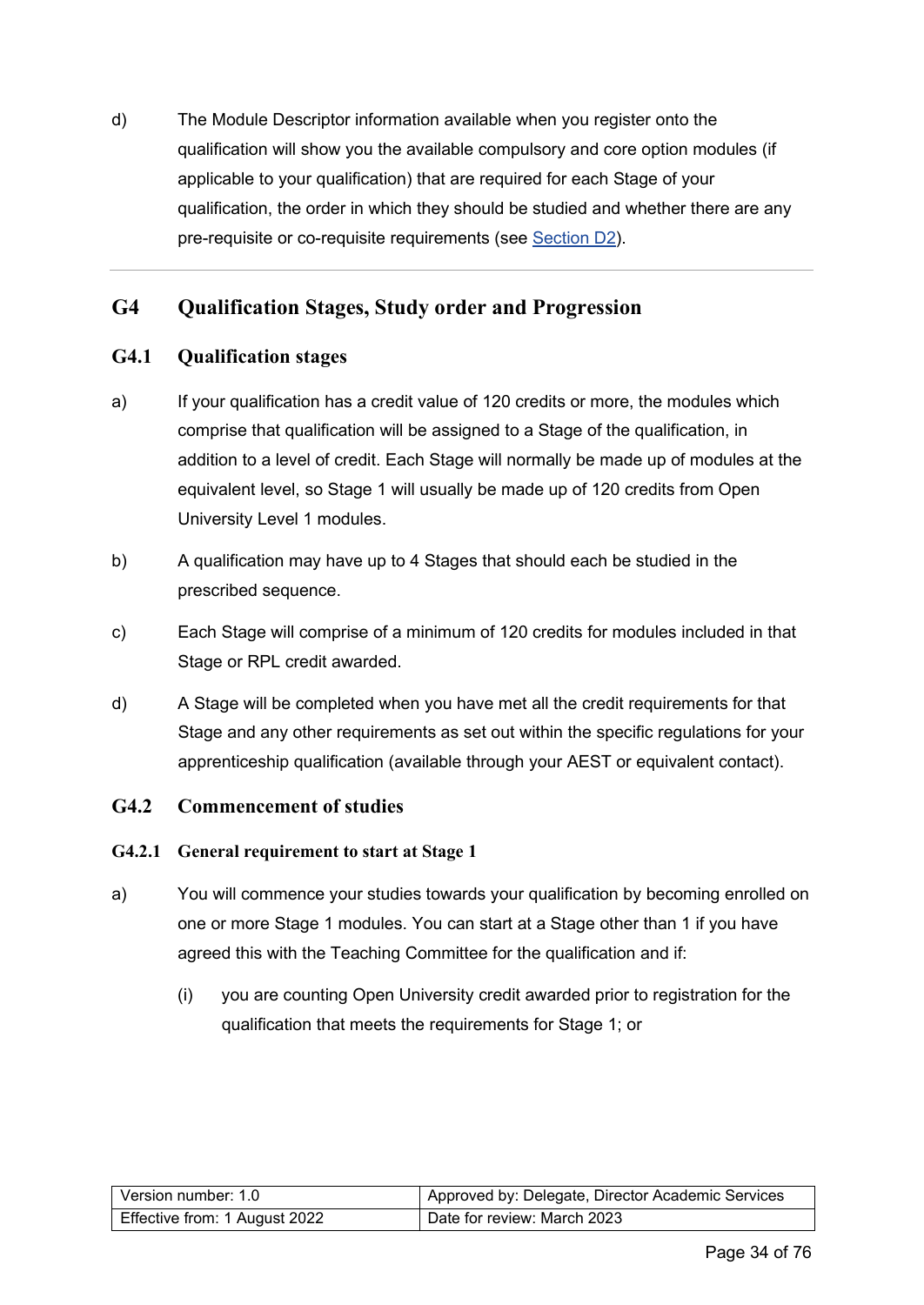- (ii) you are counting an award of RPL credit that meets the requirements for Stage 1; or
- (iii) you are counting a combination of the two (a-i and a-ii).

## **G4.3 Specified order of study**

- a) Stages of qualifications must be studied in order (from Stage 1 through to 3 or 4, dependent on your qualification) and you must meet the rules for progression between Stages as set out in [Clause G4.4](#page-34-0) unless your qualification permits otherwise in the specific qualification regulations.
- b) If you are counting Open University credit that was awarded before registering for the qualification, or an award of RPL credit, or if you are changing your study route within the qualification (permissible only in exceptional circumstances with explicit agreement from your Employer and AEST, or equivalent contact, the remaining credit must be studied in the specified order, unless exceptional permission is given by the Teaching Committee for the qualification.

### <span id="page-34-0"></span>**G4.4 Progression**

#### **G4.4.1 Progression between Stages**

- a) You will need to meet the requirements for progression from one Stage of your qualification to the next unless the specific regulations for your apprenticeship qualification state otherwise. If you have been awarded all of the credit within a Stage of your qualification, you will usually have met the University progression requirement unless the specific regulations for your apprenticeship qualification specify any additional progression rules. The structure of some apprenticeship qualifications means that it is not possible to complete all of the credit in one Stage before starting modules in the next Stage. If this applies, you will need to meet one of the requirements in G4.4.2 or G4.4.3.
	- (i) You may be enrolled on a module at Stage 2 (if any) if you have met the requirements for progression from Stage 1 or you meet the criteria in G4.4.2 or G4.4.3 below.

| l Version number: 1.0         | Approved by: Delegate, Director Academic Services |
|-------------------------------|---------------------------------------------------|
| Effective from: 1 August 2022 | Date for review: March 2023                       |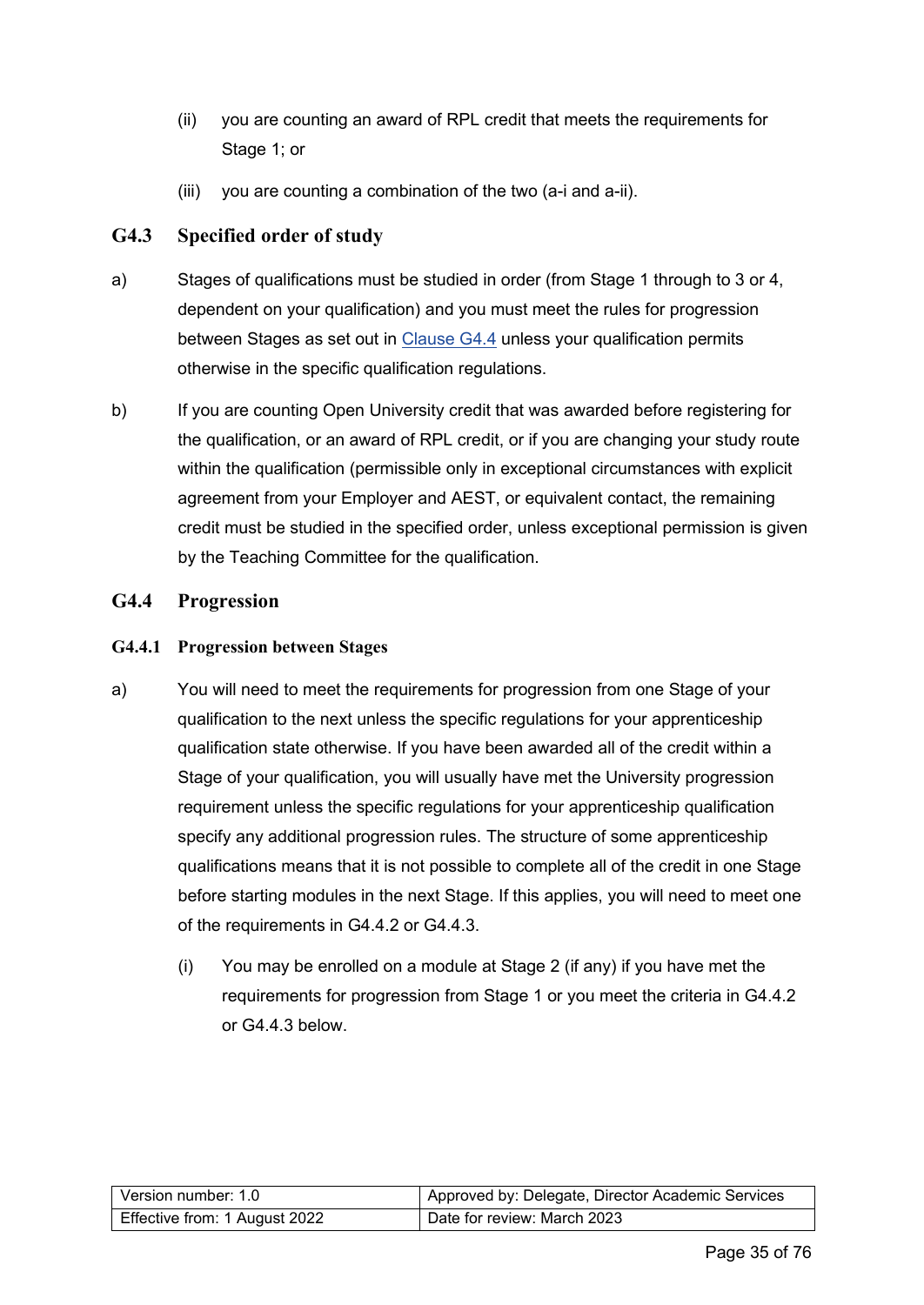| H1             |                                                                  |  |
|----------------|------------------------------------------------------------------|--|
| H <sub>2</sub> |                                                                  |  |
| H <sub>3</sub> | Enrolling on modules studied as part of your qualification  49   |  |
| H <sub>4</sub> |                                                                  |  |
| H <sub>5</sub> | Changing your study plans for exceptional or personal reasons 51 |  |
| H <sub>6</sub> |                                                                  |  |
| H <sub>7</sub> |                                                                  |  |
|                |                                                                  |  |
| $\vert$ 1      |                                                                  |  |
| 12             |                                                                  |  |
| 13             |                                                                  |  |
| 4              |                                                                  |  |
| 15             |                                                                  |  |
| 6              |                                                                  |  |
| 7              |                                                                  |  |
|                |                                                                  |  |
| J <sub>1</sub> |                                                                  |  |
| J2             |                                                                  |  |
| J3             |                                                                  |  |
| J <sub>4</sub> |                                                                  |  |
|                |                                                                  |  |
|                |                                                                  |  |

| l Version number: 1.0         | Approved by: Delegate, Director Academic Services |
|-------------------------------|---------------------------------------------------|
| Effective from: 1 August 2022 | Date for review: March 2023                       |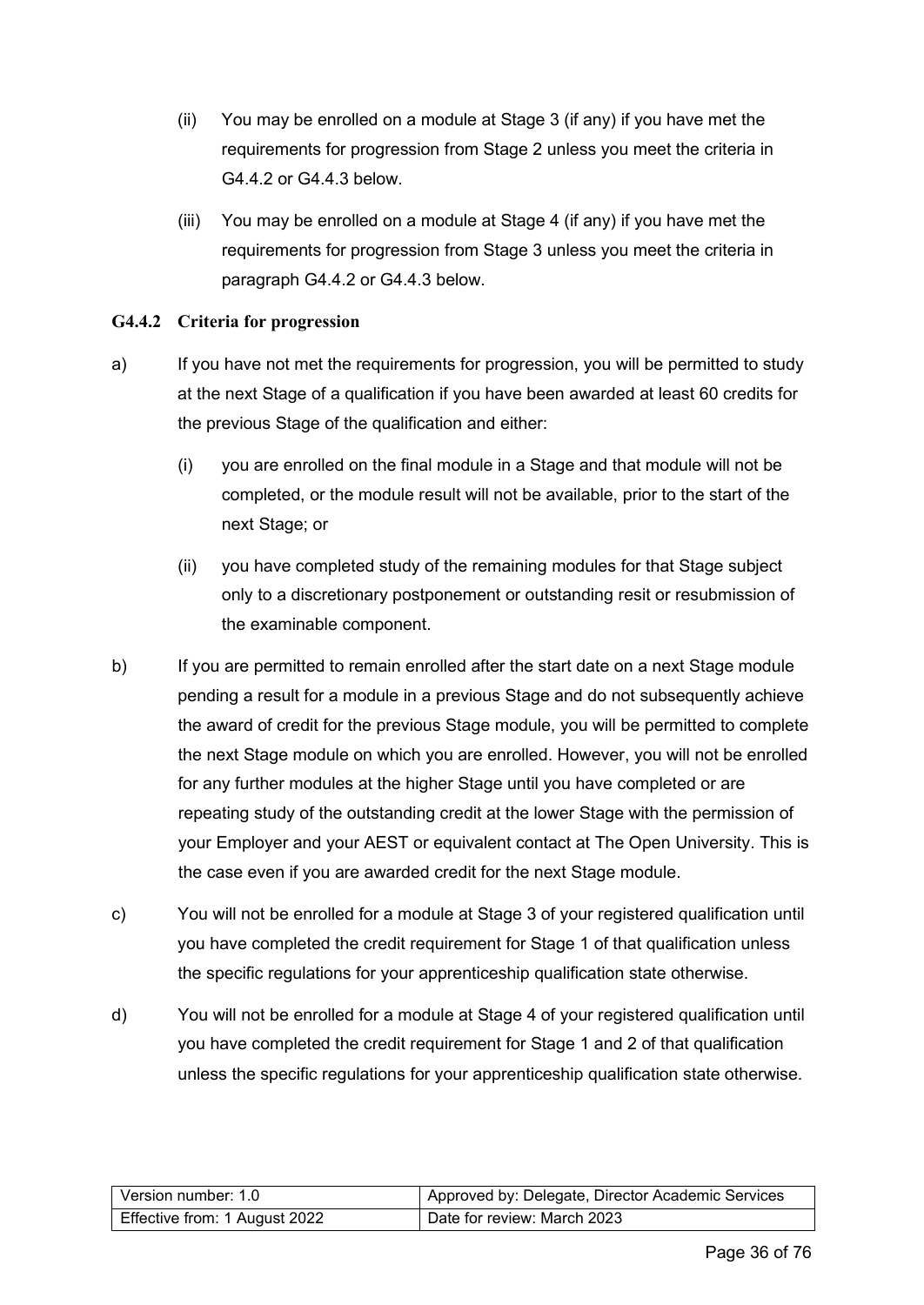#### **G4.4.3 Exceptions from progression requirements**

a) We may also exceptionally permit progression with the approval of the relevant Teaching Committee.

#### **G5 Changing your study plans for exceptional or personal reasons**

- a) As an Apprentice, you cannot change your qualification unless expressly agreed by your Employer, The Open University, and your Funding Provider (if applicable). The Funding Provider rules according to your Nation must also permit this change. This may have implications on your ability to continue with the Apprenticeship Programme. If you change your qualification, the regulations at the date of the change will apply.
- b) As an Apprentice you have limited options to take a Break in Learning or make a Change in Study Plan due to guidance laid down by your Funding Provider.
	- (i) For English Apprentices, any Change in Study Plan and Break in Learning will only be permitted in exceptional circumstances or for personal reasons.
	- (ii) If you are an Apprentice studying within another Nation, an agreed Change in Study Plan or Break in Learning may have an impact on your continuation of the Apprenticeship Programme and you should speak to your AEST or equivalent contact at the Open University who will be able to advise on your available options and liaise with your Funding Provider for approval if appropriate. This may require your withdrawal from the programme.
- c) In order to request a Change in Study Plan or Break in Learning, you must have written permission/agreement from your Employer and you must discuss your options with both your Employer and your AEST or equivalent contact at the Open University, who will liaise with your Funding Provider for approval if appropriate.

| l Version number: 1.0         | Approved by: Delegate, Director Academic Services |
|-------------------------------|---------------------------------------------------|
| Effective from: 1 August 2022 | Date for review: March 2023                       |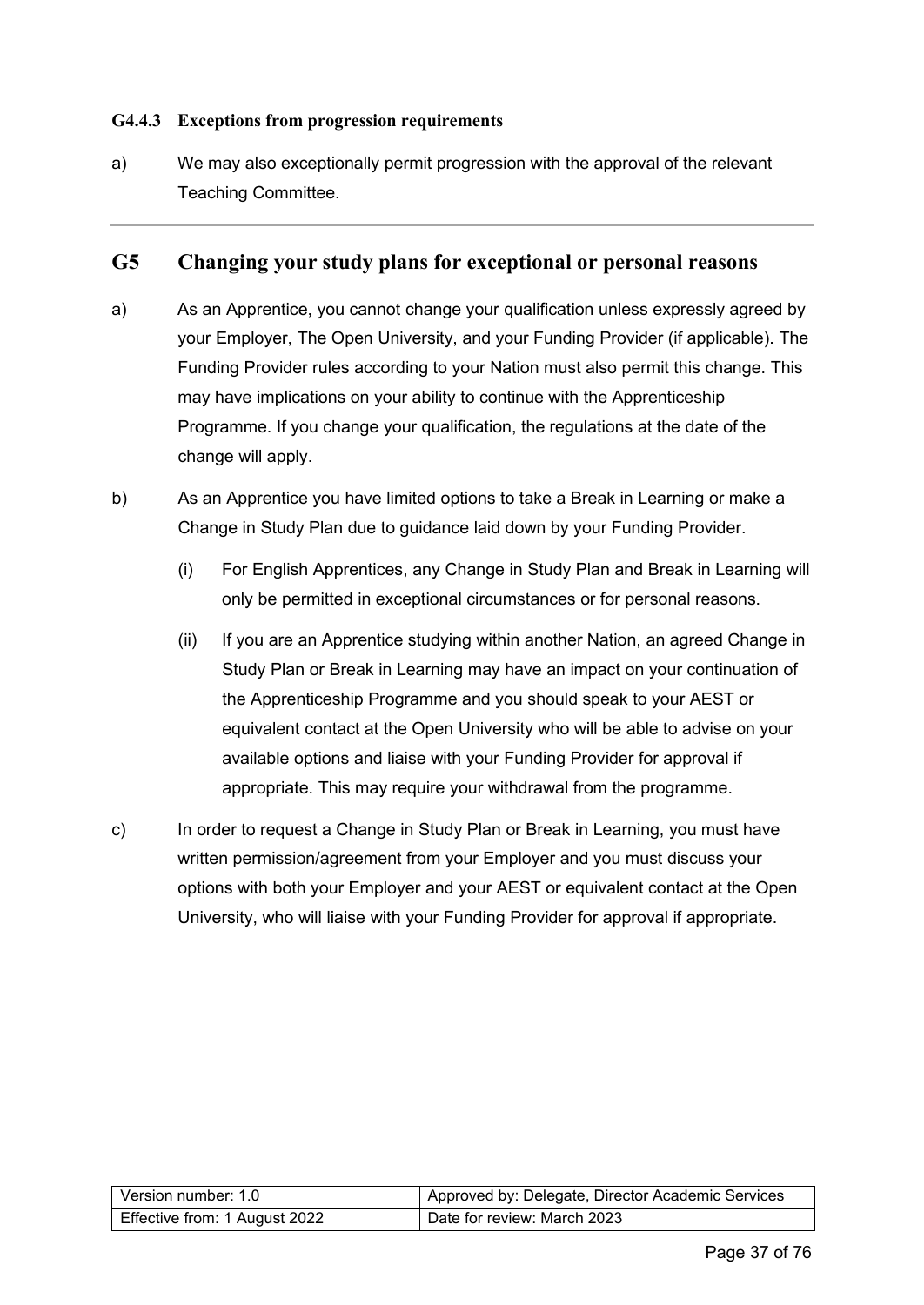### **G6 Time limits for completion of apprenticeship qualifications**

- a) Your Funding Provider will set rules which restrict your flexibility to study towards qualifications over an extended period of time. As an Apprentice, the Apprenticeship Programme will have a Planned Start and End Date to ensure compliance with rules or guidance set by your Funding Provider and the appropriate Apprenticeship Standard related to your programme (in England), or Apprenticeship Framework (in Scotland).
- b) You must complete your apprenticeship (including the qualification) within this Apprenticeship Duration unless additional arrangements have been agreed under exceptional circumstances with your Employer and AEST or equivalent contact, and with the permission of your Funding Provider if required (see [Sections G5](#page-37-0) and [Section H5](#page-51-0) for further details). Further details on where to find your Apprenticeship Duration/ Planned Start and End Dates are listed within the "Apprenticeship Duration/ Planned Start and End Dates" definition of the Glossary of Terms. Your planned Apprenticeship Duration and Planned Start and End Dates take precedence over any other Open University academic time limits.

#### <span id="page-37-0"></span>**G6.1 Open University academic time limits**

- a) Although the planned Apprenticeship Duration takes precedence over all other time limits, The Open University also specifies academic time limits under which all registered qualifications must be completed to ensure coherence of academic study, external credibility and satisfactory academic progress.
- b) Unless the specific regulations for your apprenticeship qualification state otherwise, the time limit within which you must complete your qualification starts at the earliest of:
	- (i) the start date of the first module. This includes any modules that you fail, defer or withdraw from; or
	- (ii) if you are counting Open University credit that was awarded prior to registration for the qualification, the start date of the earliest module for which you are counting credit; or

| Version number: 1.0           | Approved by: Delegate, Director Academic Services |
|-------------------------------|---------------------------------------------------|
| Effective from: 1 August 2022 | Date for review: March 2023                       |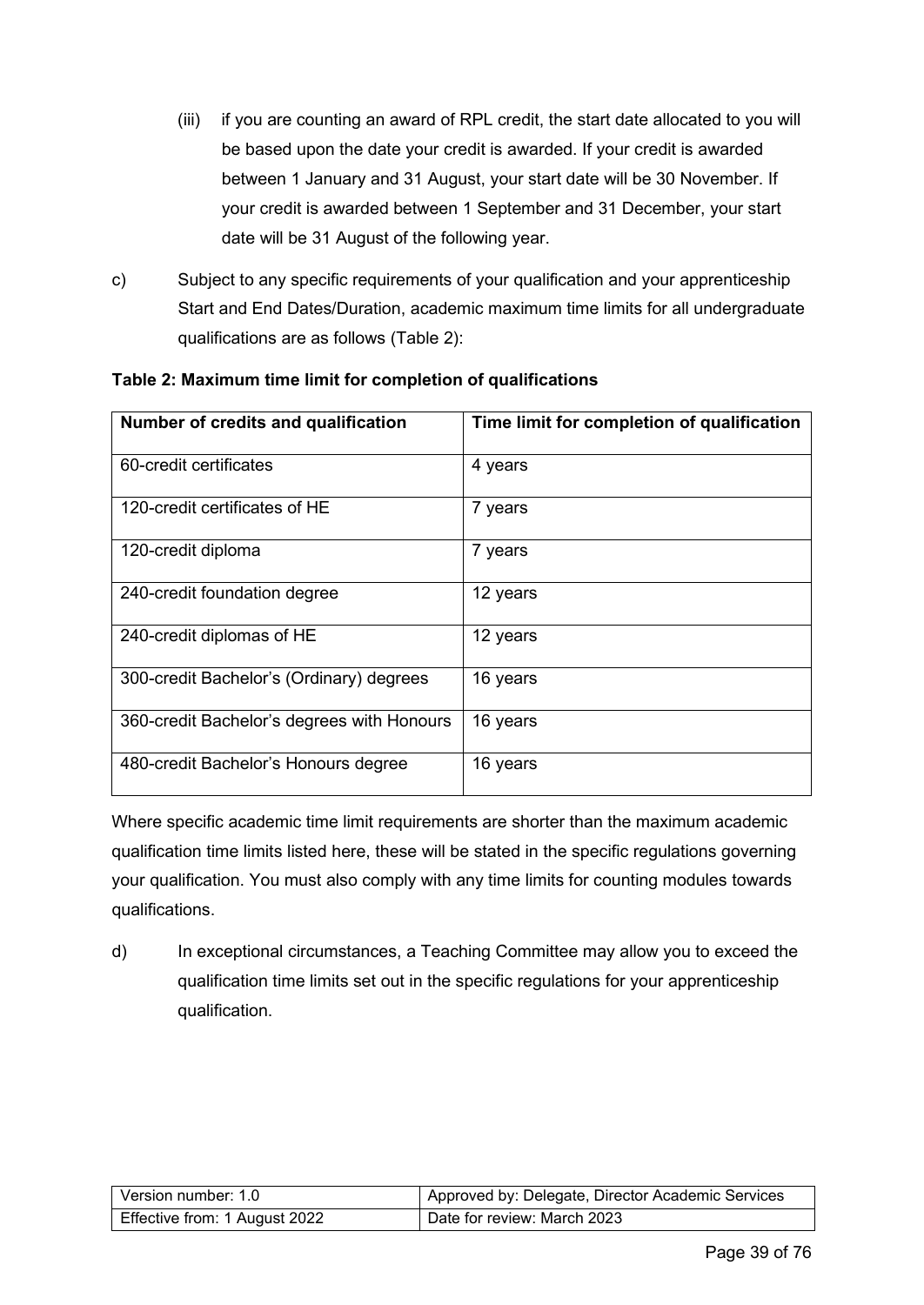- e) If you do not achieve the credit required for your qualification within the set Open University time limit, you will not normally be eligible to be awarded the qualification. You may be eligible for any other qualification that you meet the requirements for within the time limit applicable to that other qualification.
- f) If you are counting an award of RPL credit within your qualification, you should refer to the additional information about time limits based upon the amount of credit still to complete as detailed in Table 1 in [Section F](#page-25-0) of these Regulations.
- g) Apprenticeship time limits take precedence over any other Open University academic time limits as described in **[Section](#page-37-0) G6**. Module study for a qualification outside of the Apprenticeship Programme and Planned Start and End Dates, and independent of the Employer will incur fee liability (as defined within The Open University Fee [Rules\)](https://help.open.ac.uk/documents/policies/fee-rules) and you would be subject to all other regulations applicable to Open University Students.

#### **G7 Classification of Honours Degrees**

- a) Undergraduate Bachelor's degrees with Honours, and Scottish 480 credit Undergraduate Bachelor's degrees with Honours are awarded with a classification. The classes of Honours which will be awarded are:
	- first class
	- upper second class (2:1)
	- lower second class (2:2)
	- third class.
- b) No other undergraduate qualifications are classified.

| l Version number: 1.0_        | Approved by: Delegate, Director Academic Services |
|-------------------------------|---------------------------------------------------|
| Effective from: 1 August 2022 | Date for review: March 2023                       |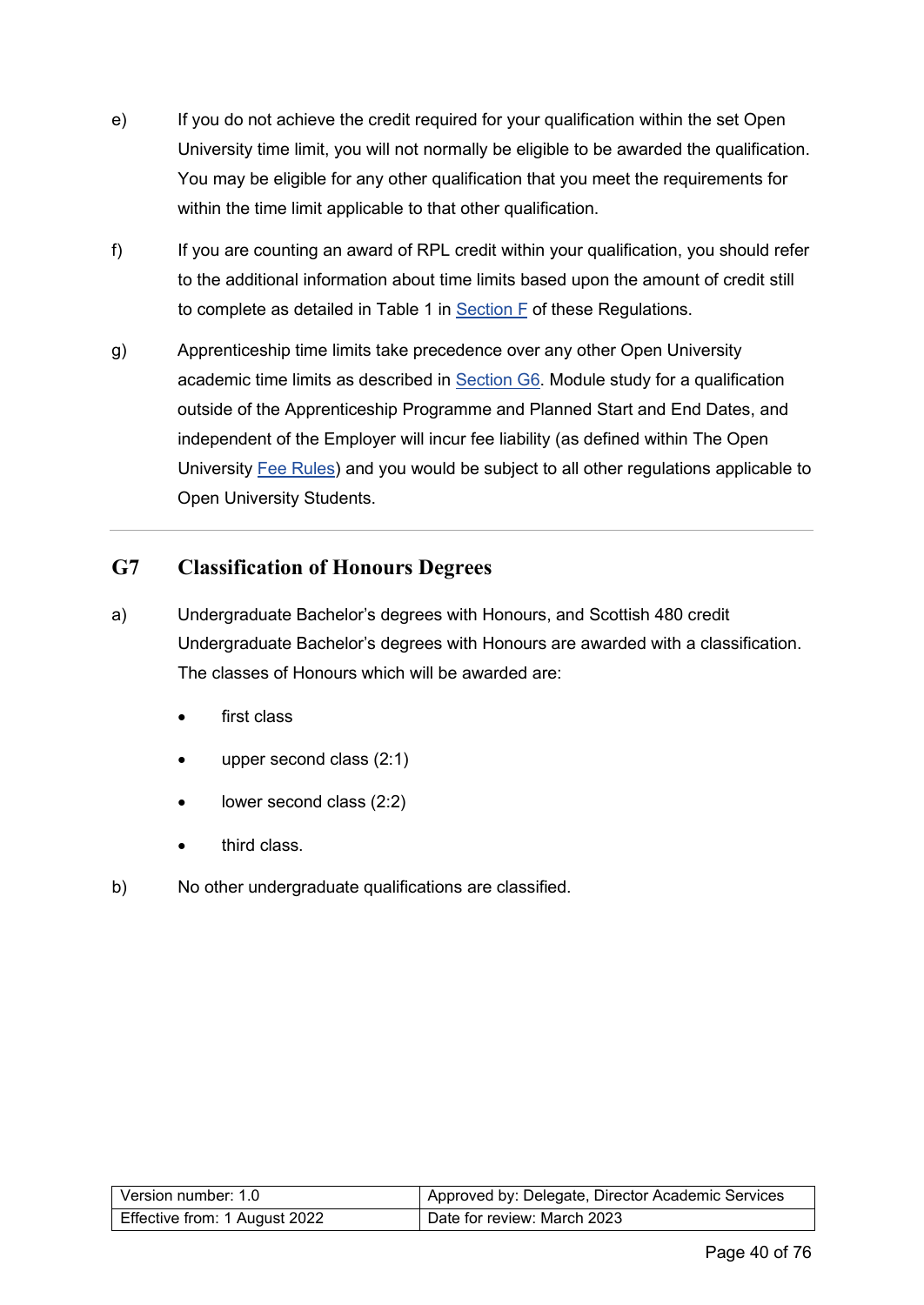#### <span id="page-40-1"></span>**G7.1 How classification is calculated**

- a) The majority of undergraduate modules are awarded with pass grades as one of: Distinction (1; the highest grade), Pass grade 2, Pass grade 3, or Pass grade 4 (the lowest grade). Module result grades approved for graded modules at postgraduate level are: Distinction, Merit and Pass.
- b) Not all of the credit included in your qualification will count towards your classification. Detailed information is included in [Clause G7.2.](#page-40-0)
- c) The classification of your qualification will be automatically awarded in accordance with the Open University scheme of classification. There are two elements in the Honours classification scheme:
	- (i) The Weighted Grade Credit score (explained in [Clause G7.3\)](#page-42-0); and
	- (ii) A Quality Assurance Test (explained in [Clause G7.4\)](#page-42-1).
- d) You must meet the appropriate thresholds of **both** elements of the scheme to be awarded a particular classification. If you do not meet the minimum threshold for one of the elements, you will be awarded the lower classification.

#### <span id="page-40-0"></span>**G7.2 Which credit will count towards your classification**

a) This section explains which credit will be used in the calculation of your Weighted Grade Credit score as part of the award of your classification. Only credit used in the calculation of your Weighted Grade Credit score is eligible for use in the Quality Assurance Test.

#### **G7.2.1 360 credits Undergraduate Bachelor's Degree with Honours (not Scotland)**

- a) If you have completed 360 credits for an Undergraduate Bachelor's Degree with Honours (not available in Scotland), including 120 credits of Open University level 1 modules in Stage 1, 120 credits of Open University level 2 modules in Stage 2 and 120 credits of Open University level 3 modules in Stage 3:
	- (i) We will use 240 credits from result grades from Open University modules 120 credits of Open University level 2 modules from Stage 2 and 120 credits of Open University level 3 modules from Stage 3.

| l Version number: 1.0         | Approved by: Delegate, Director Academic Services |
|-------------------------------|---------------------------------------------------|
| Effective from: 1 August 2022 | Date for review: March 2023                       |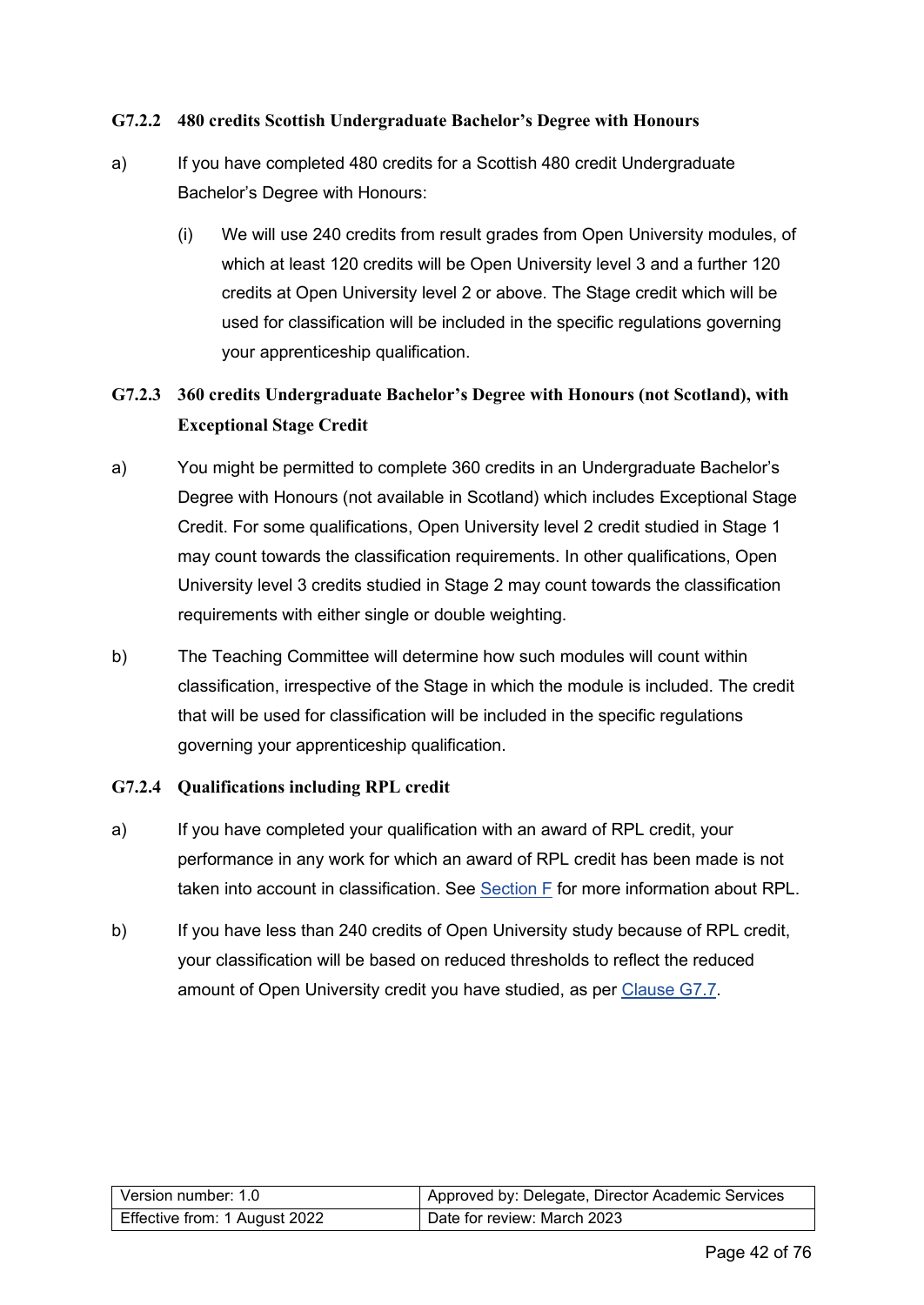#### <span id="page-42-0"></span>**G7.3 Calculation of Weighted Grade Credit score**

- a) Your Weighted Grade Credit score is calculated from the grades you have achieved from a maximum of 240 credits from Open University modules at level 2 or above (see [Clause G7.2](#page-40-0) for information on which modules will be used in this calculation).
- b) Your module grades are multiplied by the credit value of that module. For 360 credit Undergraduate Bachelor's Degrees with Honours, and Scottish 480 credit Undergraduate Bachelor's Degrees with Honours, modules which are included in the highest Stage of your qualification will be double-weighted.
- c) The total of this calculation is referred to as your Weighted Grade Credit score and this score is the first element of the classification calculation.
- d) If you have less than 240 credits of Open University study because of RPL credit, your classification will be based on reduced thresholds to reflect the reduced amount of Open University credit studied, as per [Clause G7.7.](#page-46-0)

#### <span id="page-42-1"></span>**G7.4 Quality Assurance Test**

- a) There are four Honours classification grades and four undergraduate module grades. In the Quality Assurance Test, we check that for all classifications above Third class, the best grade(s) awarded for 60 credits of Open University level 3 study (or, exceptionally, Postgraduate study counted down in place of level 3) is as good as, or better than, the class of Honours indicated by the range in which your weighted grade credits sits.
- b) To pass the Quality Assurance Test for a first-class degree, you must have at least 60 level 3 credits at Distinction grade.
- c) To pass the Quality Assurance Test for an upper-second class degree (2:1), you must have at least 60 level 3 credits at Grade 2 (or Merit), or the total of the 60 credit check requirement multiplied by your best grade must not exceed 120, e.g. 30 level 3 credits at Distinction **and** 30 level 3 credits at either Grade 2 (or Merit) or Grade 3.

| Version number: 1.0           | Approved by: Delegate, Director Academic Services |
|-------------------------------|---------------------------------------------------|
| Effective from: 1 August 2022 | Date for review: March 2023                       |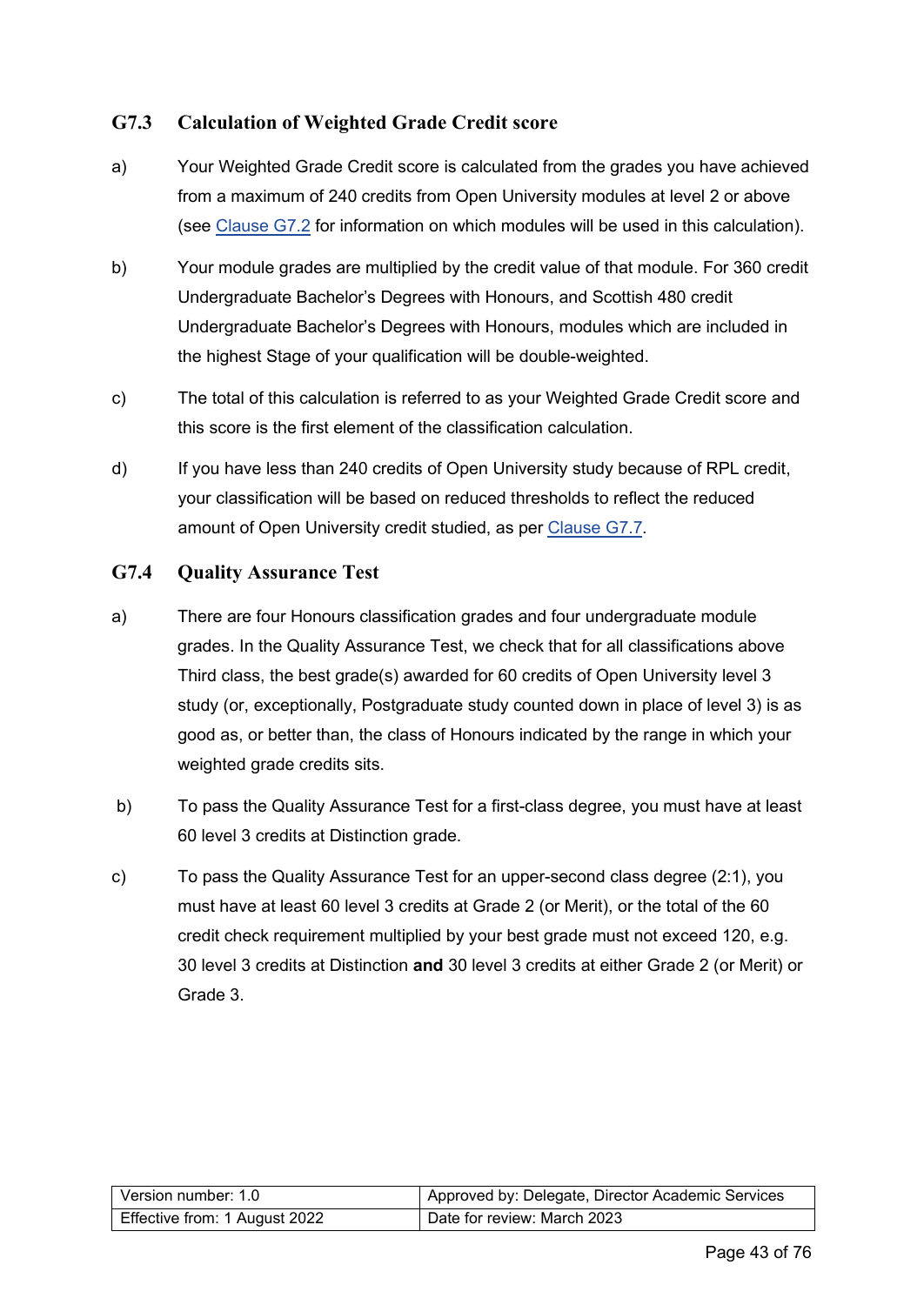- If you do not achieve the credit required for your qualification within the set Open  $e)$ University time limit, you will not normally be eligible to be awarded the qualification. You may be eligible for any other qualification that you meet the requirements for within the time limit applicable to that other qualification.
- $f$ ) If you are counting an award of RPL credit within your qualification, you should refer to the additional information about time limits based upon the amount of credit still to complete as detailed in Table 1 in Section F of these Regulations.
- $q)$ Apprenticeship time limits take precedence over any other Open University academic time limits as described in Section G6. Module study for a qualification outside of the Apprenticeship Programme and Planned Start and End Dates, and independent of the Employer will incur fee liability (as defined within The Open University Fee Rules) and you would be subject to all other regulations applicable to Open University Students.

#### **Classification fHonoursDegrees**  $G7$

- Undergraduate Bachelor's degrees with Honours, and Scottish 480 credit a) Undergraduate Bachelor's degrees with Honours are awarded with a classification. The classes of Honours which will be awarded are:
	- first class  $\mathsf{x}$
	- upper second class (2:1)  $\mathsf{x}$
	- lower second class (2:2)  $\mathsf{x}$
	- third class  $\mathbf{x}$
- b) No other undergraduate qualifications are classified.

| l Version number: 1.0         | Approved by: Delegate, Director Academic Services |
|-------------------------------|---------------------------------------------------|
| Effective from: 1 August 2022 | Date for review: March 2023                       |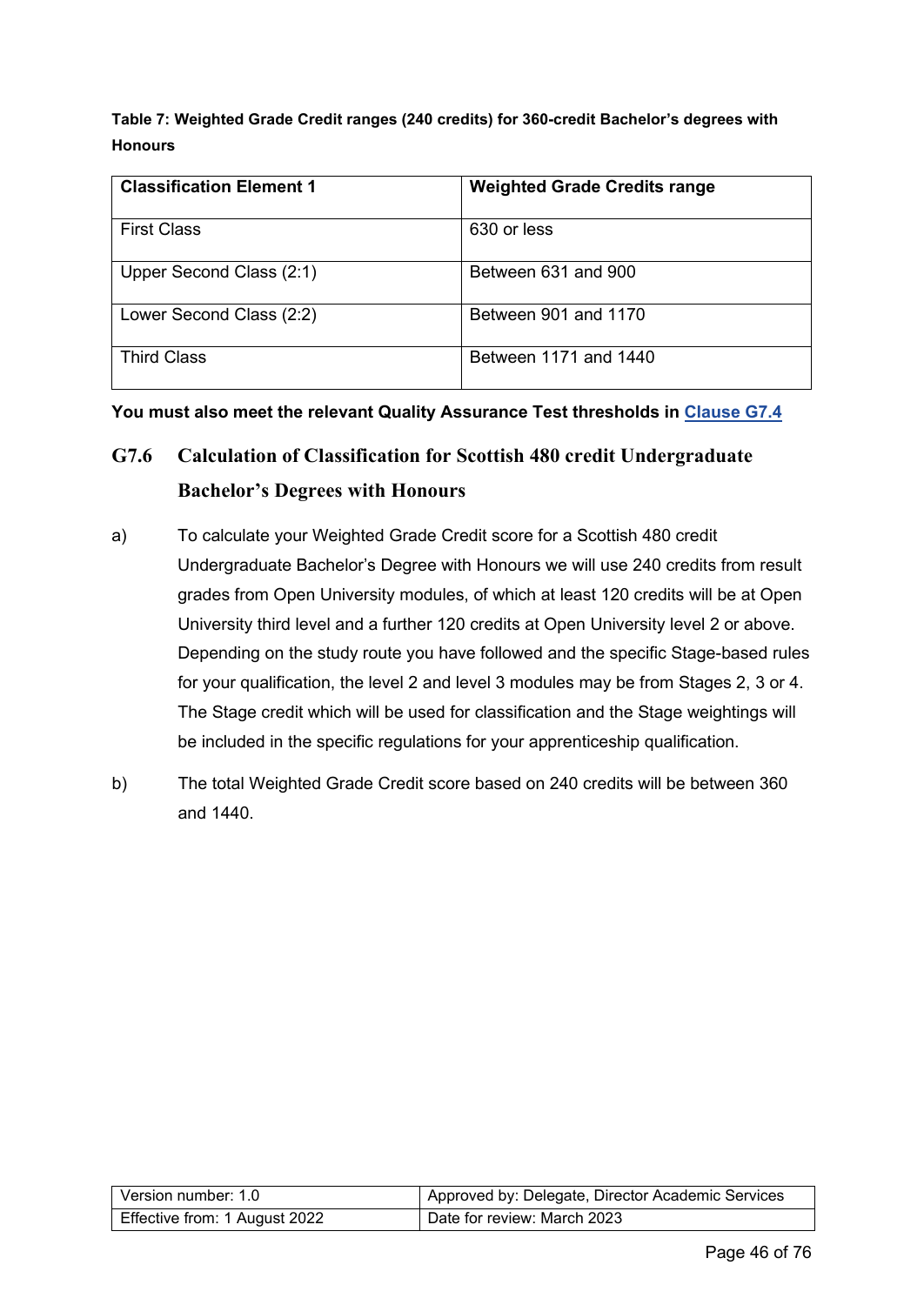**Table 8: Weighted Grade Credit ranges (240 credits) for 480-credit Scottish Bachelor's degrees with Honours**

| <b>Classification Element 1</b> | <b>Weighted Grade Credits range</b> |
|---------------------------------|-------------------------------------|
| <b>First Class</b>              | 630 or less                         |
| Upper Second Class (2:1)        | Between 631 and 900                 |
| Lower Second Class (2:2)        | Between 901 and 1170                |
| <b>Third Class</b>              | Between 1171 and 1440               |

**You must also meet the relevant Quality Assurance Test thresholds in [Clause G7.4](#page-42-1)**

- <span id="page-46-0"></span>**G7.7 Reduced Weighted Grade Credit ranges for Undergraduate Bachelor's Degrees with Honours and Scottish 480 credit Undergraduate Bachelor's Degrees with Honours awarded with RPL credit**
- a) The weighted grade credit ranges for the first element of classification are reduced pro-rata if you have been awarded RPL credit that means you have less than the full 240 credits of graded Open University modules at Open University level 2 or higher available to classify your Undergraduate Bachelor's Degree with Honours, or Scottish 480 credit Undergraduate Bachelor's Degree with Honours.

| l Version number: 1.0         | Approved by: Delegate, Director Academic Services |
|-------------------------------|---------------------------------------------------|
| Effective from: 1 August 2022 | Date for review: March 2023                       |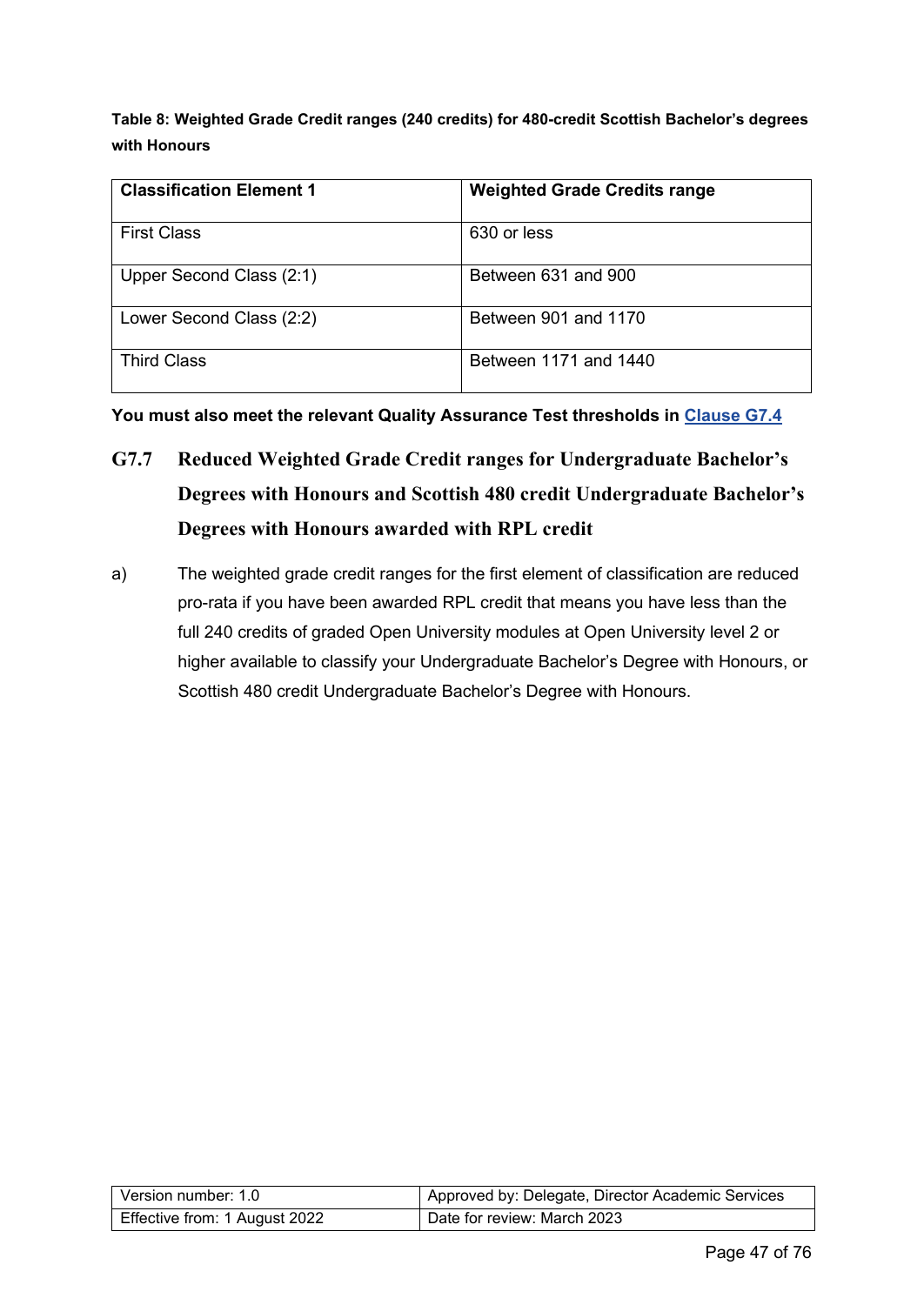**Table 9: Reduced Weighted Grade Credit ranges (less than 240 credits) for 360-credit Bachelor's degrees and 480-credit Scottish Bachelor's degrees with Honours**

| <b>Amount of</b><br>graded Open<br><b>University</b><br><b>Credit</b><br>available | <b>First Class</b> | <b>Upper Second</b><br>class $(2:1)$ | <b>Lower Second</b><br><b>Class (2:2)</b> | <b>Third Class</b> |
|------------------------------------------------------------------------------------|--------------------|--------------------------------------|-------------------------------------------|--------------------|
| 210                                                                                | 330 to 577.5       | 577.6 to 825                         | 825.1 to 1072.5                           | 1072.6 to 1320     |
| 180                                                                                | 300 to 525         | 525.1 to 750                         | 750.1 to 975                              | 975.1 to 1200      |
| 150                                                                                | 270 to 472.5       | 472.6 to 675                         | 675.1 to 877.5                            | 877.6 to 1080      |
| 120                                                                                | 240 to 420         | 420.1 to 600                         | 600.1 to 780                              | 780.1 to 960       |

b) You must also meet the relevant Quality Assurance Test thresholds in [Clause G7.4.](#page-42-1)

# **Section H: Regulations applicable to postgraduate qualifications**

### **H1 Who these Regulations apply to**

a) These Regulations apply to Apprentices who are studying for an academic postgraduate qualification of The Open University as part of an Apprenticeship Programme. Regulations for postgraduate qualifications studied outside of the Apprenticeship Programme (declared postgraduate qualifications) are presented within the standard Academic [Regulations](https://help.open.ac.uk/documents/policies/academic-regulations) (Taught Courses).

#### **H2 Registration**

a) You must be registered for a qualification in order to be awarded it.

| Version number: 1.0           | Approved by: Delegate, Director Academic Services |
|-------------------------------|---------------------------------------------------|
| Effective from: 1 August 2022 | Date for review: March 2023                       |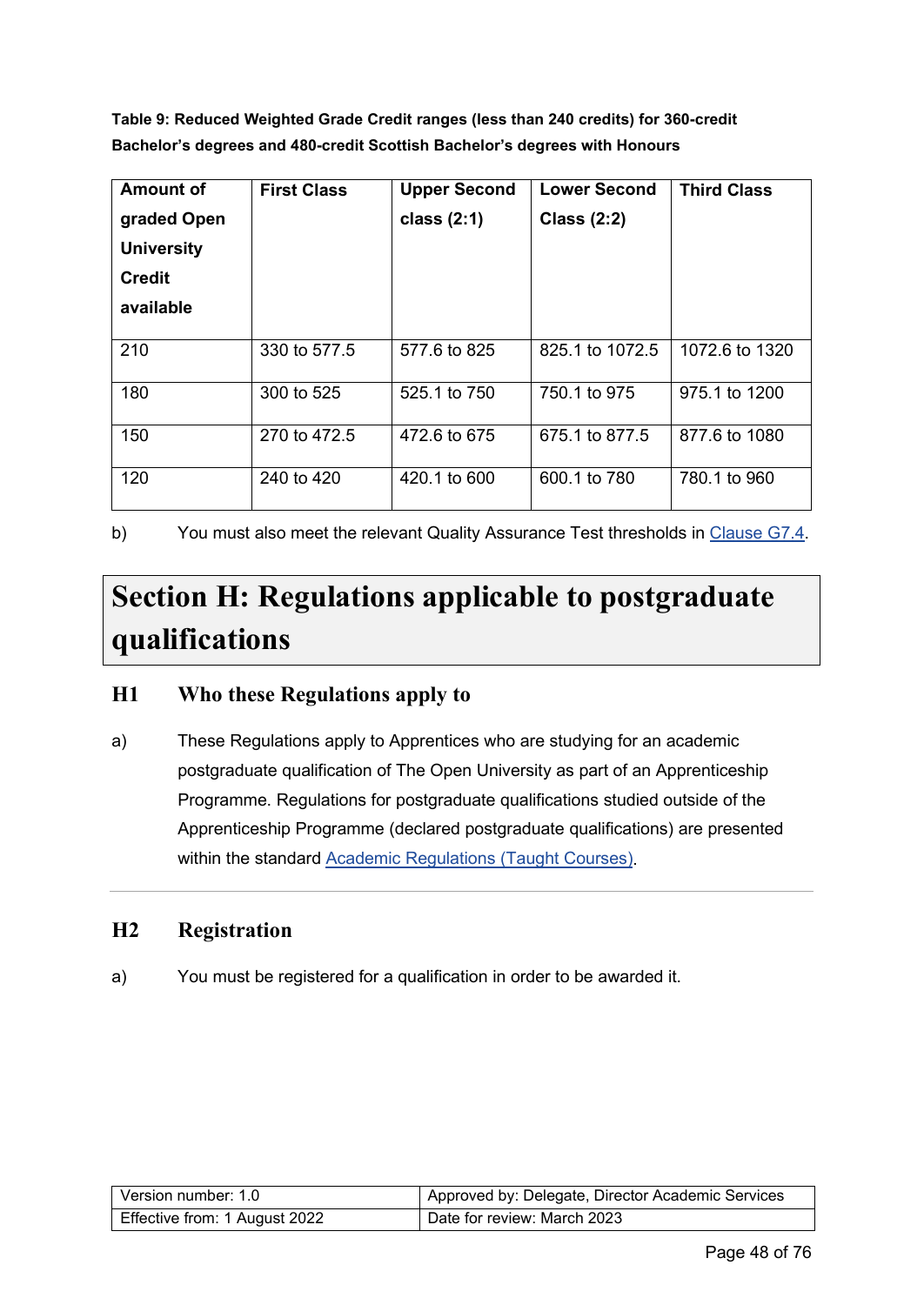#### $G6$ Time limits for completion of apprenticeship qualifications

- Your Funding Provider will set rules which restrict your flexibility to study towards a) qualifications over an extended period of time. As an Apprentice, the Apprenticeship Programme will have a Planned Start and End Date to ensure compliance with rules or guidance set by your Funding Provider and the appropriate Apprenticeship Standard related to your programme (in England), or Apprenticeship Framework (in Scotland).
- $b)$ You must complete your apprenticeship (including the qualification) within this Apprenticeship Duration unless additional arrangements have been agreed under exceptional circumstances with your Employer and AEST or equivalent contact, and with the permission of your Funding Provider if required (see Sections G5 and Section H5 for further details). Further details on where to find your Apprenticeship Duration/ Planned Start and End Dates are listed within the "Apprenticeship Duration/ Planned Start and End Dates" definition of the Glossary of Terms. Your planned Apprenticeship Duration and Planned Start and End Dates take precedence over any other Open University academic time limits.

#### $G6.1$ **Open University academic time limits**

- Although the planned Apprenticeship Duration takes precedence over all other time  $a)$ limits, The Open University also specifies academic time limits under which all registered qualifications must be completed to ensure coherence of academic study, external credibility and satisfactory academic progress.
- b) Unless the specific regulations for your apprenticeship qualification state otherwise, the time limit within which you must complete your qualification starts at the earliest  $of:$ 
	- $(i)$ the start date of the first module. This includes any modules that you fail, defer or withdraw from; or
	- if you are counting Open University credit that was awarded prior to  $(ii)$ registration for the qualification, the start date of the earliest module for which you are counting credit; or

| Version number: 1.0           | Approved by: Delegate, Director Academic Services |
|-------------------------------|---------------------------------------------------|
| Effective from: 1 August 2022 | Date for review: March 2023                       |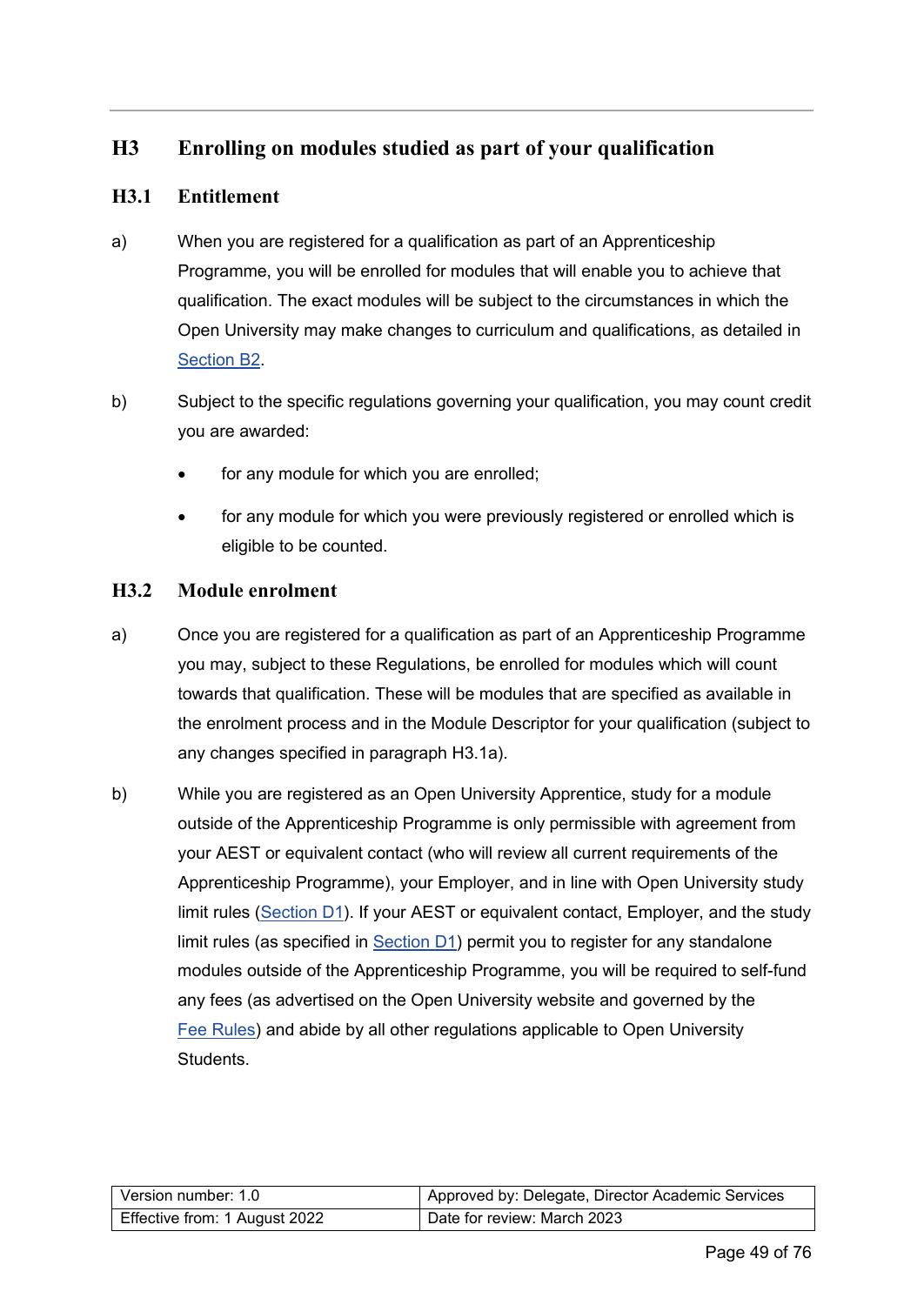- c) If you are eligible to study an additional module (as per paragraph H3.2b) that is not specified as available within the qualification you are studying through the Apprenticeship Programme, you must register for that module as a standalone course outside of the apprenticeship and you will not be able to count any credit awarded for that module towards your registered qualification and Apprenticeship Programme unless exceptional permission is given by the Teaching Committee for the qualification.
- d) The Module Descriptor information available when you register onto the qualification will show you the available compulsory and core option modules (if applicable to your qualification) that are included for each Stage of your qualification, the order in which they should be studied and whether there are any pre-requisite or co-requisite requirements (see [Section](#page-21-0) D2).

#### **H4 Time limit for completion of postgraduate qualifications**

- a) Your Funding Provider will set rules which restrict your flexibility to study towards qualifications over an extended period of time. As an Apprentice, the Apprenticeship Programme will have a Planned Start and End Date to ensure compliance with rules or guidance set by your Funding Provider and the appropriate Apprenticeship Standard related to your programme (in England), or Apprenticeship Framework (in Scotland).
- b) You must complete your apprenticeship (including the qualification), within this Apprenticeship Duration unless additional arrangements have been agreed under exceptional circumstances with your Employer and AEST or equivalent contact, and with the permission of your Funding Provider if required (see [Sections](#page-37-0) G5 and [Section H5](#page-51-0) for further details). Further details on where to find your Apprenticeship Duration/ Planned Start and End Dates are listed within the "Apprenticeship Duration/ Planned Start and End Dates" definition of the Glossary of Terms. Your planned Apprenticeship Duration and Planned Start and End Dates take precedence over any other Open University academic time limits.

| l Version number: 1.0         | Approved by: Delegate, Director Academic Services |
|-------------------------------|---------------------------------------------------|
| Effective from: 1 August 2022 | Date for review: March 2023                       |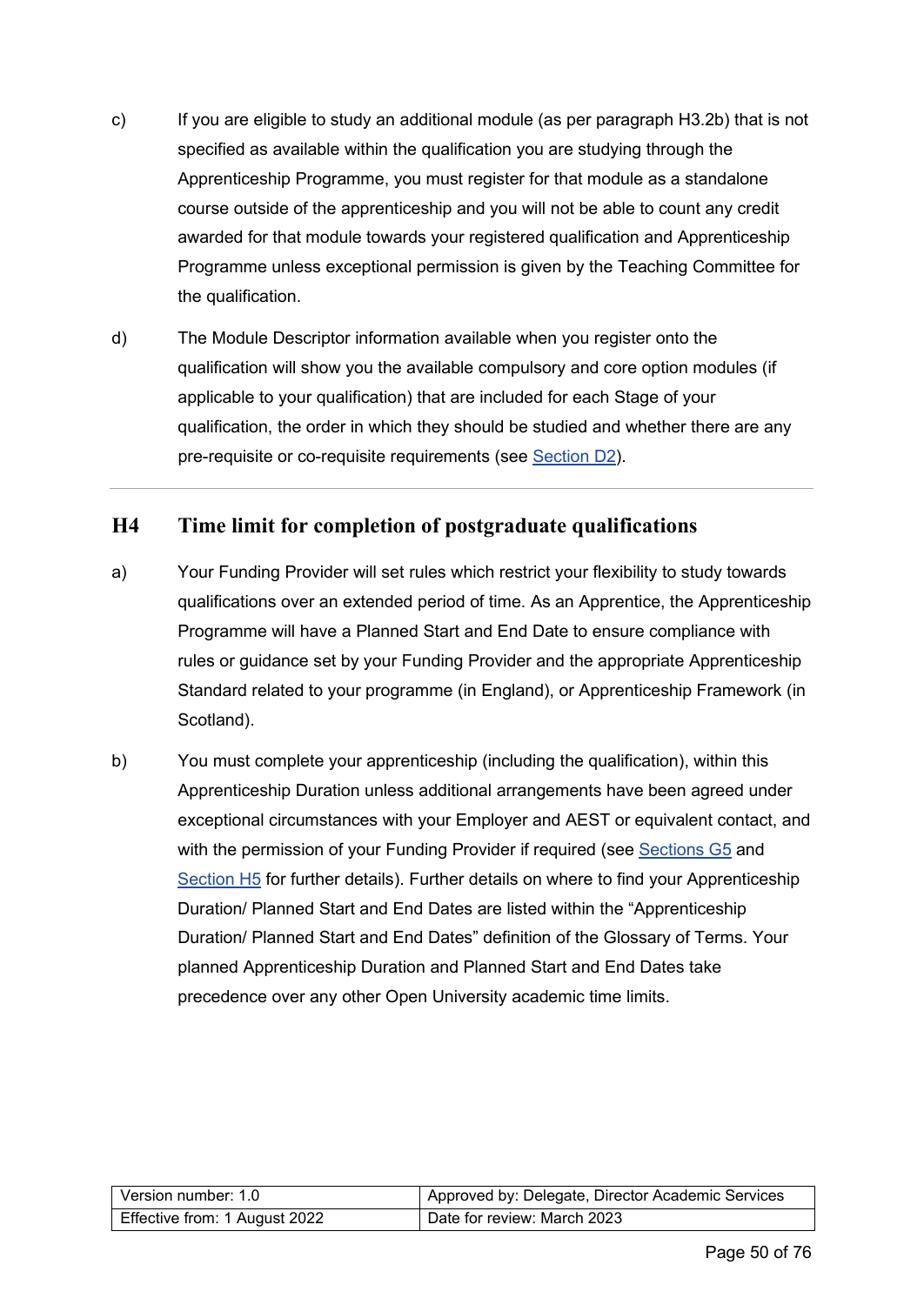- c) If your qualification has an academic time limit for completion, this will be included in the specific regulations for your apprenticeship qualification.
- d) Credit awarded for a specified module may cease to be countable towards a qualification at a specified point in time after the final presentation of that module.

#### **H5 Changing your study plans for exceptional or personal reasons**

- a) As an Apprentice, you cannot change your qualification within the apprenticeship itself, unless expressly agreed by your Employer, The Open University, and your Funding Provider (if applicable). The Funding Provider rules according to your Nation must also permit this change. This may have implications on your ability to continue with the Apprenticeship Programme. If you change your qualification, the regulations at the date of the change will apply.
- b) As an Apprentice you have limited options to take a Break in Learning or make a Change in Study Plan due to guidance laid down by your Funding Provider.
	- (i) For English Apprentices, any Change in Study Plan and Break in Learning will only be permitted in exceptional circumstances or for personal reasons.
	- (ii) If you are an Apprentice studying within another UK Nation, an agreed Change in Study Plan or Break in Learning may have an impact on your continuation of the Apprenticeship Programme and you should speak to your AEST or equivalent contact at the Open University who will be able to advise on your available options and liaise with your Funding Provider for approval if appropriate. This may require your withdrawal from the programme.
- c) In order to request a Change in Study Plan or a Break in Learning, you must have written permission/agreement from your Employer and you must discuss your options with both your Employer and your AEST or equivalent contact at the Open University, who will liaise with your Funding Provider for approval if appropriate.

| l Version number: 1.0_        | Approved by: Delegate, Director Academic Services |
|-------------------------------|---------------------------------------------------|
| Effective from: 1 August 2022 | Date for review: March 2023                       |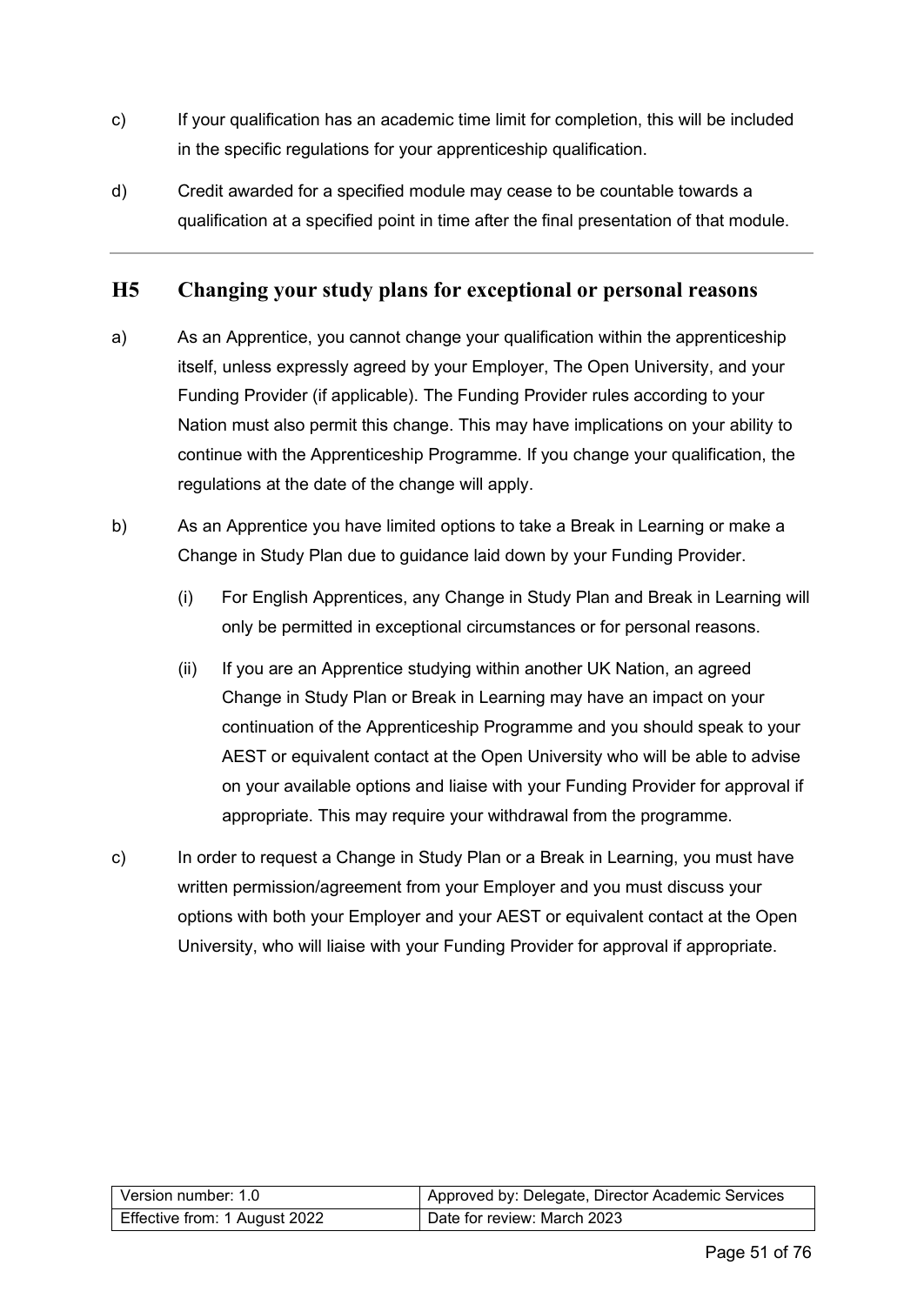### **H6 Dissertations and Projects**

#### <span id="page-51-0"></span>**H6.1 Material used for another qualification**

a) You may not submit material that you have included in a previous submission for a Master's Degree or other academic qualification awarded by The Open University or any other awarding body. You may refer to this material in your dissertation or project as long as you reference it in the dissertation or project and in the accompanying statement.

#### **H6.2 Submission of dissertation or project and accompanying statement**

a) You must submit your dissertation or project in accordance with the deadline and format requirements. You must submit a statement specifying what part, if any, of the material you have previously used for another degree or qualification, awarded by The Open University or any other awarding body. If you are submitting joint work, you must say what your contribution is.

#### **H7 Classification**

#### **H7.1 Classification schemes**

- a) Postgraduate qualifications can award classifications of Distinction, Merit or Pass.
- b) The classification of your qualification will be automatically awarded in accordance with the relevant Open University scheme of classification.
- c) Some postgraduate qualifications may either not award classified awards, or may have an approved exceptional scheme which varies from the Framework in H7.2.
- d) Postgraduate qualification schemes may specify which modules(s) if any must be included within the modules used for classification.
- e) In all cases, Postgraduate classification schemes are included in the specific qualification regulations.

| Version number: 1.0           | Approved by: Delegate, Director Academic Services |
|-------------------------------|---------------------------------------------------|
| Effective from: 1 August 2022 | Date for review: March 2023                       |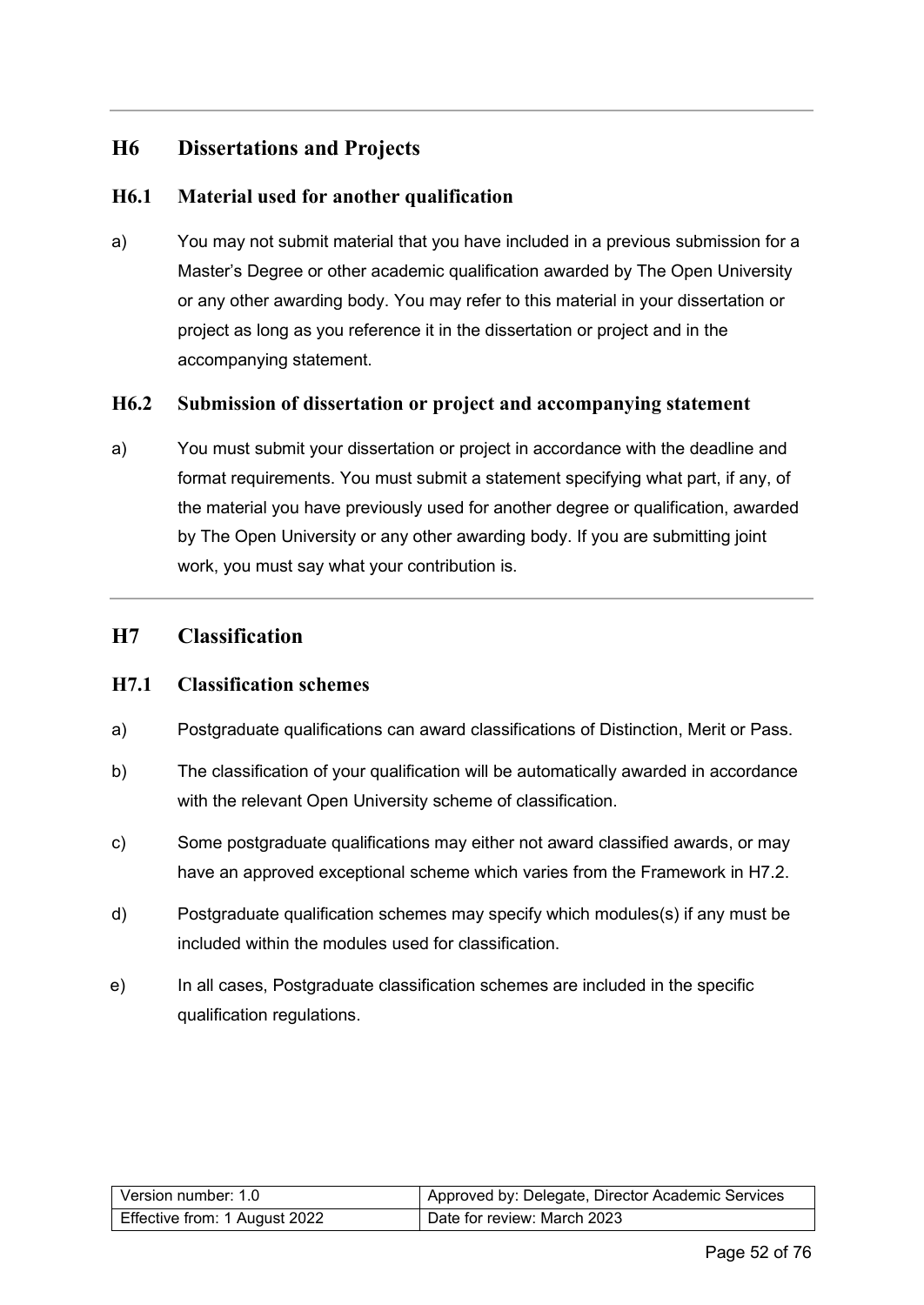#### **H7.2 Classification Framework**

- a) The award of Distinction will normally require a minimum of 30 module credits at Distinction grade for a Postgraduate Certificate, 60 module credits at Distinction grade for a Postgraduate Diploma and 90 module credits at Distinction grade for a Master's Degree.
- b) The award of Merit will normally require a minimum of 30 module credits at Merit grade for a Postgraduate Certificate, 60 module credits at Merit grade for a Postgraduate Diploma and 90 module credits at Merit grade for a Master's Degree.

## **H7.3 Classification of postgraduate qualifications and the reuse of module credit**

- a) You may, subject to the conditions in [Section](#page-19-0) C6, be able to count Postgraduate Level modules that have already been included in a qualification towards the credit requirement of a subsequent qualification at a higher level (such as that studied through an Apprenticeship Programme).
- b) However, postgraduate level modules that have already been used in classification of an Open University qualification cannot be used to classify a subsequent qualification at the same level or at a lower level. For example, modules used to classify a postgraduate Diploma may be used in the classification of a subsequent Masters degree, but module credit used to classify a first taught Master's degree cannot be used to classify a later taught Master's degree.

| Version number: 1.0           | Approved by: Delegate, Director Academic Services |
|-------------------------------|---------------------------------------------------|
| Effective from: 1 August 2022 | Date for review: March 2023                       |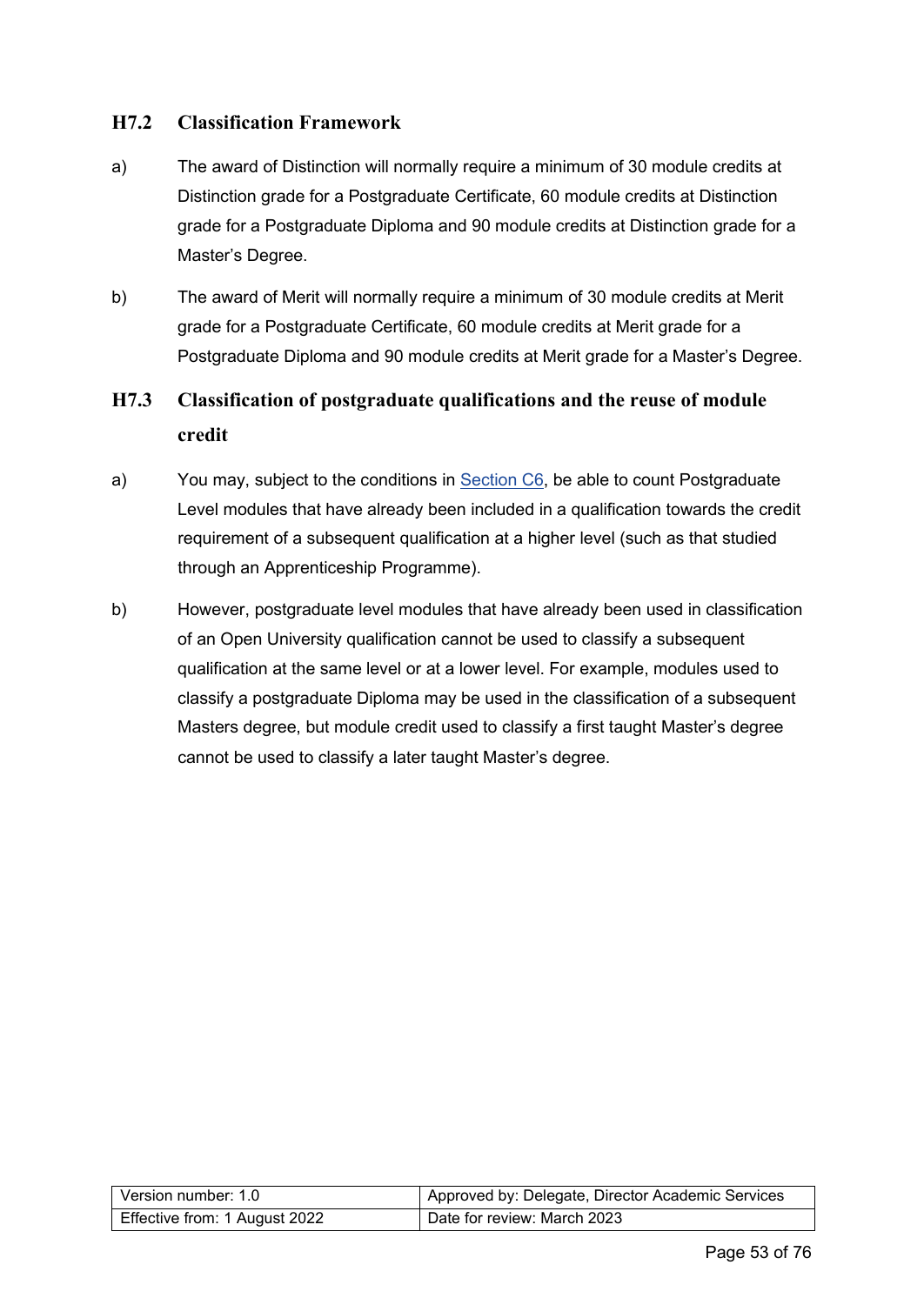# <span id="page-53-0"></span>**Section I: Award of qualifications**

a) When you are registered on a qualification, you will either be awarded or offered an award of a qualification when you have successfully completed all of the appropriate requirements. When an award is offered, including degree qualifications, you will need to formally accept this offer of an award.

### **I1 Eligibility**

#### **I1.1 Eligibility by completion of Open University modules**

a) If you are registered on a qualification, you will be awarded this once you have successfully completed the requirements set out in the specific regulations for your apprenticeship qualification. You may count awarded credit towards your qualification from any module that is eligible to be counted in the specification for that qualification.

#### **I1.2 Excluded combinations**

a) Within a particular qualification, credit cannot be counted from a module that is designated as an excluded combination with another module, or module exemption RPL credit.

#### **I1.3 Specified professional standards**

a) An award of a qualification may be subject to satisfactory demonstration and maintenance of standards for suitability or [Fitness to Practise](https://help.open.ac.uk/documents/policies/fitness-to-practise) specified by an appropriate professional body. If this is the case, you must meet those standards in order to be awarded that qualification. If you do not meet these standards, you may still be awarded a different qualification to which all of the credit you have been awarded can count.

| Version number: 1.0           | Approved by: Delegate, Director Academic Services |
|-------------------------------|---------------------------------------------------|
| Effective from: 1 August 2022 | Date for review: March 2023                       |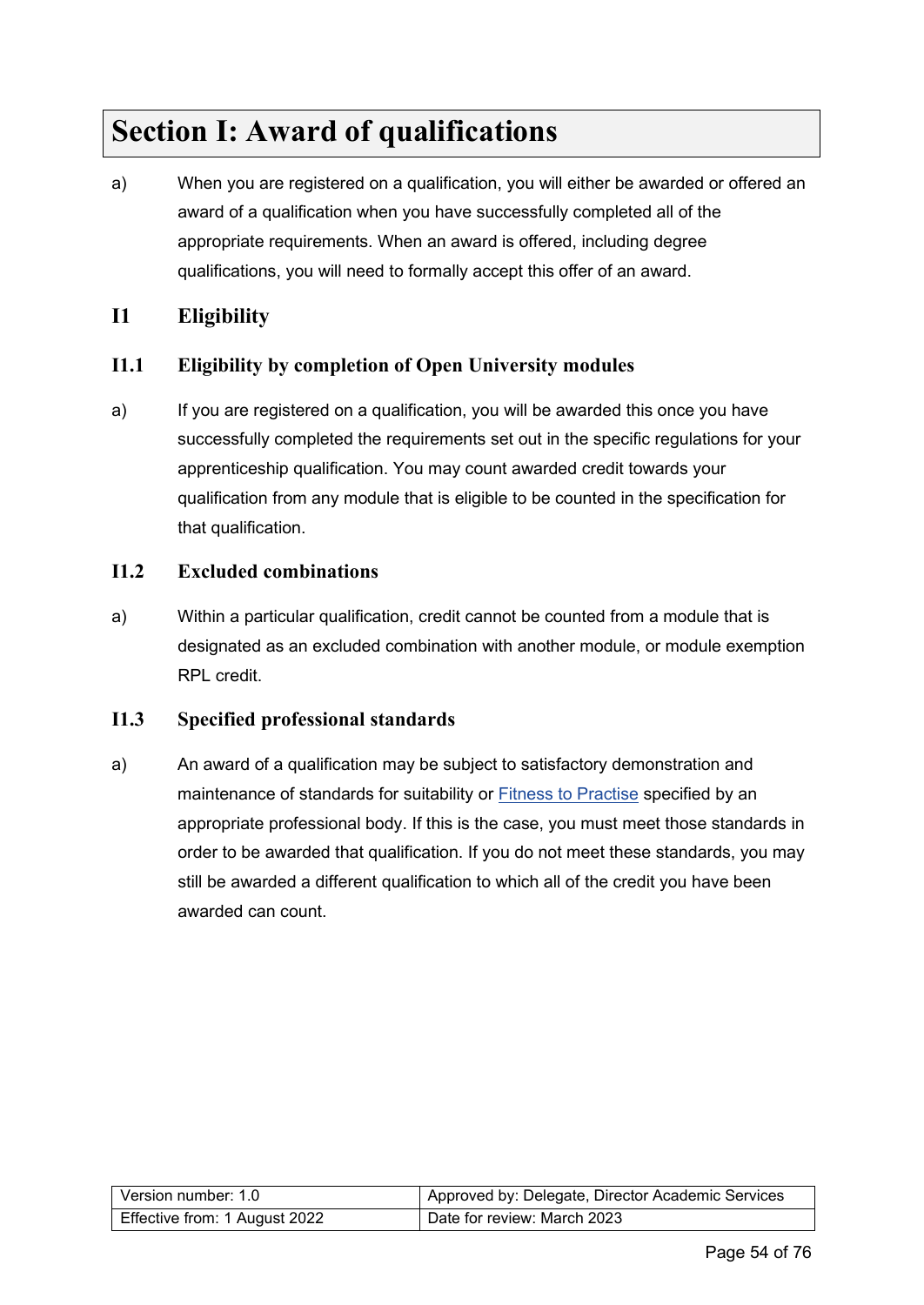### **I2 Eligibility by exceptional arrangements**

- a) We may also exceptionally award a qualification on the recommendation of the Module Results and Qualifications Classification Panel following either:
	- (i) an award of Aegrotat Credit;
	- (ii) an award of higher-level credit which has been counted down with the approval of the Teaching Committee; or
	- (iii) an award of credit from modules not normally included in the qualification which have been assessed by the Teaching Committee as demonstrating appropriate learning outcomes.

### **I3 Name of qualification**

#### **I3.1 Name and letters**

a) The specific regulations for your apprenticeship qualification will confirm the name of the qualification and the letters that holders of the qualification are permitted to use after their names once that qualification has been conferred. If your qualification can have more than one name, this will be indicated in the specific regulations for your apprenticeship qualification.

#### **I3.2 Honours degrees**

a) An undergraduate degree will be awarded with Honours. The classification is determined in line with [Section](#page-40-1) G7 of these Regulations.

### **I4 Date of award of your academic qualification**

- a) The University sets annual qualification dates to follow the dates of the award of module credit. These qualification dates are always the final day of the appropriate month.
- b) Your qualification will be awarded on the first qualification date after you become eligible for your qualification, having met the credit requirement

| Version number: 1.0           | Approved by: Delegate, Director Academic Services |
|-------------------------------|---------------------------------------------------|
| Effective from: 1 August 2022 | Date for review: March 2023                       |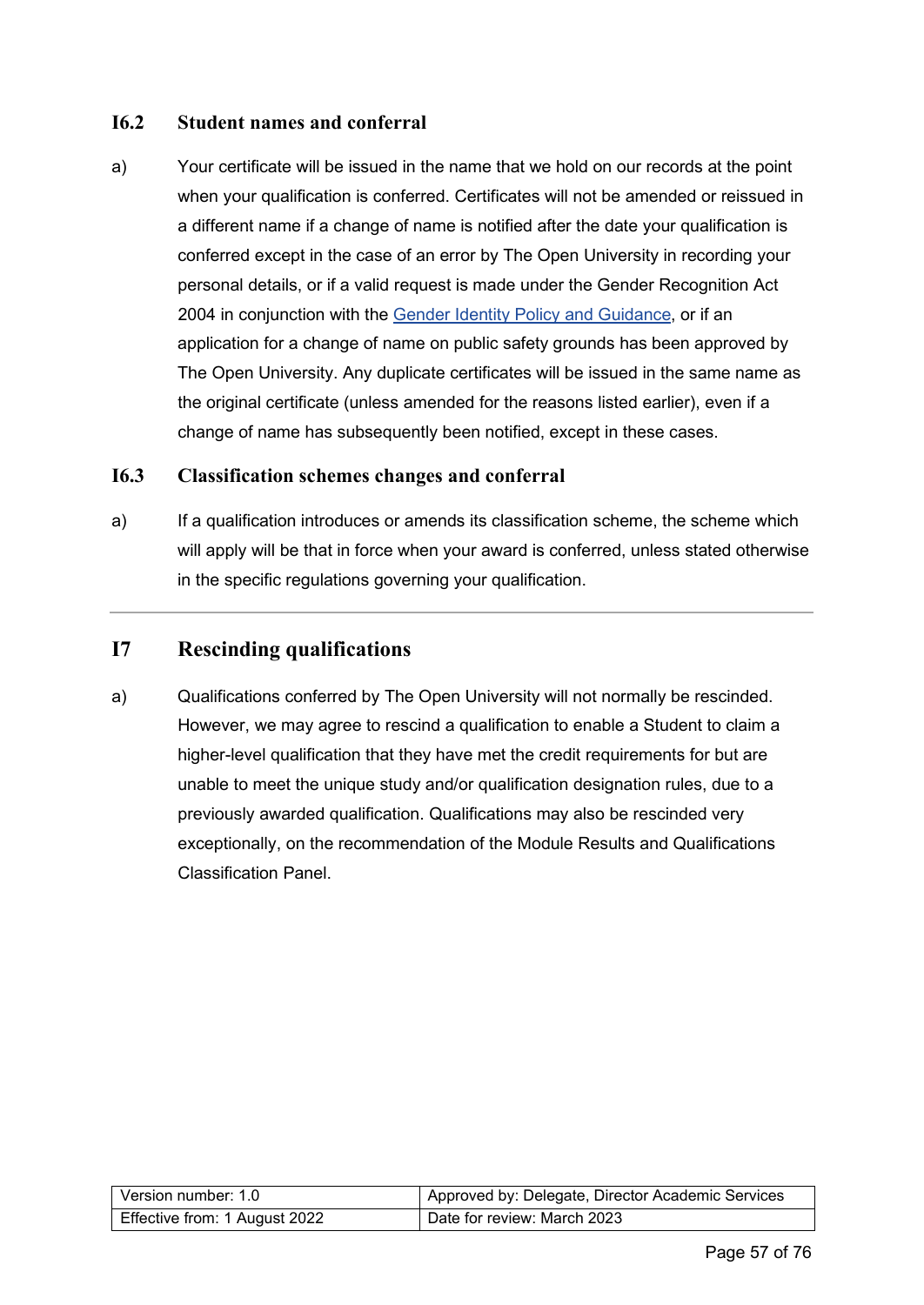# **Section J: Ending your registration**

#### **J1 Duration of registration as a Student**

a) If you are registered for a qualification as part of an Apprenticeship Programme, you are a registered Student of The Open University during the period you remain registered for that qualification.

#### **J2 Your right to withdraw registration**

#### **J2.1 Withdrawing from your apprenticeship**

- a) You or your Employer may withdraw you from the Apprenticeship Programme at any time. This will result in immediate withdrawal of your registration on the qualification.
- b) Withdrawal will take effect only if you follow the specified withdrawal procedure as discussed with your AEST or equivalent contact. Your Employer must provide confirmation of the withdrawal in writing. If the specified withdrawal procedure is not followed, your registration on the Apprenticeship Programme will continue and your Funder/Employer must continue to pay any fees and other charges that are due as set out in your contractual or registration documentation (see the definition "Contractual or registration documentation" within the Glossary of Terms).
- c) If you or your Employer withdraw from the Apprenticeship Programme you will be unable to continue studying for any module that you have registered for or begun studying, unless you have been made redundant or are permitted to transfer your Apprenticeship Programme to another Employer in accordance with your Funding Provider rules. If you wish to continue to study any module that you have enrolled on, your withdrawal from the apprenticeship must occur after completing the module. If you are eligible, you may be able to count that module credit towards another qualification that you register for outside of the Apprenticeship Programme.

| l Version number: 1.0         | Approved by: Delegate, Director Academic Services |
|-------------------------------|---------------------------------------------------|
| Effective from: 1 August 2022 | Date for review: March 2023                       |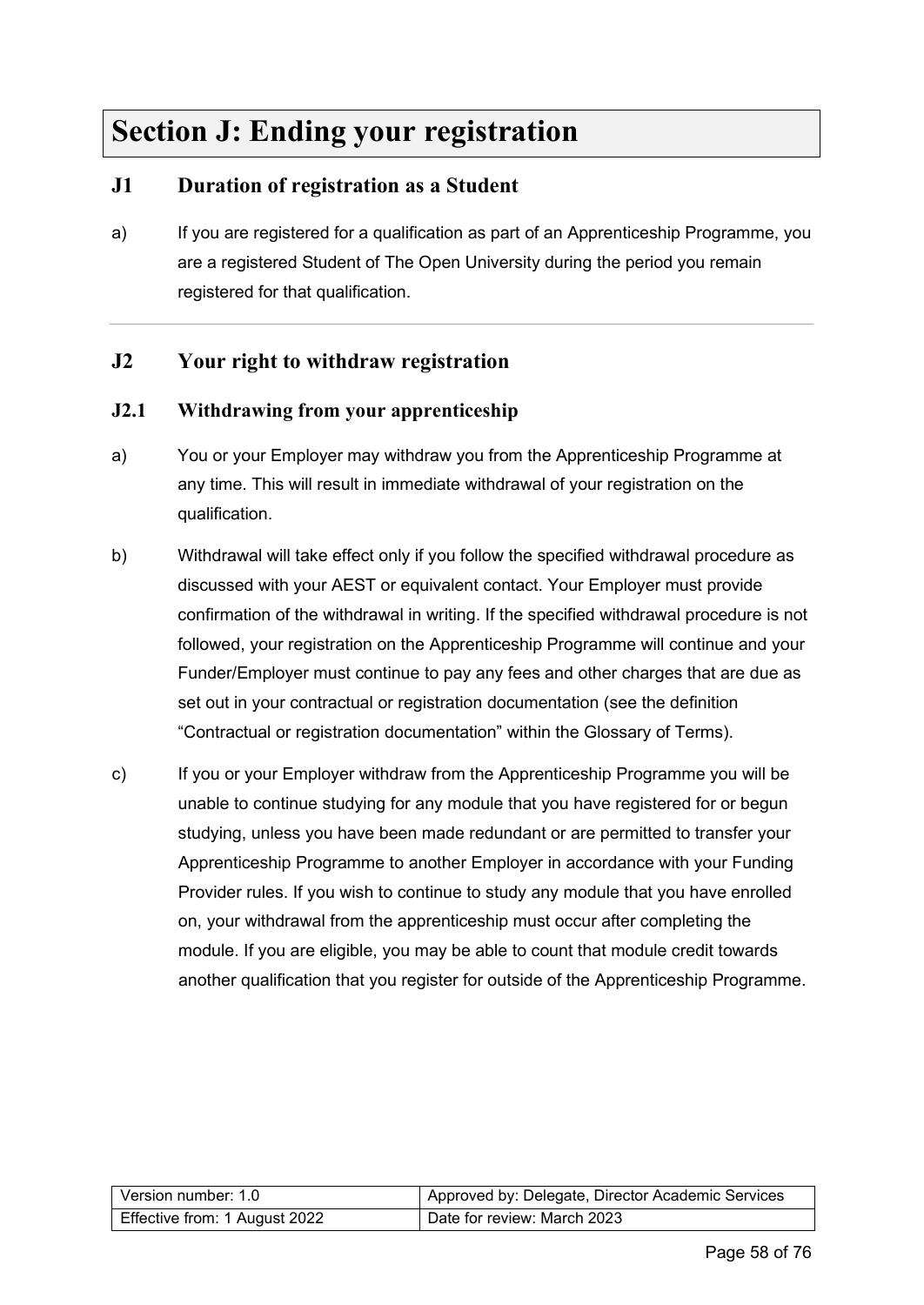- d) If you leave your employment with your Apprenticeship Employer under any circumstances other than those stated in the Redundancy definition in the Glossary and wish to continue to study any module that you have enrolled on, your withdrawal from the apprenticeship must occur after completing the module. If you are eligible, you may be able to count that module credit towards another qualification that you register for outside of the Apprenticeship Programme.
- e) If you are made redundant by your Apprenticeship Employer, you may be able to complete the study and assessment of any module(s) that you are currently studying subject to the terms in the [Conditions of Registration \(Apprentices\)](https://help.open.ac.uk/documents/policies/conditions-of-registration-apprentices)  [Redundancy Appendix.](https://help.open.ac.uk/documents/policies/conditions-of-registration-apprentices) If you are eligible, you may be able to count that module credit towards another qualification that you register for outside of the Apprenticeship Programme.
- f) A change in Employer may have implications for your ability to continue with the Apprenticeship Programme. If you wish to change your Employer and continue studying for your apprenticeship qualification you will need to discuss your options with your AEST (or other equivalent contact).
- g) If you or your Employer withdraw from the Apprenticeship Programme and your qualification registration and module enrolment are withdrawn as a result, you will cease to be a registered Student of The Open University.

## **J2.2 Registering for another qualification outside of the Apprenticeship Programme**

a) Registration onto modules that are studied towards a non-apprenticeship qualification will be subject to the standard regulations and [Fee Rules,](https://help.open.ac.uk/documents/policies/fee-rules) and you will be liable to pay fees.

| l Version number: 1.0         | Approved by: Delegate, Director Academic Services |
|-------------------------------|---------------------------------------------------|
| Effective from: 1 August 2022 | Date for review: March 2023                       |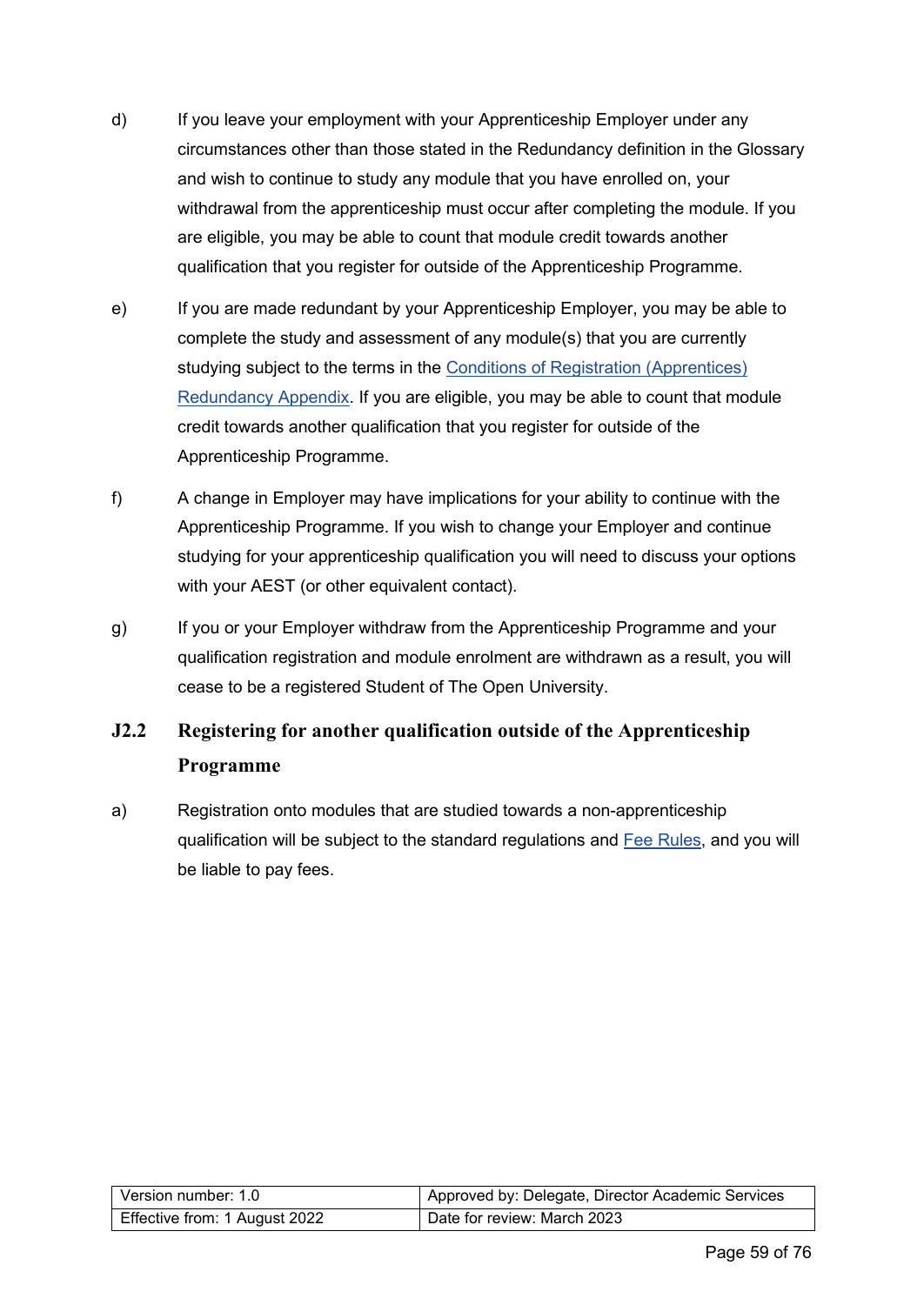### **J3 Our right to end your registration**

- a) We may end your registration if:
	- (i) your Employer or Funding Provider does not pay your tuition fees when they become due;
	- (ii) you do not meet or cease to meet any of the requirements set out in [Section C,](#page-15-0) or your Funding Provider rules;
	- (iii) you have been enrolled for module(s) within a registered qualification, but you do not successfully complete your current modules, your enrolment for future modules and your registration on the Apprenticeship Programme may be withdrawn;
	- (iv) you have been enrolled for module(s) within a registered qualification, but you do not meet either the progression requirements or the progression criteria in [Clause G4.4,](#page-34-0) your registration on the Apprenticeship Programme may be withdrawn;
	- (v) you have been enrolled but not yet commenced study for module(s) with prerequisite or co-requisite requirements and you do not successfully meet those requirements, your enrolment for those module(s) and your registration on the Apprenticeship Programme may be withdrawn (see [Section](#page-21-1) D2 for further details);
	- (vi) you will be unable to complete your registered qualification within the time limits specified in [Section](#page-37-0) G6 (undergraduate qualifications), [Section](#page-51-0) H4 (postgraduate qualifications) or within your apprenticeship Planned Start and End Dates, without exceeding the study restrictions set out in [Section D1;](#page-21-0)
	- (vii) you are expelled or suspended from the Open University under the Code [of Practice for](https://help.open.ac.uk/documents/policies/code-of-practice-student-discipline) Student Discipline;
	- (viii) we terminate the Apprenticeship Written Agreement in accordance with its terms.

| Version number: 1.0           | Approved by: Delegate, Director Academic Services |
|-------------------------------|---------------------------------------------------|
| Effective from: 1 August 2022 | Date for review: March 2023                       |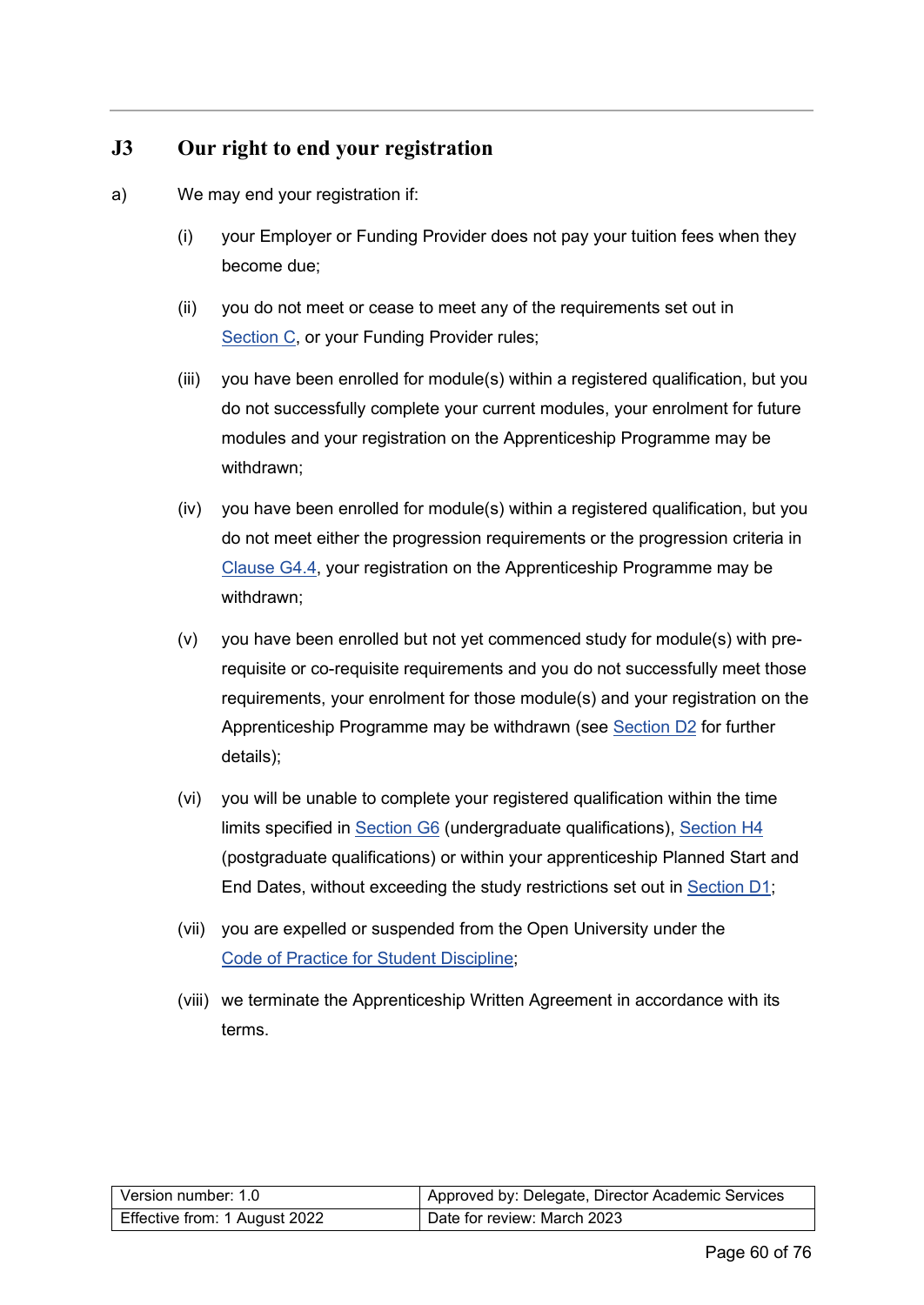- b) We may withdraw your registration or apply conditions to your continued registration if, in our opinion, it is reasonably necessary to do so in line with our duties to:
	- (i) protect the health and safety of Students, staff, contractors and members of the public,
	- (ii) respect the safeguarding of young persons or vulnerable adults, in accordance with our Safeguarding [Policy – Protecting](https://help.open.ac.uk/documents/policies/ensuring-the-safety-of-children-and-vulnerable-protected-adults) children and vulnerable [adults,](https://help.open.ac.uk/documents/policies/ensuring-the-safety-of-children-and-vulnerable-protected-adults)
	- (iii) comply with our obligations under the Equality Act 2010 in England, Scotland and Wales, the Disability Discrimination Act 1995 for Northern Ireland, or any other statutory duty or obligation,
	- (iv) comply with any order of a court or other authorised body made for the protection of the public, any section of the public or any individual.

#### **J4 Effect of withdrawn registration**

- a) If your enrolment for a module is ended by withdrawal, you will no longer receive the material, tuition and assessment for the relevant module, and you will not be eligible for the award of any credit for that module.
- b) If your registration for a qualification is ended by withdrawal, you will no longer be able to count credit towards it and you will no longer receive any information about qualification changes or withdrawals.

#### **J4.1 Entitlement to re-register**

- a) If you become eligible to do so, you may subsequently re-register on a module or qualification, by following the regulations and procedures in effect at the time. We will maintain your record of study and if you are eligible to do so under the regulations and time limits in force at the time, you may be able to count any credit you have been awarded in an earlier period of study to an Open University qualification.
- b) If you wish to re-register on a qualification as part of an apprenticeship, you must meet the requirements of registration as set out within these Regulations and in line with your apprenticeship Funding Provider (see the "Registration" definition within the Glossary of Terms section).

| l Version number: 1.0         | Approved by: Delegate, Director Academic Services |
|-------------------------------|---------------------------------------------------|
| Effective from: 1 August 2022 | Date for review: March 2023                       |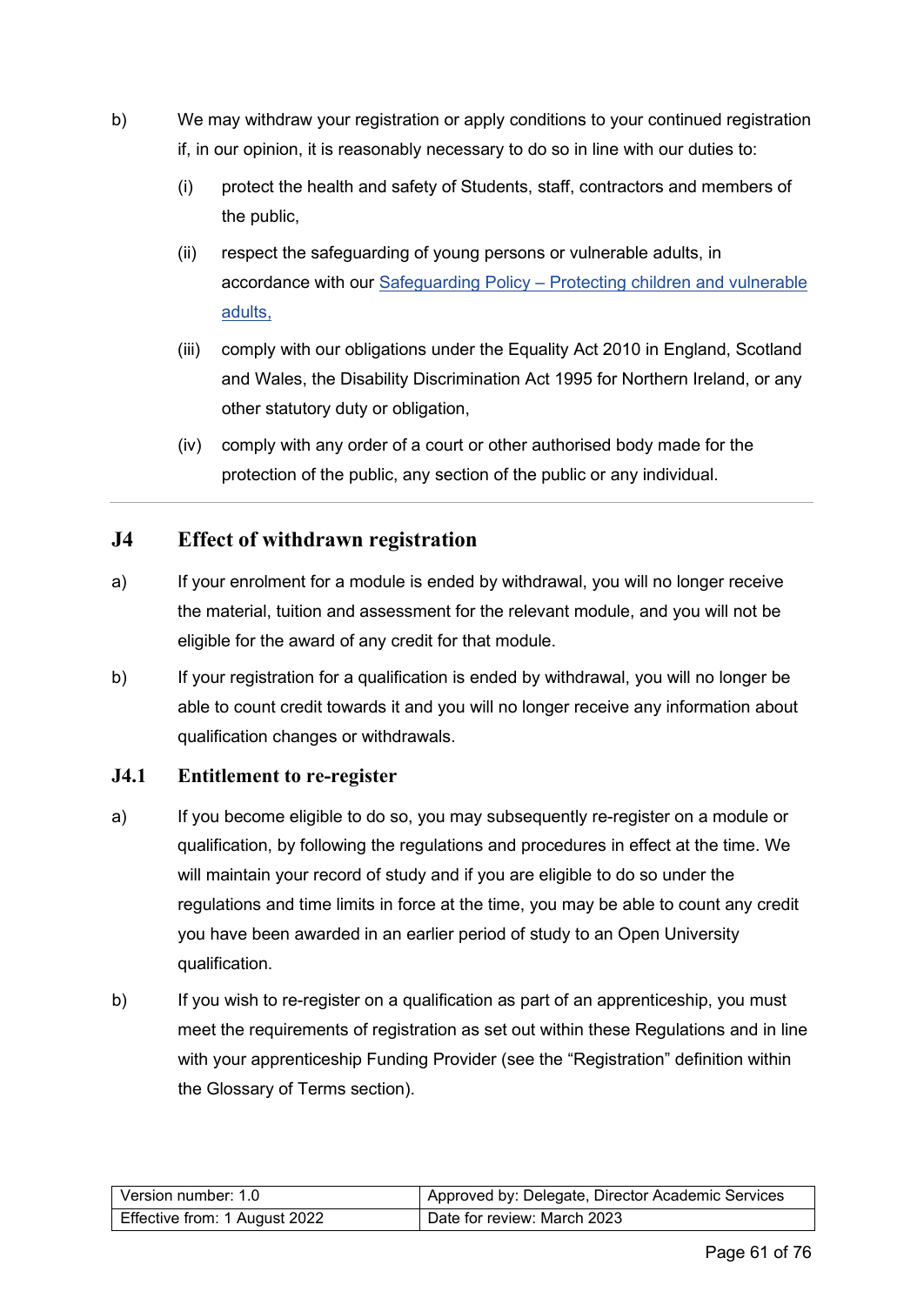# **Glossary of terms**

### **Aegrotat Credit**

An aegrotat is an award of credit that may under certain conditions be awarded posthumously, or if a Student is too ill to complete the assessment for module(s). Aegrotat credit maycomprise up to 20% of the credit requirement for a qualification. An aegrotat can only be awarded where there is evidence that the Student no longer has capacity to study.

### **Apprentice**

An Apprentice is a Student aged 16 or over, who is registered on an Apprenticeship Programme which combines working with studying for a work-based, academic or combined undergraduate or taught postgraduate qualification. They are in paid employment for the duration of their apprenticeship.

An English apprentice will have in place a contractual Apprenticeship Agreement with their Employer, who has agreed to support and pay for the apprenticeship.

Scottish Graduate Apprentices will provide their Student qualification fees through a funding provider.

Funding arrangements and contractual agreements may vary between apprentices and their Employers within other Nations.

### **Apprenticeship Duration/ Planned Start and End Date**

As an Apprentice, the Apprenticeship Programme will have a Planned Start and End Date to ensure compliance with guidelines set by your Funding Provider and the appropriate Apprenticeship Standard related to your programme, or Apprenticeship Framework:

- (i) For English Apprentices, the Planned Start and End Dates for your Apprenticeship Programme are detailed within your Commitment Statement, Individual Learning Plan, and Individual Learner Record.
- (ii) For Apprentices studying within other UK Nations, the exact nature of the documentation may vary in line with the requirements of your Funding Provider. At the time of publication, the following information was available:

| l Version number: 1.0         | Approved by: Delegate, Director Academic Services |
|-------------------------------|---------------------------------------------------|
| Effective from: 1 August 2022 | Date for review: March 2023                       |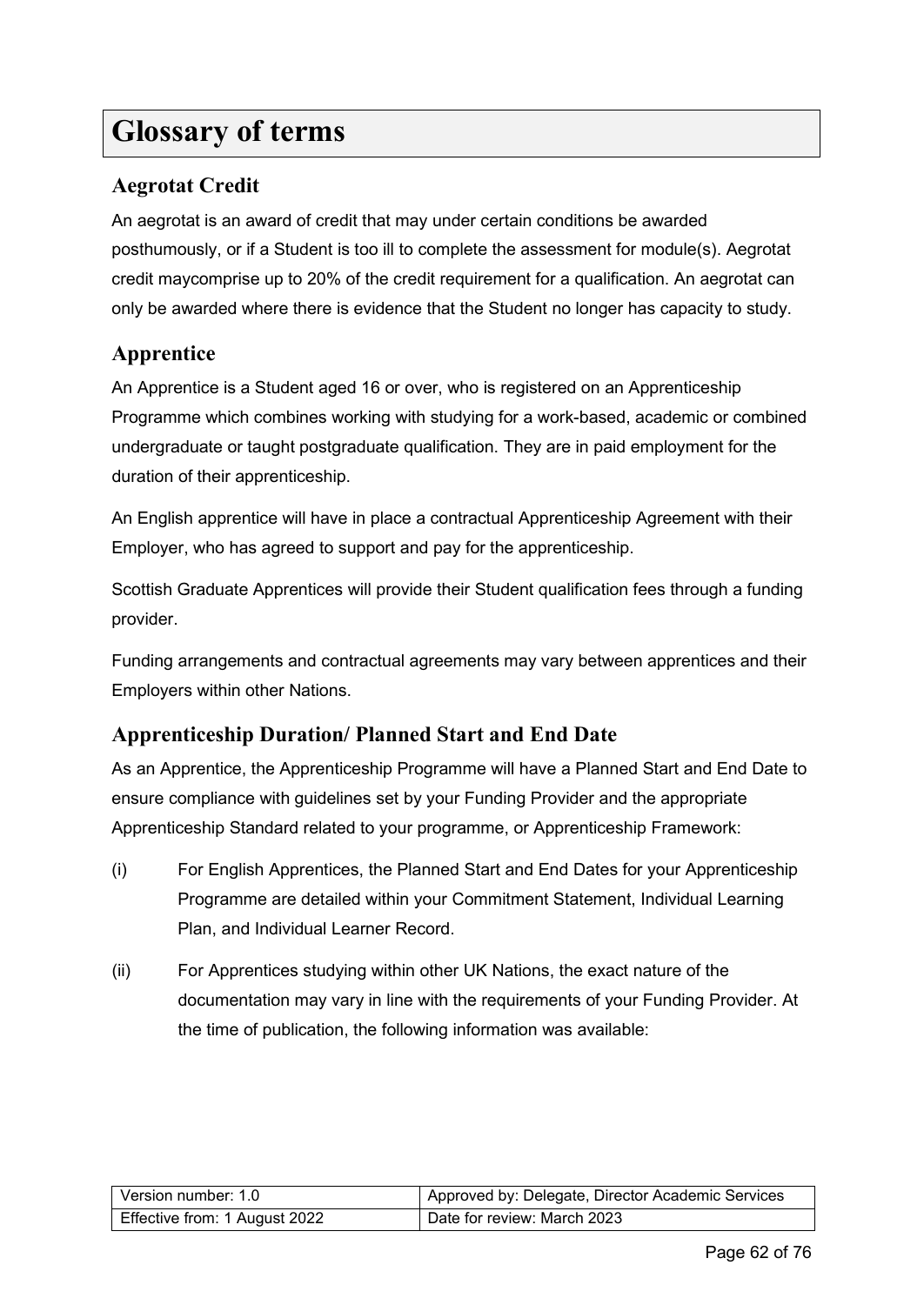• For Apprentices studying in Scotland, your Planned Start and End Dates will be detailed within your Tripartite Agreement and Individual Learning Plan.

You can contact your relevant Open University Office for up-to-date information on the registration documentation related to your Nation:

- The Open University [Apprenticeships](mailto:apprenticeships@open.ac.uk) team in England (+44 (0) 300 303 4121),
- [The Open University in Scotland Apprenticeships team](mailto:scotland-apprenticeships@open.ac.uk) (+44 (0) 131 226 3851),
- The Open [University](mailto:Wales-Support@open.ac.uk) in Wales (+44 (0) 29 2047 1170), and
- The Open [University](mailto:northernireland@open.ac.uk) in Northern Ireland (+44 (0) 2890 245025).

### **Apprenticeship Enrolment and Support Team (AEST)**

The AEST has been listed within this document as a first point of contact for brevity, in line with Apprenticeship Programmes in England, Scotland and Wales.

Email: [apprentice-support@open.ac.uk](mailto:apprentice-support@open.ac.uk) Telephone: 0300 3034121

For other Nations and for Apprentices studying Nursing Programmes, Social Work or Advanced Clinical Practice, your most appropriate contact may be your Staff Tutor.

Email: [hsc-support@open.ac.uk](mailto:hsc-support@open.ac.uk) Telephone: 01908 541070

### **Apprenticeship Frameworks**

These are documents provided by Skills Development Scotland (SDS) for each specific Apprenticeship Programme, to guide the content and structure of Scottish Graduate Apprenticeships.

| l Version number: 1.0         | Approved by: Delegate, Director Academic Services |
|-------------------------------|---------------------------------------------------|
| Effective from: 1 August 2022 | Date for review: March 2023                       |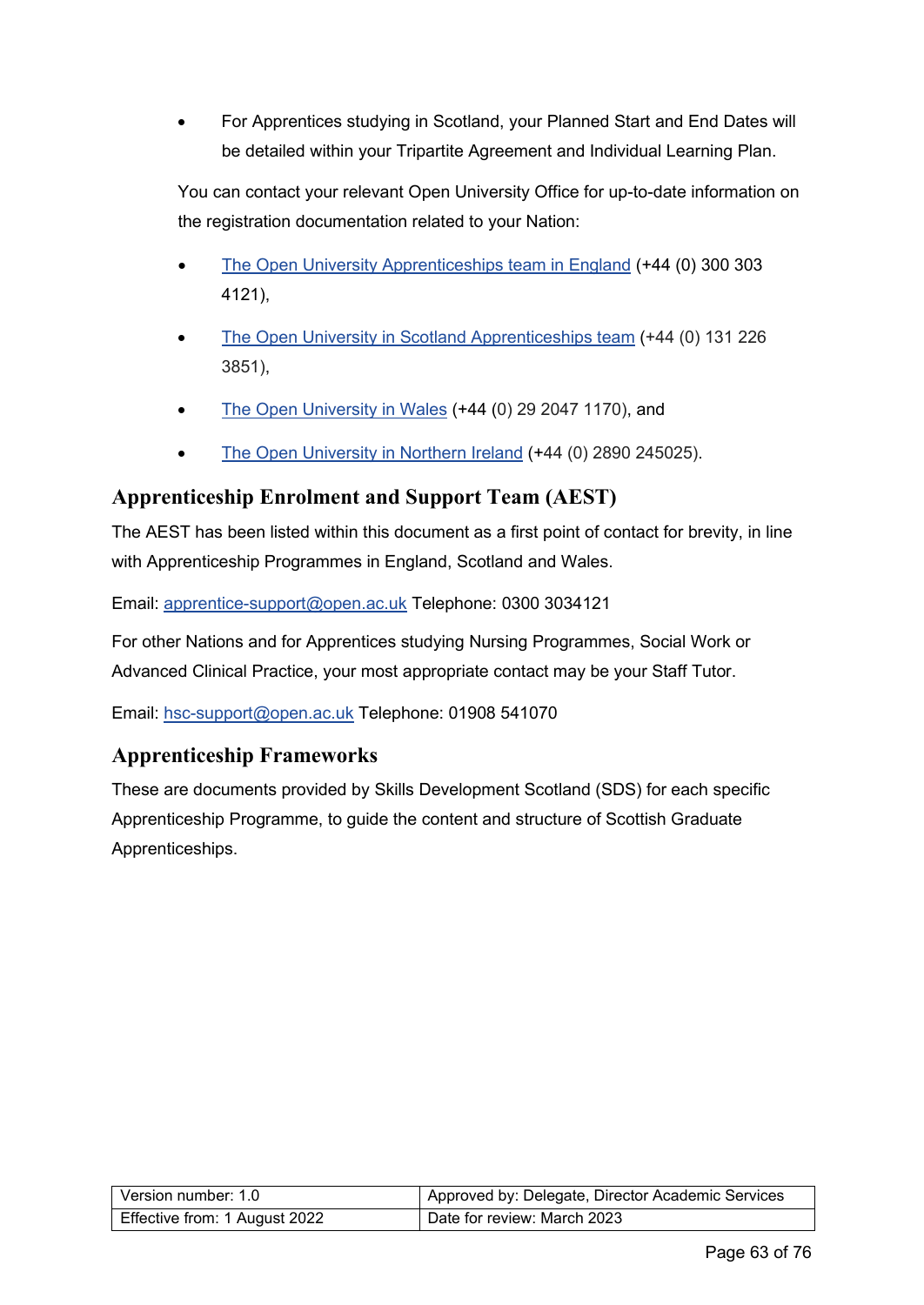## **Apprenticeship Operations Delivery Team (AODT)**

The AODT team sit within the Business Development Unit of The Open University and are responsible for the delivery of The Open University's Apprenticeship Programme. The team manage the registration and contractual process, Funding Provider compliance and returns, Open University policy compliance, tracking of Apprentice's progress from start to completion of the End-Point Assessment (if applicable), Employer support, invoicing of additional fees (if applicable), supporting faculties on degree delivery, identifying and responding to Employer/Apprentice issues, capturing and responding to apprenticeship related feedback.

### **Apprenticeship Programme**

Apprenticeship Programmes vary by UK Nation. Your Apprenticeship Programme will have Planned Start and End Dates, and a predicted Apprenticeship Duration.

In England, Apprenticeship Programmes follow an Apprenticeship Standard (approved by the Education and Skills Funding Agency (ESFA) and Institute for Apprenticeships(IFATE)). It is a skills development programme, which accompanies a job including training and an End-Point Assessment, it leads to Apprenticeship qualification.

In Scotland, Apprentices follow the Apprenticeship Framework (approved by the Skills Development Scotland Co. Ltd) and consist of only the set qualification.

In Wales, Apprentices follow an Apprenticeship Framework (approved by Instructus and Welsh Government) which currently consists of only the set qualification. Apprentices are required to complete their Apprenticeships through evidenced on and off the job training.

### **Apprenticeship Programme Delivery Manager (APDM)**

APDMs support Employers participating in an Apprenticeship Programme. They offer support and advice on recruitment, registration and eligibility; act as the conduit between the Employer and the OU; and provide support to line managers/workplace mentors and Apprentices.

APDMs also review, track and respond to Apprentice progression by working with the Employer, the Apprentice and the Faculty to achieve successful completion. They collect and act upon feedback from the Employer and the Apprentice to continually enhance this process.

| l Version number: 1.0         | Approved by: Delegate, Director Academic Services |
|-------------------------------|---------------------------------------------------|
| Effective from: 1 August 2022 | Date for review: March 2023                       |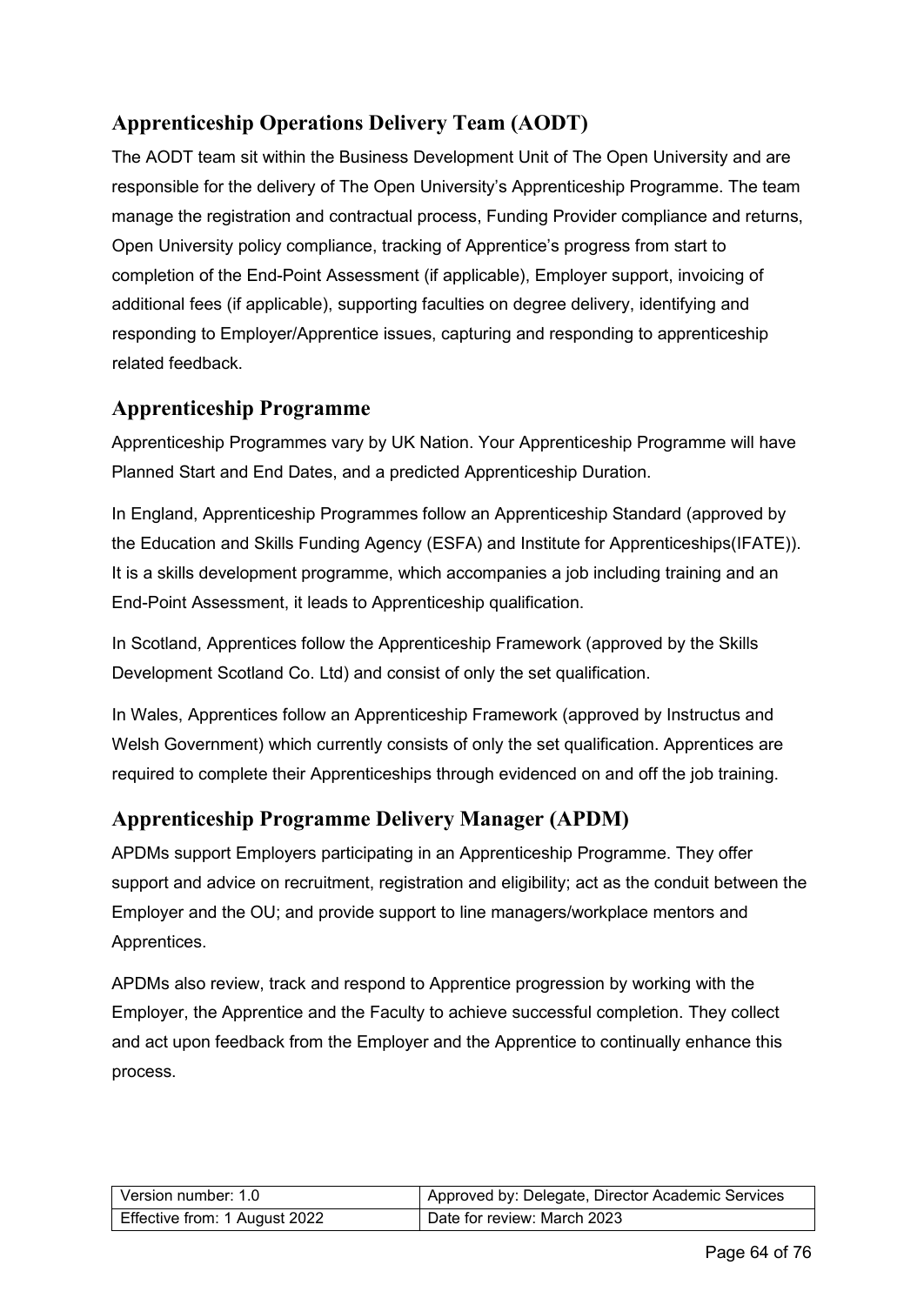### **Apprenticeship Standards**

In England, Apprenticeship Standards detail what an Apprentice will be doing under each Apprenticeship Programme and the skills required of them, by job role. Standards are listed on the Institute for [Apprenticeships](https://www.instituteforapprenticeships.org/apprenticeship-standards/) (IFA) website.

### **Apprenticeship Written Agreement**

In England, apprenticeships are regulated by the Government's Education and Skills Funding Agency (ESFA) and therefore all parties must abide by the ESFA's funding rules. The ESFA states that a signed Written Agreement must be in place between the Employer and the training provider prior to commencement of the apprenticeship. In accordance with this funding rule, The Open University has developed a standard Written Agreement which covers the terms and conditions of our relationship and gives details of the cost, payment schedule and the Apprentices who are covered by the Written Agreement, and the Apprenticeship Standard under which they are studying.

Examples of this documentation will vary according to your Nation. A complete list of Written Agreement documentation for Nations other than England, cannot be provided within this document due to Apprenticeship Programme and Funding Provider Rules being under development.

You can contact your relevant Open University Office for up-to-date information on the registration documentation related to your Nation:

- The Open University [Apprenticeships](mailto:apprenticeships@open.ac.uk) team in England (+44 (0) 300 303 4121),
- [The Open University in Scotland Apprenticeships team](mailto:scotland-apprenticeships@open.ac.uk) (+44 (0) 131 226 3851),
- The Open [University](mailto:Wales-Support@open.ac.uk) in Wales (+44 (0) 29 2047 1170), and
- The Open [University](mailto:northernireland@open.ac.uk) in Northern Ireland (+44 (0) 2890 245025).

#### **Award of qualification**

When you have successfully completed all of the requirements for the qualification that you are registered on, you will be identified for the award of that qualification. For some degrees, you will be offered the qualification, which you will need to accept.

See [Section I](#page-53-0) for information on how qualifications are awarded at The Open University.

| l Version number: 1.0         | Approved by: Delegate, Director Academic Services |
|-------------------------------|---------------------------------------------------|
| Effective from: 1 August 2022 | Date for review: March 2023                       |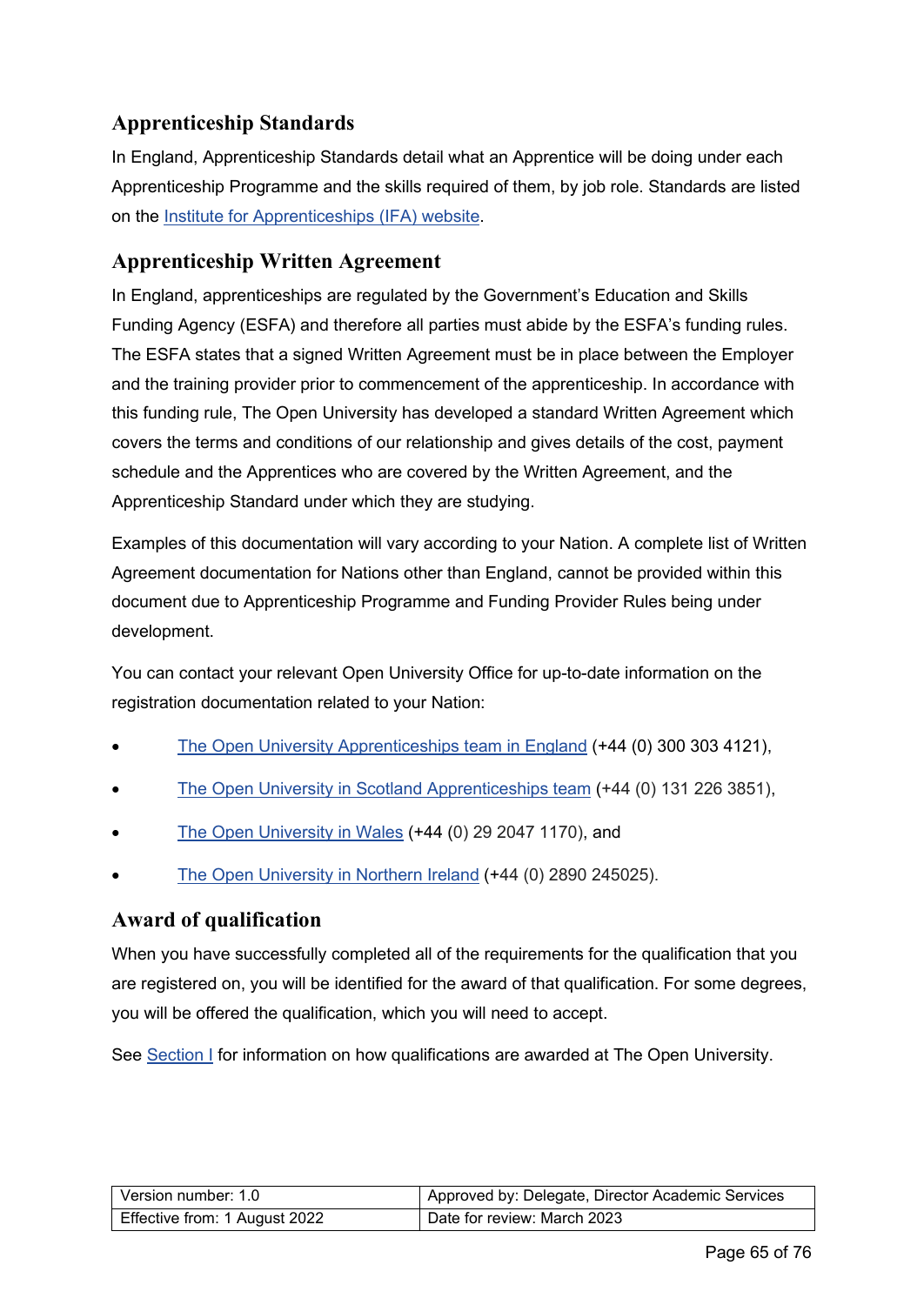### **BA/BSc with Honours**

The Open University's Bachelor of Arts (BA) and Bachelor of Science (BSc) Honours degrees require 360 credits of study, with at least 240 credits above Open University Stage 1, and at least 120 credits at Open University Stage 3.

### **BA/BSc with Honours (Scotland)**

In addition to standard Honours degrees, the University offers some 480 credit Honours degrees in order to meet specific requirements of professional bodies in Scotland. If you withdraw from your Honours degree in Scotland before completion and have achieved 360 credits, you might be eligible to be awarded an exit qualification of a BA/BSc Ordinary degree.

### **Break in Learning/ Change in Study Plan**

For English Apprentices, a Break in Learning is a period of time during an Apprenticeship Programme when an individual is not continuing with their apprenticeship but has told their employer beforehand that they intend to resume their apprenticeship in the future. This may be due to circumstances such as illness, pregnancy or another reason which makes an Apprentice temporarily unable to continue with the apprenticeship.

For Apprentices within other Nations (e.g. Scotland) who request a Change in Study Plan, this will be processed differently and may have an effect on your ability to continue studying for the Apprenticeship Programme.

### **Certificate of Higher Education**

A Certificate of Higher Education (CertHE) is an undergraduate qualification of at least 120 credits, including 60 credits at Open University level 1 and 60 credits at Open University level 1 or above.

### **Commitment Statement**

A Commitment Statement is a statement held by the main provider (The Open University), the Apprentice and their Employer. The Commitment Statement sets out how the Apprentice will be supported to successful achievement of the apprenticeship. It must be signed by the Apprentice, their Employer and the main provider (The Open University), and all three parties must retain a current signed and dated version.

| l Version number: 1.0         | Approved by: Delegate, Director Academic Services |
|-------------------------------|---------------------------------------------------|
| Effective from: 1 August 2022 | Date for review: March 2023                       |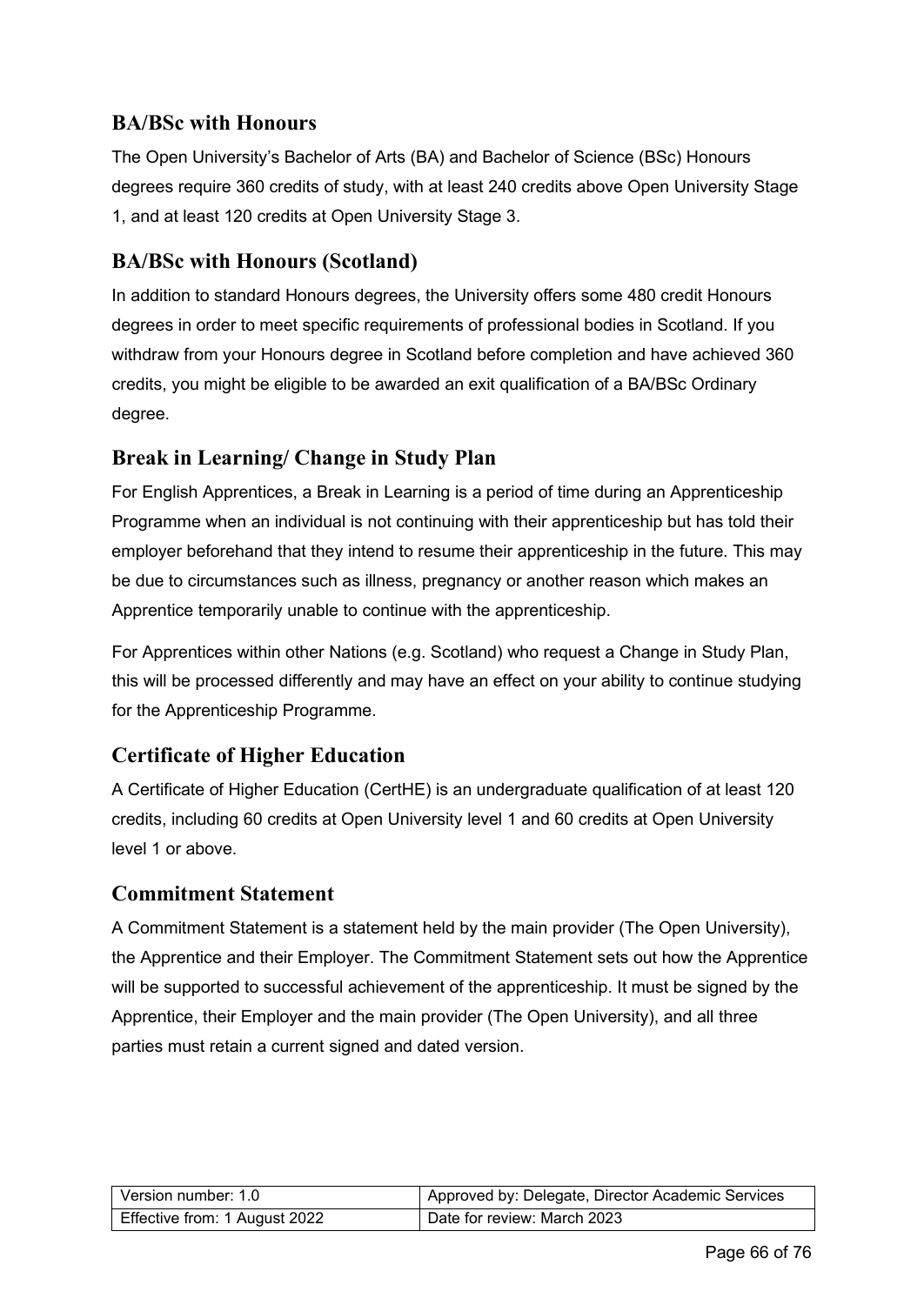### **Component of a qualification**

A component of a qualification is a defined element of a qualification. It could include a Stage, a group of modules defined by their level, modules that may be required for a particular title to be awarded, designation or classification, modules that may be required for a qualification to be accredited or recognised by an external body, or an individual module.

### **Compulsory module**

Compulsory modules must be studied for the qualification to be awarded.

### **Conferral of qualification**

This is the legal granting of the qualification following ratification by Council and Senate, after which the formal certificate is issued.

### **Core option module**

Core option modules are those which are chosen from a restricted set of options, and together with the compulsory modules address all of the specific learning outcomes of a qualification.

#### **Contractual or registration documentation**

Any contractual or registration documentation which governs your Apprenticeship Programme (as specified by your Apprenticeship Programme Funding Provider).

A complete list of contractual and/or registration documentation cannot be provided within this document due to Apprenticeship Programme and Funding Provider Rules being under development. You can contact your relevant Open University Office for up-to-date information on the contractual and/or registration documentation related to your Nation:

- The Open University [Apprenticeships](mailto:apprenticeships@open.ac.uk) team (+44 (0) 300 303 4121),
- [The Open University in Scotland Apprenticeships team](mailto:scotland-apprenticeships@open.ac.uk) (+44 (0) 131 226 3851),
- The Open [University](mailto:Wales-Support@open.ac.uk) in Wales (+44 (0) 29 2047 1170), and
- The Open [University](mailto:northernireland@open.ac.uk) in Northern Ireland (+44 (0) 2890 245025)

| l Version number: 1.0         | Approved by: Delegate, Director Academic Services |
|-------------------------------|---------------------------------------------------|
| Effective from: 1 August 2022 | Date for review: March 2023                       |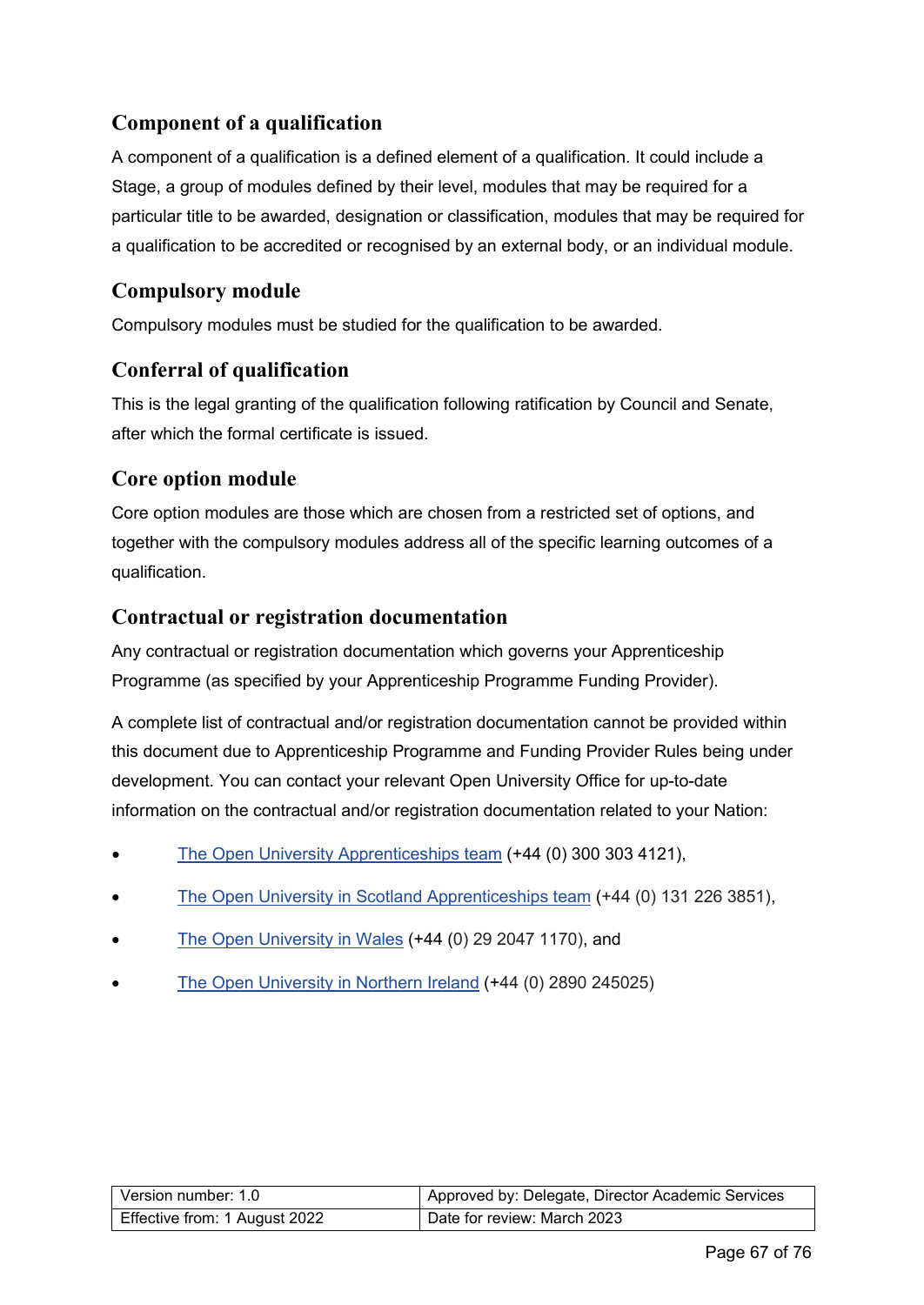## **Credit/Credits**

Credit is a means of quantifying and recognising learning; it is the 'value' attached to the courses you study. Each module is assigned a credit value, which is related to the workload required to successfully complete it. For academic (rather than work-based) modules, one credit represents about 10 hours of study. When you successfully complete a module, you will be awarded credits, so if you pass a 60-credit module you will be awarded 60 credits. Some modules may have a zero-credit value as necessitated by the Apprenticeship Programme.

### **Department for the Economy (DfE)**

DfE is a Funding Provider for Northern Ireland Apprenticeships. The Department for the Economy (Northern Ireland) is a devolved Northern Ireland government department responsible for economic policy development, enterprise, innovation, energy, telecoms, tourism, health and safety at work, Insolvency Service, consumer affairs, and labour market and economic statistics services, learning and research, skills training and promoting good employment practice.

### **Diploma of Higher Education**

A Diploma of Higher Education (DipHE) is an undergraduate qualification of at least 240 credits including at least 120 credits at Open University Level 2 or above.

## **Education and Skills Funding Agency (ESFA)**

The ESFA is a Funding Provider for English Apprenticeships. The ESFA brings together the former responsibilities of the Education Funding Agency (EFA) and Skills Funding Agency (SFA) to create a single agency accountable for funding education and skills for children, young people and adults.

### **End-Point Assessment**

In England, an End-Point Assessment assesses an Apprentice's knowledge, skills and behaviours at the end of the Apprenticeship Programme to confirm that the Apprentice has met the requirements of the approved Apprenticeship Standard being followed. The End-Point Assessment is carried out by an Apprentice Assessment Organisation. An End-Point Assessment is not required for Apprentices studying within Scotland.

| Version number: 1.0           | Approved by: Delegate, Director Academic Services |
|-------------------------------|---------------------------------------------------|
| Effective from: 1 August 2022 | Date for review: March 2023                       |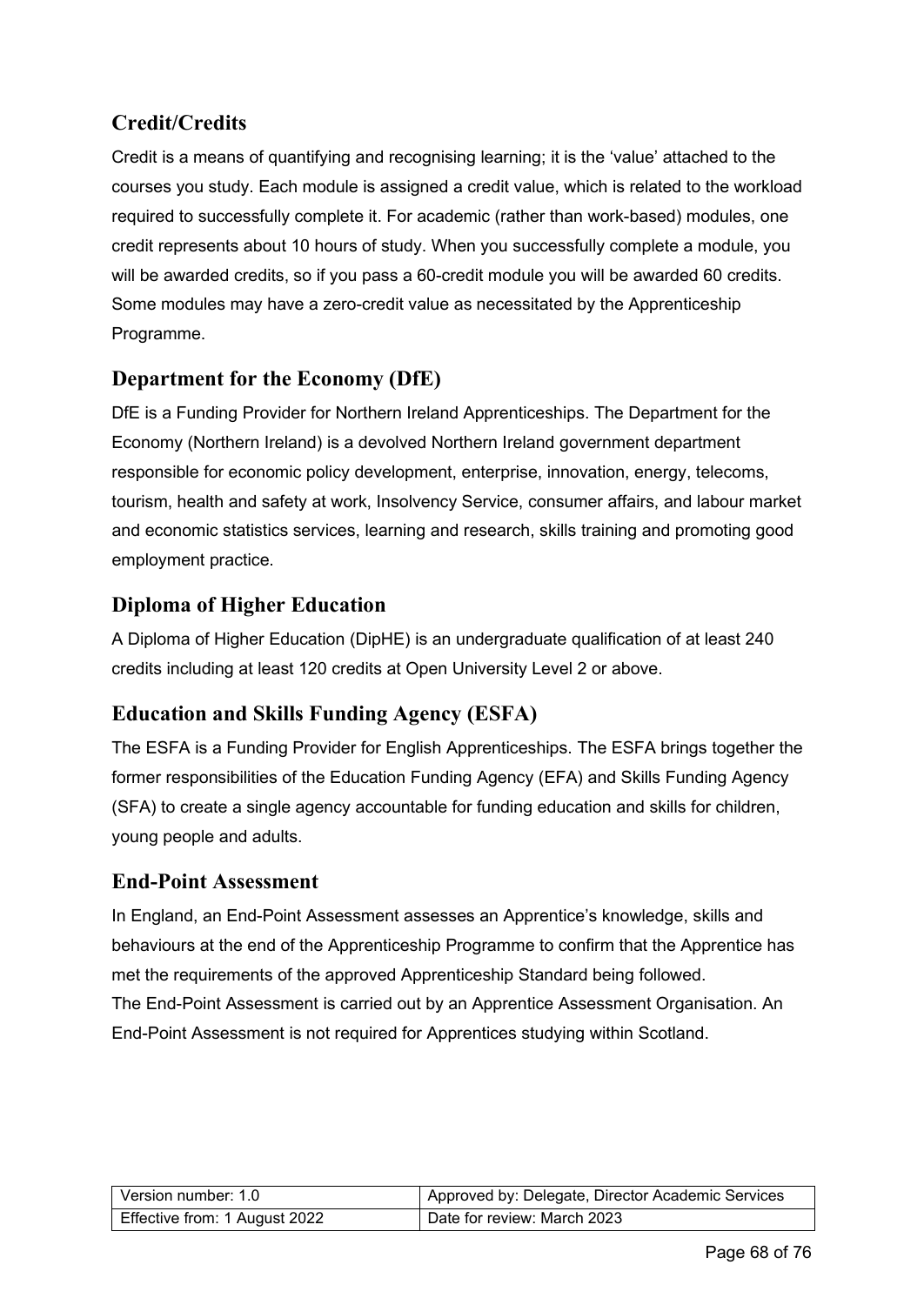### **Enrolment**

Enrolment is the process by which a Student who is registered for a qualification is allocated to a module which will be studied as part of that qualification. For Apprentices, the enrolment process will be implemented by The Open University on their behalf.

### **Examinable component**

An examinable component may be an assignment, examination, dissertation or project.

### **Foundation Degree**

In England, a foundation degree is an undergraduate qualification of at least 240 credits including at least 120 credits at Open University level 2.

### **Functional Skills**

Applied practical skills in English, maths and ICT that provide the individual with the essential knowledge, skills and understanding to enable them to operate effectively and independently in life and work.

### **Funding Provider/ Funding Body**

The Funding Provider will vary according to the Nation in which you are studying. Funding Providers set down a list of rules by which the Apprenticeship Programme must run, which supersede any Open University Academic Rules within this document. While every effort has been made to account for external Funding Provider rules, and these Regulations will be reviewed on a regular basis: your AEST or equivalent contact will be able to provide the most up-to-date information according to your circumstances.

Funding Providers may include:

- European Social Fund (ESF)
- **England**: The Education and Skills Funding Agency (ESFA)
- **Scotland: Skills Development Scotland (SDS)**
- **Northern Ireland**: Department for the Economy (DfE)

#### **Individual Learner Record**

This contains information that allows providers to collect, return and check data on Apprentices, which must be submitted regularly to the ESFA.

| l Version number: 1.0         | Approved by: Delegate, Director Academic Services |
|-------------------------------|---------------------------------------------------|
| Effective from: 1 August 2022 | Date for review: March 2023                       |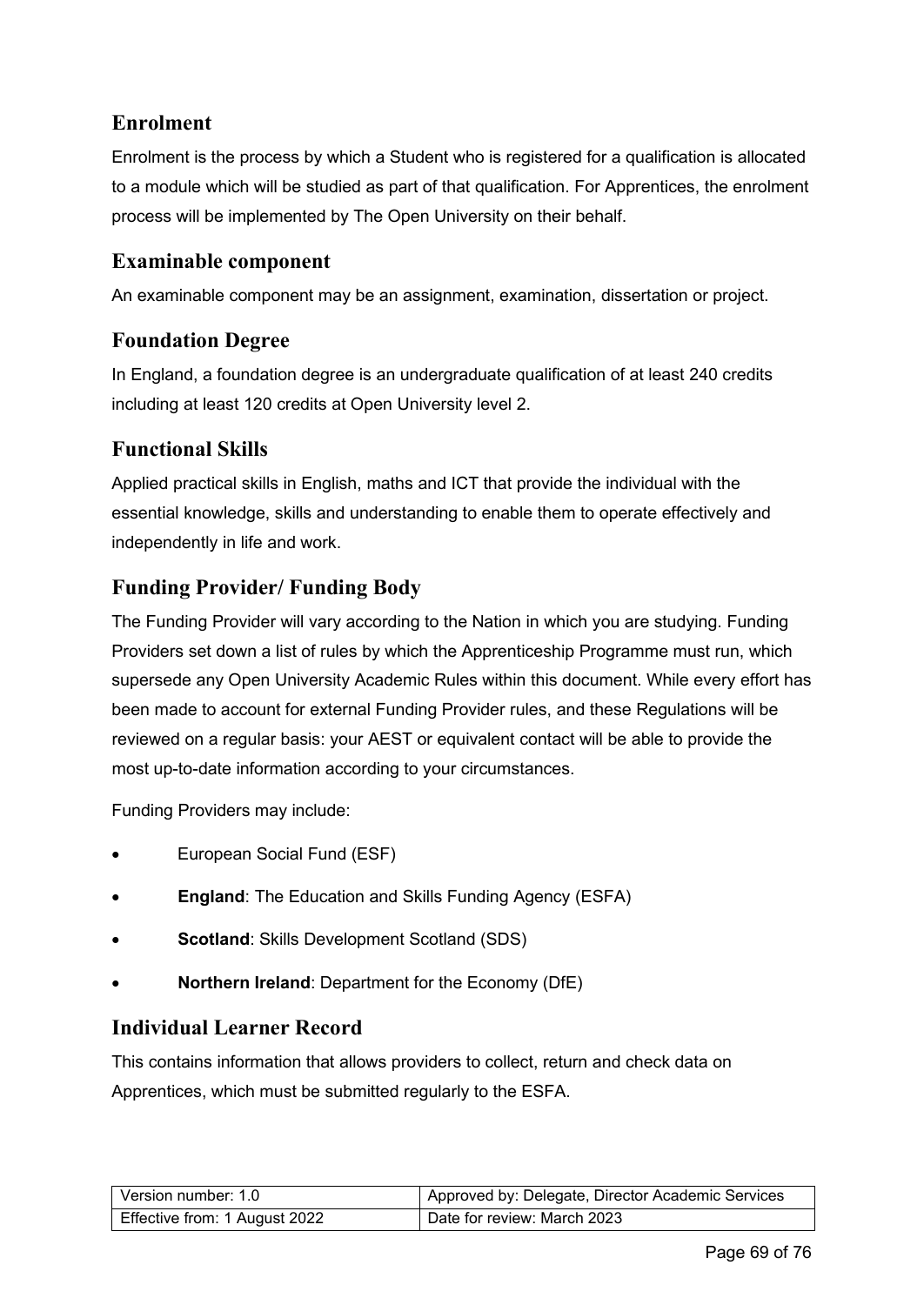### **Individual Learning Plan**

This is an agreed plan between The Open University and the Apprentice which features what is due to be studied and when. It will record the milestones that should be reached. It is an ongoing plan that will be updated regularly.

### **Institute for Apprenticeships (IfA)**

The IfA oversees the development of Apprenticeship Programmes in England, and carries out supportive and advisory functions, which focus on ensuring that Apprentices have the skills, knowledge and behaviours to make a significant contribution to their job role, sector and employer. The IfA website presents the Apprenticeship Standards which guide English Apprenticeship programmes.

### **Level**

Modules offered by The Open University are assigned a level of study. For undergraduate modules, these are expressed as Open University levels 1, 2 and 3. For postgraduate modules, these are at postgraduate level.

#### **Module**

A module is a self-contained unit of teaching, learning and assessment which may be studied in combination to form qualifications. Each module is assigned a credit value and level of study. Apprentices will be registered onto a specific qualification and will be enrolled by Open University staff onto all specified modules as required to complete the qualification.

### **Module Descriptor**

A module descriptor presents a breakdown of the modules an Apprentice can expect to study as part of their apprenticeship qualification, including any additional requirements.

#### **Online school (for residential schools)**

This refers to an alternative way to complete the residential school requirement for a module where a Student is not able to attend a face-to-face residential school. This may involve a written assignment, online project and/or computer conferencing.

### **Options modules**

Options modules are choices from a specified group of modules from which the required number of credits must be completed.

| Version number: 1.0           | Approved by: Delegate, Director Academic Services |
|-------------------------------|---------------------------------------------------|
| Effective from: 1 August 2022 | Date for review: March 2023                       |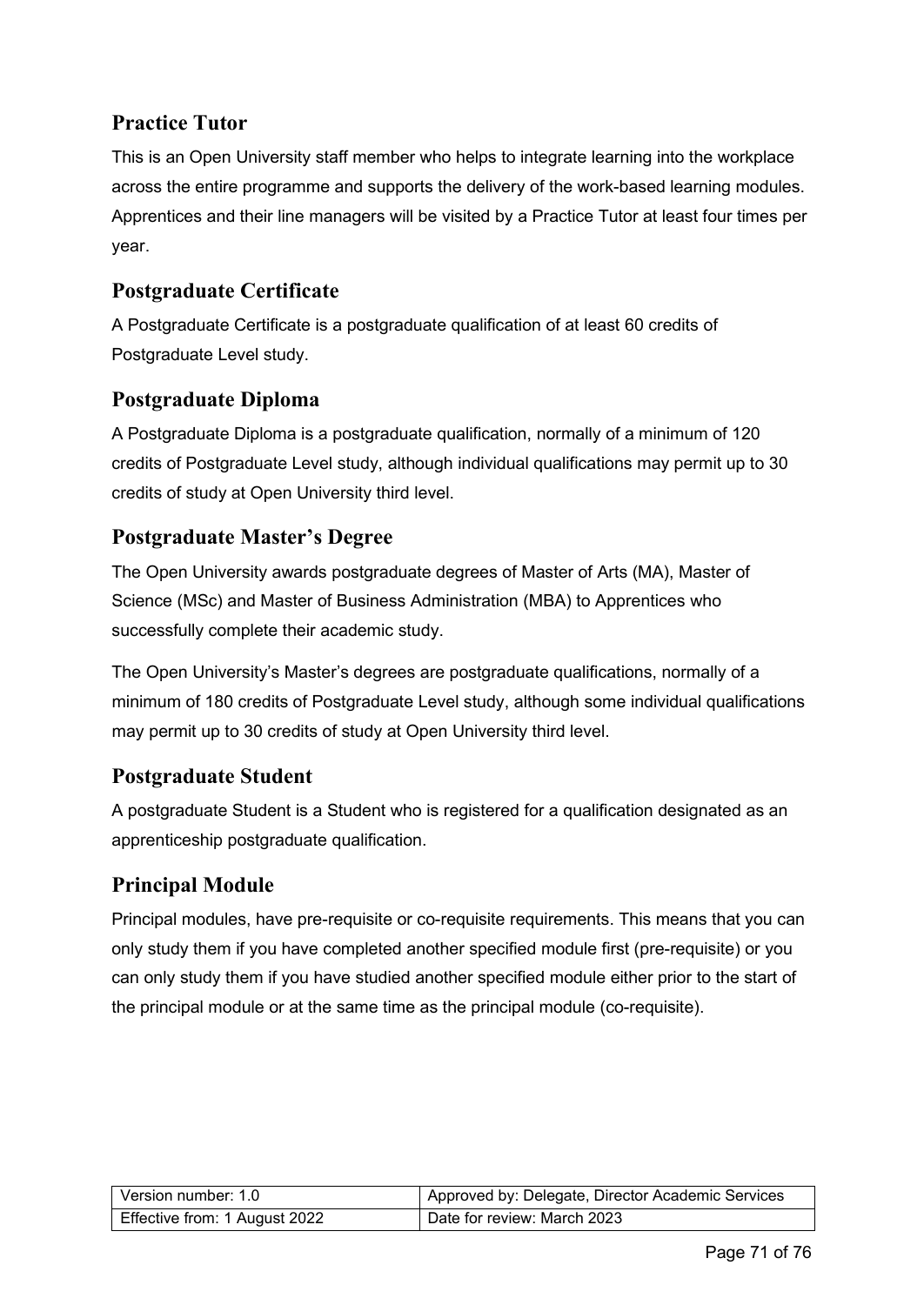#### $G7.3$ **Calculation of Weighted Grade Credit score**

- $a)$ Your Weighted Grade Credit score is calculated from the grades you have achieved from a maximum of 240 credits from Open University modules at level 2 or above (see Clause G7.2 for information on which modules will be used in this calculation).
- b) Your module grades are multiplied by the credit value of that module. For 360 credit Undergraduate Bachelor's Degrees with Honours, and Scottish 480 credit Undergraduate Bachelor's Degrees with Honours, modules which are included in the highest Stage of your qualification will be double-weighted.
- $c)$ The total of this calculation is referred to as your Weighted Grade Credit score and this score is the first element of the classification calculation.
- $\mathsf{d}$ If you have less than 240 credits of Open University study because of RPL credit, your classification will be based on reduced thresholds to reflect the reduced amount of Open University credit studied, as per Clause G7.7.

#### $G7.4$ **Quality Assurance Test**

- $a)$ There are four Honours classification grades and four undergraduate module grades. In the Quality Assurance Test, we check that for all classifications above Third class, the best grade(s) awarded for 60 credits of Open University level 3 study (or, exceptionally, Postgraduate study counted down in place of level 3) is as good as, or better than, the class of Honours indicated by the range in which your weighted grade credits sits.
- To pass the Quality Assurance Test for a first-class degree, you must have at least b) 60 level 3 credits at Distinction grade.
- $c)$ To pass the Quality Assurance Test for an upper-second class degree (2:1), you must have at least 60 level 3 credits at Grade 2 (or Merit), or the total of the 60 credit check requirement multiplied by your best grade must not exceed 120, e.g. 30 level 3 credits at Distinction and 30 level 3 credits at either Grade 2 (or Merit) or Grade 3

| Version number: 1.0           | Approved by: Delegate, Director Academic Services |
|-------------------------------|---------------------------------------------------|
| Effective from: 1 August 2022 | Date for review: March 2023                       |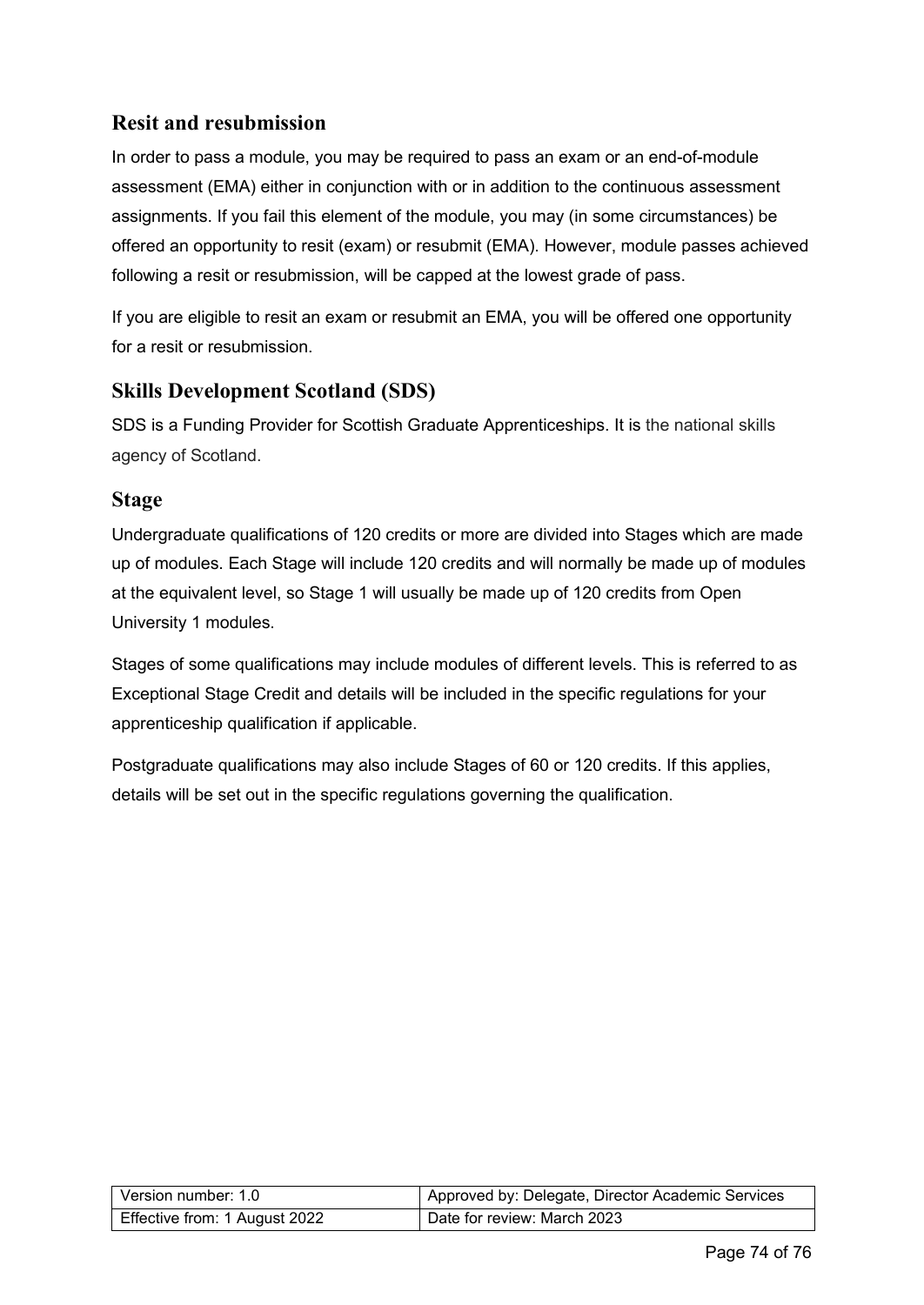# **Structure of a qualification**

The structure of a qualification describes the components of that qualification and how they fit together. It includes the Stages and the way that the modules within each stage are designated as compulsory, core options, options or free choice. The majority of modules making up apprenticeship qualifications will be compulsory, and these modules must be studied for the qualification to be awarded. Core option modules are those which are chosen from a restricted set of options, and together with the compulsory modules address all of the specific learning outcomes of a qualification. Optional modules are a group of module choices from which a specified number of credits must be counted. Free choice indicates that a specified number of credits at an appropriate level can be counted from a wide range of modules offered by The Open University.

# **Student of The Open University**

For the purposes of these Regulations, you are a Student of The Open University if you are currently registered for a qualification as part of an Open University Apprenticeship Programme.

### **Subordinate qualification**

A subordinate qualification is one which has a lower credit requirement. For example, a Diploma of Higher Education is a subordinate qualification to a Bachelor's degree.

### **Taught course**

For the purpose of these regulations, a taught course is either a module studied as a standalone course, or an undergraduate or postgraduate qualification, including any module studied as part of that qualification. It does not include research degrees and short courses.

# **Teaching Committee**

Teaching Committees form part of the University's academic governance structure and are responsible for decisions about exemptions and exceptions to academic regulations as outlined in this document.

# **Undergraduate Bachelor's degrees**

The Open University awards undergraduate degrees of Bachelor of Arts (BA) and Bachelor of Science (BSc) to Apprentices who successfully complete their academic study.

| l Version number: 1.0         | Approved by: Delegate, Director Academic Services |
|-------------------------------|---------------------------------------------------|
| Effective from: 1 August 2022 | Date for review: March 2023                       |